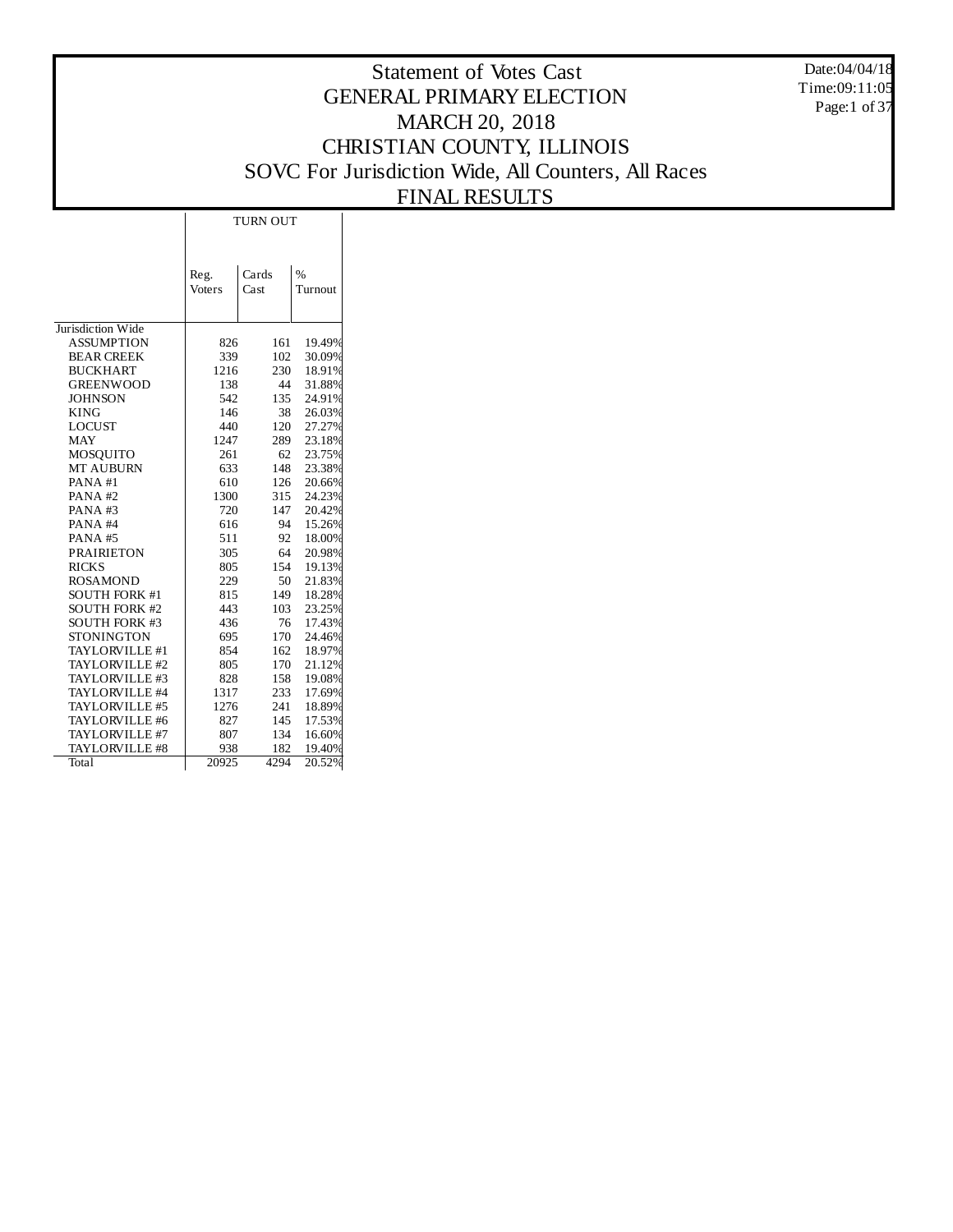Date:04/04/18 Time:09:11:05 Page:2 of 37

## Statement of Votes Cast GENERAL PRIMARY ELECTION MARCH 20, 2018 CHRISTIAN COUNTY, ILLINOIS SOVC For Jurisdiction Wide, All Counters, All Races FINAL RESULTS

## D GOVERNOR/LT GOVERNOR

|                      | Reg.   | Times   | Total        | PRITZKER/STRA  |        | <b>KENNEDY/JOY</b> |           | <b>BISS/WALLACE</b> |           | DAIBER/TODD     |       | HARDIMAN/AVI    |       |
|----------------------|--------|---------|--------------|----------------|--------|--------------------|-----------|---------------------|-----------|-----------------|-------|-----------------|-------|
|                      | Voters | Counted | <b>Votes</b> | (DEM)          |        | (DEM)              |           | (DEM)               |           | (DEM)           |       | (DEM)           |       |
|                      |        |         |              |                |        |                    |           |                     |           |                 |       |                 |       |
| Jurisdiction Wide    |        |         |              |                |        |                    |           |                     |           |                 |       |                 |       |
| <b>ASSUMPTION</b>    | 826    | 72      | 71           | 31             | 43.66% |                    | 19 26.76% |                     | 14 19.72% | 1               | 1.41% | 3               | 4.23% |
| <b>BEAR CREEK</b>    | 339    | 53      | 51           | 31             | 60.78% | 8                  | 15.69%    |                     | 10 19.61% | 1               | 1.96% | 1               | 1.96% |
| <b>BUCKHART</b>      | 1216   | 85      | 85           | 56             | 65.88% |                    | 11 12.94% |                     | 12 14.12% | 3               | 3.53% | 1               | 1.18% |
| <b>GREENWOOD</b>     | 138    | 6       | 6            | $\overline{2}$ | 33.33% | 3                  | 50.00%    |                     | 1 16.67%  | $\Omega$        | 0.00% | $\Omega$        | 0.00% |
| <b>JOHNSON</b>       | 542    | 42      | 42           | 24             | 57.14% | 6                  | 14.29%    | 11                  | 26.19%    | $\theta$        | 0.00% | $\Omega$        | 0.00% |
| <b>KING</b>          | 146    | 12      | 12           | 3              | 25.00% | 4                  | 33.33%    | 3                   | 25.00%    | 1               | 8.33% | 1               | 8.33% |
| <b>LOCUST</b>        | 440    | 65      | 62           | 32             | 51.61% | 13                 | 20.97%    | 14                  | 22.58%    | 1               | 1.61% | 1               | 1.61% |
| <b>MAY</b>           | 1247   | 133     | 133          | 94             | 70.68% | 19                 | 14.29%    | 17                  | 12.78%    | $\theta$        | 0.00% | $\theta$        | 0.00% |
| <b>MOSOUITO</b>      | 261    | 24      | 23           | 16             | 69.57% | 4                  | 17.39%    | $\overline{a}$      | 8.70%     | $\theta$        | 0.00% | $\Omega$        | 0.00% |
| <b>MT AUBURN</b>     | 633    | 60      | 60           | 31             | 51.67% | 11                 | 18.33%    | 17                  | 28.33%    | 1               | 1.67% | $\theta$        | 0.00% |
| PANA#1               | 610    | 68      | 65           | 30             | 46.15% | 18                 | 27.69%    | 17                  | 26.15%    | $\overline{0}$  | 0.00% | $\theta$        | 0.00% |
| PANA#2               | 1300   | 145     | 140          | 81             | 57.86% | 32                 | 22.86%    | 24                  | 17.14%    | $\overline{2}$  | 1.43% | $\theta$        | 0.00% |
| PANA#3               | 720    | 92      | 90           | 46             | 51.11% | 21                 | 23.33%    | 14                  | 15.56%    | 5               | 5.56% | $\Omega$        | 0.00% |
| PANA#4               | 616    | 52      | 52           | 33             | 63.46% | 8                  | 15.38%    | 11                  | 21.15%    | $\overline{0}$  | 0.00% | $\theta$        | 0.00% |
| PANA#5               | 511    | 48      | 48           | 22             | 45.83% | 17                 | 35.42%    | 5                   | 10.42%    | 1               | 2.08% | 1               | 2.08% |
| <b>PRAIRIETON</b>    | 305    | 17      | 16           | 11             | 68.75% | 0                  | 0.00%     | 4                   | 25.00%    | $\Omega$        | 0.00% | $\Omega$        | 0.00% |
| <b>RICKS</b>         | 805    | 62      | 62           | 34             | 54.84% | 13                 | 20.97%    | 12                  | 19.35%    | $\Omega$        | 0.00% | 3               | 4.84% |
| <b>ROSAMOND</b>      | 229    | 8       | 8            | 5              | 62.50% |                    | 12.50%    | $\overline{c}$      | 25.00%    | $\overline{0}$  | 0.00% | $\theta$        | 0.00% |
| <b>SOUTH FORK #1</b> | 815    | 92      | 92           | 60             | 65.22% | 19                 | 20.65%    | 12                  | 13.04%    | 1               | 1.09% | $\theta$        | 0.00% |
| <b>SOUTH FORK #2</b> | 443    | 56      | 56           | 43             | 76.79% | 3                  | 5.36%     | 6                   | 10.71%    | $\overline{c}$  | 3.57% | 1               | 1.79% |
| <b>SOUTH FORK #3</b> | 436    | 37      | 37           | 28             | 75.68% | 4                  | 10.81%    | 5                   | 13.51%    | $\overline{0}$  | 0.00% | $\Omega$        | 0.00% |
| <b>STONINGTON</b>    | 695    | 87      | 87           | 42             | 48.28% | 18                 | 20.69%    | 21                  | 24.14%    | $\overline{2}$  | 2.30% | $\overline{c}$  | 2.30% |
| TAYLORVILLE #1       | 854    | 72      | 72           | 45             | 62.50% | 10                 | 13.89%    | 13                  | 18.06%    | 1               | 1.39% | $\overline{c}$  | 2.78% |
| TAYLORVILLE #2       | 805    | 82      | 82           | 54             | 65.85% | 10                 | 12.20%    | 15                  | 18.29%    | 1               | 1.22% | 1               | 1.22% |
| TAYLORVILLE #3       | 828    | 77      | 76           | 43             | 56.58% | 17                 | 22.37%    | 16                  | 21.05%    | $\theta$        | 0.00% | $\theta$        | 0.00% |
| TAYLORVILLE #4       | 1317   | 126     | 125          | 86             | 68.80% | 17                 | 13.60%    | 19                  | 15.20%    | 1               | 0.80% | 1               | 0.80% |
| TAYLORVILLE #5       | 1276   | 116     | 112          | 64             | 57.14% | 17                 | 15.18%    | 27                  | 24.11%    | 1               | 0.89% | 1               | 0.89% |
| TAYLORVILLE #6       | 827    | 67      | 66           | 45             | 68.18% | 12                 | 18.18%    | g                   | 13.64%    | $\overline{0}$  | 0.00% | $\theta$        | 0.00% |
| TAYLORVILLE #7       | 807    | 64      | 63           | 35             | 55.56% | 13                 | 20.63%    | 12                  | 19.05%    | $\overline{0}$  | 0.00% | 1               | 1.59% |
| TAYLORVILLE #8       | 938    | 90      | 90           | 54             | 60.00% | 17                 | 18.89%    | 14                  | 15.56%    | $\overline{2}$  | 2.22% |                 | 1.11% |
| Total                | 20925  | 2010    | 1984         | 1181           | 59.53% | 365                | 18.40%    | 359                 | 18.09%    | $\overline{27}$ | 1.36% | $\overline{21}$ | 1.06% |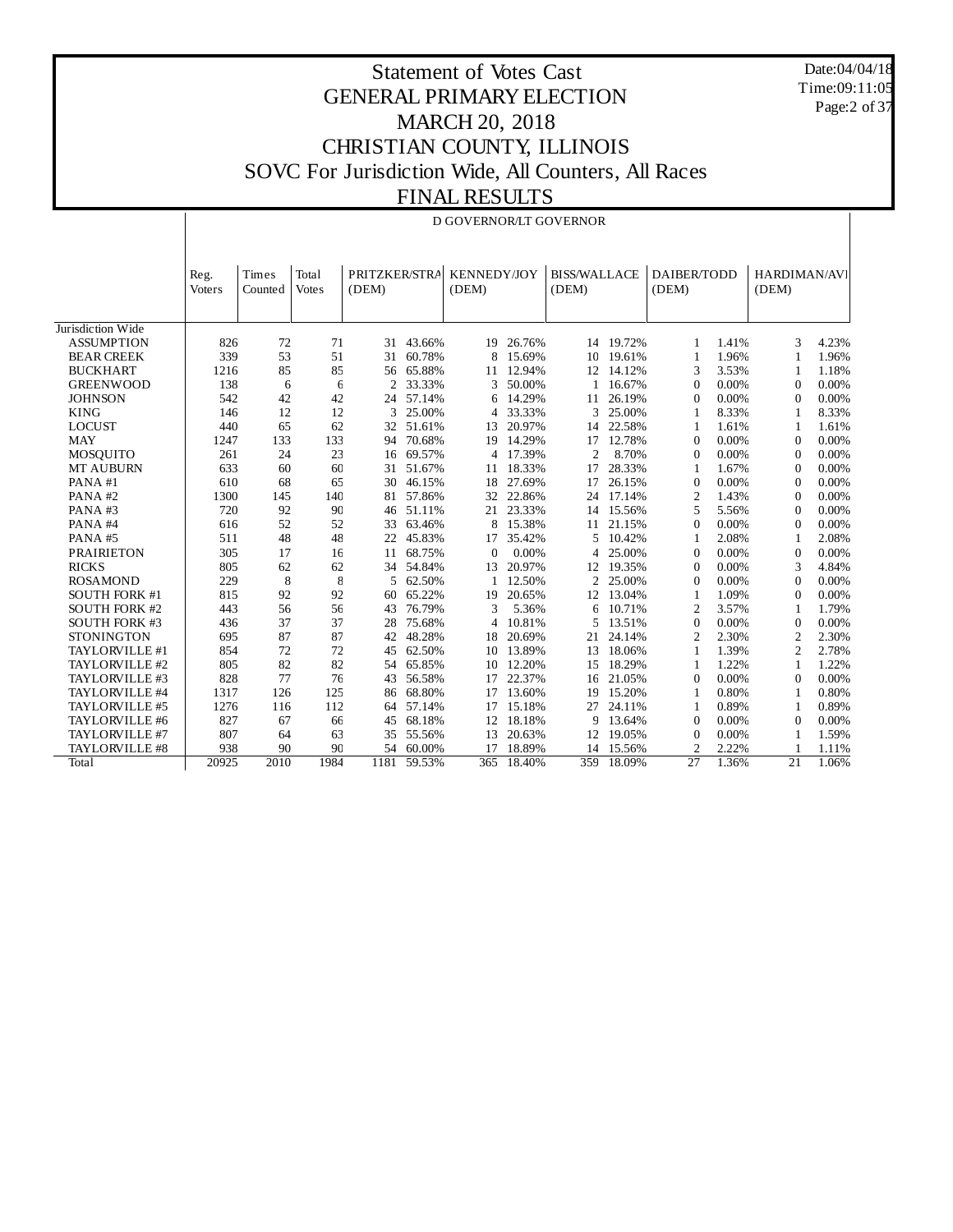Date:04/04/18 Time:09:11:06 Page: 3 of 37

|                      | D GOVERNOR/LT       |       |
|----------------------|---------------------|-------|
|                      | <b>GOVERNOR</b>     |       |
|                      |                     |       |
|                      |                     |       |
|                      | <b>MARSHALL/COL</b> |       |
|                      | (DEM)               |       |
|                      |                     |       |
| Jurisdiction Wide    |                     |       |
| <b>ASSUMPTION</b>    | 3                   | 4.23% |
| <b>BEAR CREEK</b>    | $\theta$            | 0.00% |
| <b>BUCKHART</b>      | $\overline{c}$      | 2.35% |
| <b>GREENWOOD</b>     | 0                   | 0.00% |
| <b>JOHNSON</b>       | 1                   | 2.38% |
| <b>KING</b>          | 0                   | 0.00% |
| <b>LOCUST</b>        | 1                   | 1.61% |
| <b>MAY</b>           | 3                   | 2.26% |
| <b>MOSQUITO</b>      | 1                   | 4.35% |
| <b>MT AUBURN</b>     | 0                   | 0.00% |
| PANA#1               | $\theta$            | 0.00% |
| PANA#2               | 1                   | 0.71% |
| PANA#3               | 4                   | 4.44% |
| PANA#4               | $\theta$            | 0.00% |
| PANA#5               | $\overline{c}$      | 4.17% |
| <b>PRAIRIETON</b>    | 1                   | 6.25% |
| <b>RICKS</b>         | 0                   | 0.00% |
| <b>ROSAMOND</b>      | 0                   | 0.00% |
| <b>SOUTH FORK #1</b> | $\overline{0}$      | 0.00% |
| <b>SOUTH FORK #2</b> | 1                   | 1.79% |
| <b>SOUTH FORK #3</b> | $\theta$            | 0.00% |
| <b>STONINGTON</b>    | 2                   | 2.30% |
| TAYLORVILLE #1       | 1                   | 1.39% |
| TAYLORVILLE #2       | 1                   | 1.22% |
| TAYLORVILLE #3       | $\theta$            | 0.00% |
| TAYLORVILLE #4       | 1                   | 0.80% |
| TAYLORVILLE #5       | $\overline{c}$      | 1.79% |
| TAYLORVILLE #6       | $\overline{0}$      | 0.00% |
| TAYLORVILLE #7       | $\overline{c}$      | 3.17% |
| TAYLORVILLE #8       | $\overline{c}$      | 2.22% |
| Total                | 31                  | 1.56% |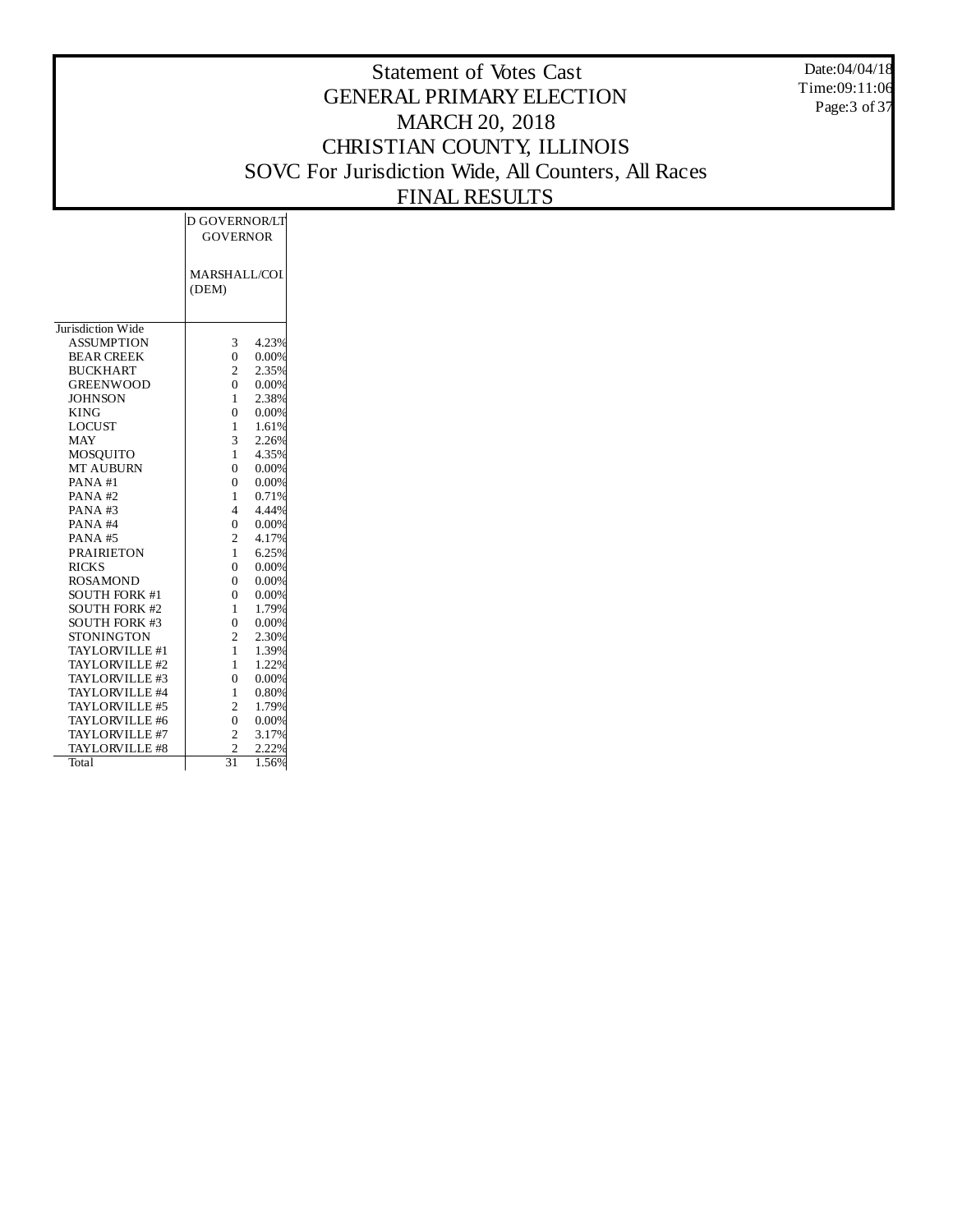Date:04/04/18 Time:09:11:06 Page:4 of 37

## Statement of Votes Cast GENERAL PRIMARY ELECTION MARCH 20, 2018 CHRISTIAN COUNTY, ILLINOIS SOVC For Jurisdiction Wide, All Counters, All Races FINAL RESULTS

## D ATTORNEY GENERAL

|                      | Reg.   | Times   | Total        | PAT QUINN      |        | <b>RENATO</b>            |        | <b>SCOTT DRURY</b> |        | <b>NANCY</b>             |        | <b>KWAME</b>   |        |
|----------------------|--------|---------|--------------|----------------|--------|--------------------------|--------|--------------------|--------|--------------------------|--------|----------------|--------|
|                      | Voters | Counted | <b>Votes</b> | (DEM)          |        | <b>MARIOTTI</b><br>(DEM) |        | (DEM)              |        | <b>ROTERING</b><br>(DEM) |        | RAOUL (DEM)    |        |
| Jurisdiction Wide    |        |         |              |                |        |                          |        |                    |        |                          |        |                |        |
| <b>ASSUMPTION</b>    | 826    | 72      | 68           | 18             | 26.47% | $\overline{2}$           | 2.94%  | 24                 | 35.29% | 7                        | 10.29% | 11             | 16.18% |
| <b>BEAR CREEK</b>    | 339    | 53      | 48           | 18             | 37.50% | 3                        | 6.25%  | 14                 | 29.17% | 2                        | 4.17%  | 8              | 16.67% |
| <b>BUCKHART</b>      | 1216   | 85      | 81           | 25             | 30.86% | 3                        | 3.70%  | 24                 | 29.63% | 5                        | 6.17%  | 18             | 22.22% |
| <b>GREENWOOD</b>     | 138    | 6       | 6            | 3              | 50.00% | $\mathbf 0$              | 0.00%  | $\mathbf{C}$       | 0.00%  | $\overline{0}$           | 0.00%  | 3              | 50.00% |
| <b>JOHNSON</b>       | 542    | 42      | 39           | 16             | 41.03% | $\overline{2}$           | 5.13%  | 8                  | 20.51% | 1                        | 2.56%  | 9              | 23.08% |
| <b>KING</b>          | 146    | 12      | 12           | 4              | 33.33% | 2                        | 16.67% | 3                  | 25.00% |                          | 8.33%  |                | 8.33%  |
| <b>LOCUST</b>        | 440    | 65      | 61           | 23             | 37.70% |                          | 1.64%  | 14                 | 22.95% | 7                        | 11.48% | 10             | 16.39% |
| <b>MAY</b>           | 1247   | 133     | 131          | 44             | 33.59% | 9                        | 6.87%  | 20                 | 15.27% | 10                       | 7.63%  | 35             | 26.72% |
| <b>MOSQUITO</b>      | 261    | 24      | 24           | 8              | 33.33% | 3                        | 12.50% | 5                  | 20.83% | 1                        | 4.17%  | 6              | 25.00% |
| MT AUBURN            | 633    | 60      | 54           | 12             | 22.22% | $\overline{4}$           | 7.41%  | 18                 | 33.33% | $\overline{2}$           | 3.70%  | 15             | 27.78% |
| PANA#1               | 610    | 68      | 65           | 19             | 29.23% | 3                        | 4.62%  | 15                 | 23.08% | $\overline{4}$           | 6.15%  | 14             | 21.54% |
| PANA#2               | 1300   | 145     | 140          | 43             | 30.71% | 10                       | 7.14%  | 26                 | 18.57% | 14                       | 10.00% | 30             | 21.43% |
| PANA#3               | 720    | 92      | 88           | 29             | 32.95% | 6                        | 6.82%  | 19                 | 21.59% | 4                        | 4.55%  | 17             | 19.32% |
| PANA#4               | 616    | 52      | 51           | 26             | 50.98% | $\overline{2}$           | 3.92%  | 11                 | 21.57% | 1                        | 1.96%  | 5              | 9.80%  |
| PANA#5               | 511    | 48      | 45           | 15             | 33.33% | 1                        | 2.22%  | 14                 | 31.11% | 5                        | 11.11% | 7              | 15.56% |
| <b>PRAIRIETON</b>    | 305    | 17      | 17           | $\overline{2}$ | 11.76% | 1                        | 5.88%  | 6                  | 35.29% | $\overline{0}$           | 0.00%  | 4              | 23.53% |
| <b>RICKS</b>         | 805    | 62      | 59           | 24             | 40.68% | $\overline{2}$           | 3.39%  | 12                 | 20.34% | 6                        | 10.17% | 7              | 11.86% |
| <b>ROSAMOND</b>      | 229    | 8       | 8            |                | 12.50% | $\mathbf 0$              | 0.00%  | $\mathbf{C}$       | 0.00%  |                          | 12.50% | $\overline{c}$ | 25.00% |
| <b>SOUTH FORK #1</b> | 815    | 92      | 90           | 34             | 37.78% | 10                       | 11.11% | 17                 | 18.89% | 7                        | 7.78%  | 14             | 15.56% |
| <b>SOUTH FORK #2</b> | 443    | 56      | 50           | 27             | 54.00% | 4                        | 8.00%  | 6                  | 12.00% | $\overline{2}$           | 4.00%  | 3              | 6.00%  |
| <b>SOUTH FORK #3</b> | 436    | 37      | 36           | 12             | 33.33% | $\overline{2}$           | 5.56%  | 7                  | 19.44% | 3                        | 8.33%  | 8              | 22.22% |
| <b>STONINGTON</b>    | 695    | 87      | 83           | 20             | 24.10% | $\overline{4}$           | 4.82%  | 18                 | 21.69% | 8                        | 9.64%  | 22             | 26.51% |
| TAYLORVILLE #1       | 854    | 72      | 69           | 22             | 31.88% | 4                        | 5.80%  | 12                 | 17.39% | $\overline{4}$           | 5.80%  | 17             | 24.64% |
| TAYLORVILLE #2       | 805    | 82      | 78           | 16             | 20.51% | 6                        | 7.69%  | 18                 | 23.08% | 3                        | 3.85%  | 27             | 34.62% |
| TAYLORVILLE #3       | 828    | 77      | 69           | 11             | 15.94% | 1                        | 1.45%  | 18                 | 26.09% | 6                        | 8.70%  | 24             | 34.78% |
| TAYLORVILLE #4       | 1317   | 126     | 122          | 26             | 21.31% | 11                       | 9.02%  | 33                 | 27.05% | 5                        | 4.10%  | 31             | 25.41% |
| TAYLORVILLE #5       | 1276   | 116     | 111          | 32             | 28.83% | $\overline{7}$           | 6.31%  | 27                 | 24.32% | 10                       | 9.01%  | 21             | 18.92% |
| TAYLORVILLE #6       | 827    | 67      | 63           | 24             | 38.10% | 5                        | 7.94%  | 11                 | 17.46% | 5                        | 7.94%  | 14             | 22.22% |
| TAYLORVILLE #7       | 807    | 64      | 62           | 26             | 41.94% | 0                        | 0.00%  | 14                 | 22.58% | 4                        | 6.45%  | 13             | 20.97% |
| TAYLORVILLE #8       | 938    | 90      | 85           | 31             | 36.47% |                          | 1.18%  | 14                 | 16.47% | $\overline{2}$           | 2.35%  | 27             | 31.76% |
| Total                | 20925  | 2010    | 1915         | 611            | 31.91% | 109                      | 5.69%  | 428                | 22.35% | 130                      | 6.79%  | 423            | 22.09% |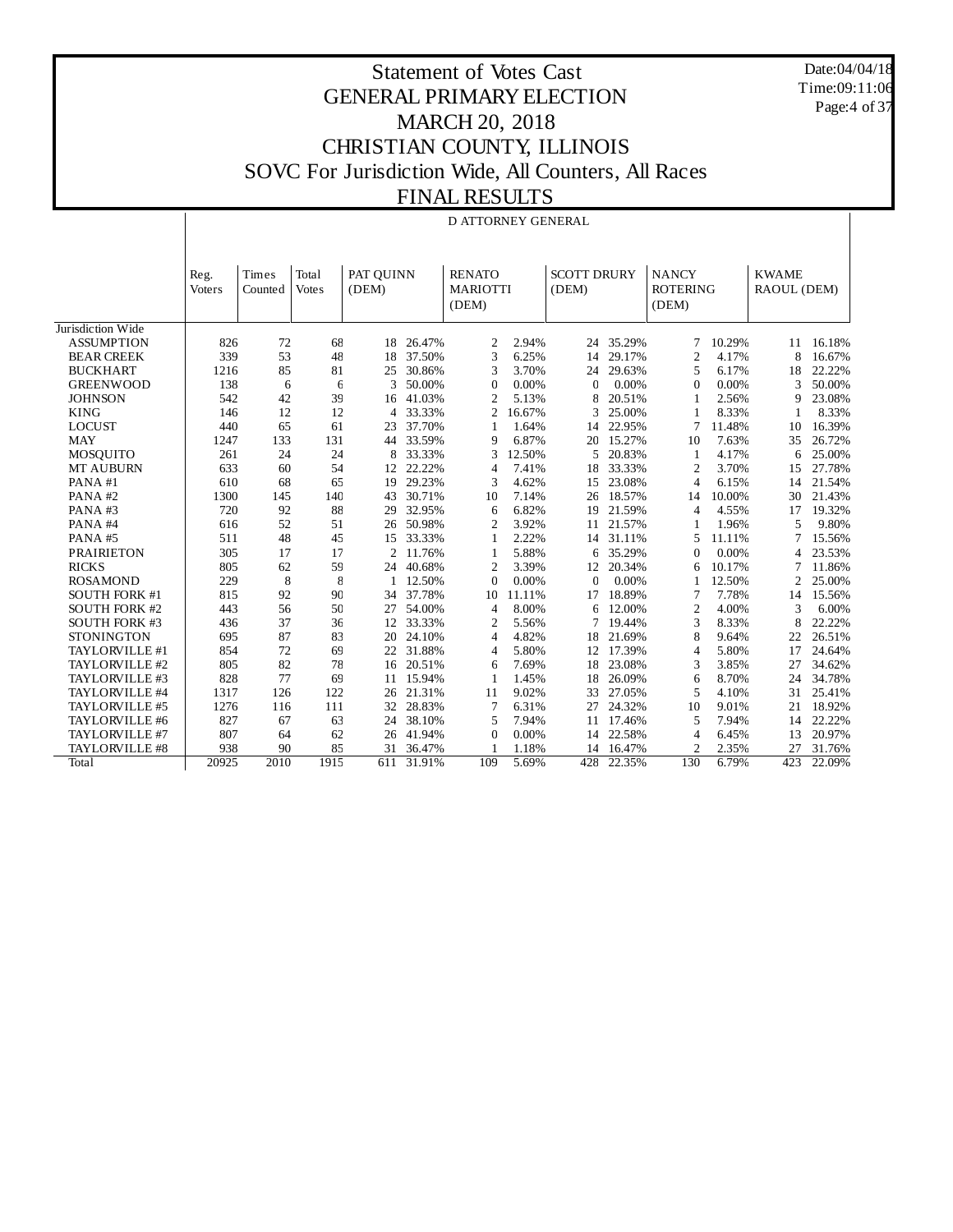Date:04/04/18 Time:09:11:06 Page: 5 of 37

|                      |                            |       | D ATTORNEY GENERAL             |        |                                           |        |                       | <b>D SECRETARY OF STATE</b> |                       |                             |  |  |
|----------------------|----------------------------|-------|--------------------------------|--------|-------------------------------------------|--------|-----------------------|-----------------------------|-----------------------|-----------------------------|--|--|
|                      | <b>JESSE RUIZ</b><br>(DEM) |       | <b>SHARON</b><br>FAIRLEY (DEM) |        | <b>AARON</b><br><b>GOLDSTEIN</b><br>(DEM) |        | Reg.<br><b>Voters</b> | Times<br>Counted            | Total<br><b>Votes</b> | <b>JESSE WHITE</b><br>(DEM) |  |  |
| Jurisdiction Wide    |                            |       |                                |        |                                           |        |                       |                             |                       |                             |  |  |
| <b>ASSUMPTION</b>    | 1                          | 1.47% | 3                              | 4.41%  | 2                                         | 2.94%  | 826                   | 72                          | 64                    | 64 100.00%                  |  |  |
| <b>BEAR CREEK</b>    | 1                          | 2.08% | 1                              | 2.08%  | $\mathbf{1}$                              | 2.08%  | 339                   | 53                          | 43                    | 43 100.00%                  |  |  |
| <b>BUCKHART</b>      | 1                          | 1.23% | 3                              | 3.70%  | $\overline{c}$                            | 2.47%  | 1216                  | 85                          | 81                    | 81 100.00%                  |  |  |
| <b>GREENWOOD</b>     | $\Omega$                   | 0.00% | $\mathbf{0}$                   | 0.00%  | $\mathbf 0$                               | 0.00%  | 138                   | 6                           | 6                     | 6 100.00%                   |  |  |
| <b>JOHNSON</b>       | 1                          | 2.56% | $\mathbf 0$                    | 0.00%  | $\overline{c}$                            | 5.13%  | 542                   | 42                          | 41                    | 41 100.00%                  |  |  |
| <b>KING</b>          | $\overline{0}$             | 0.00% | 1                              | 8.33%  | $\mathbf 0$                               | 0.00%  | 146                   | 12                          | 9                     | 9 100.00%                   |  |  |
| <b>LOCUST</b>        | $\mathbf{1}$               | 1.64% | $\overline{c}$                 | 3.28%  | 3                                         | 4.92%  | 440                   | 65                          | 61                    | 61 100.00%                  |  |  |
| <b>MAY</b>           | 3                          | 2.29% | 6                              | 4.58%  | 4                                         | 3.05%  | 1247                  | 133                         | 124                   | 124 100.00%                 |  |  |
| MOSQUITO             | $\overline{0}$             | 0.00% | 1                              | 4.17%  | $\mathbf 0$                               | 0.00%  | 261                   | 24                          | 20                    | 20 100.00%                  |  |  |
| <b>MT AUBURN</b>     | $\mathbf{1}$               | 1.85% | $\mathbf{1}$                   | 1.85%  | $\mathbf{1}$                              | 1.85%  | 633                   | 60                          | 49                    | 49 100.00%                  |  |  |
| PANA#1               | 5                          | 7.69% | 2                              | 3.08%  | 3                                         | 4.62%  | 610                   | 68                          | 64                    | 64 100.00%                  |  |  |
| PANA#2               | 3                          | 2.14% | 6                              | 4.29%  | 8                                         | 5.71%  | 1300                  | 145                         | 136                   | 136 100.00%                 |  |  |
| PANA#3               | $\boldsymbol{0}$           | 0.00% | 7                              | 7.95%  | 6                                         | 6.82%  | 720                   | 92                          | 88                    | 88 100.00%                  |  |  |
| PANA#4               | 1                          | 1.96% | $\mathbf{1}$                   | 1.96%  | 3                                         | 5.88%  | 616                   | 52                          | 49                    | 49 100.00%                  |  |  |
| PANA#5               | $\theta$                   | 0.00% | $\mathbf{1}$                   | 2.22%  | $\overline{c}$                            | 4.44%  | 511                   | 48                          | 48                    | 48 100.00%                  |  |  |
| <b>PRAIRIETON</b>    | $\overline{0}$             | 0.00% | 3                              | 17.65% | $\mathbf{1}$                              | 5.88%  | 305                   | 17                          | 17                    | 17 100.00%                  |  |  |
| <b>RICKS</b>         | 1                          | 1.69% | 6                              | 10.17% | 1                                         | 1.69%  | 805                   | 62                          | 55                    | 55 100.00%                  |  |  |
| <b>ROSAMOND</b>      | $\overline{0}$             | 0.00% | 3                              | 37.50% | $\mathbf{1}$                              | 12.50% | 229                   | 8                           | 8                     | 8 100.00%                   |  |  |
| <b>SOUTH FORK #1</b> | $\overline{0}$             | 0.00% | 5                              | 5.56%  | 3                                         | 3.33%  | 815                   | 92                          | 86                    | 86 100.00%                  |  |  |
| <b>SOUTH FORK #2</b> | 1                          | 2.00% | 6                              | 12.00% | $\mathbf{1}$                              | 2.00%  | 443                   | 56                          | 50                    | 50 100.00%                  |  |  |
| <b>SOUTH FORK #3</b> | $\mathbf{1}$               | 2.78% | 1                              | 2.78%  | $\overline{c}$                            | 5.56%  | 436                   | 37                          | 33                    | 33 100.00%                  |  |  |
| <b>STONINGTON</b>    | $\overline{c}$             | 2.41% | 8                              | 9.64%  | $\mathbf{1}$                              | 1.20%  | 695                   | 87                          | 81                    | 81 100.00%                  |  |  |
| TAYLORVILLE #1       | $\overline{\mathcal{L}}$   | 5.80% | 3                              | 4.35%  | 3                                         | 4.35%  | 854                   | 72                          | 69                    | 69 100.00%                  |  |  |
| TAYLORVILLE #2       | 3                          | 3.85% | 5                              | 6.41%  | $\mathbf 0$                               | 0.00%  | 805                   | 82                          | 74                    | 74 100.00%                  |  |  |
| TAYLORVILLE #3       | 4                          | 5.80% | 4                              | 5.80%  | 1                                         | 1.45%  | 828                   | 77                          | 71                    | 71 100.00%                  |  |  |
| TAYLORVILLE #4       | 5                          | 4.10% | 7                              | 5.74%  | 4                                         | 3.28%  | 1317                  | 126                         | 116                   | 116 100.00%                 |  |  |
| TAYLORVILLE #5       | 3                          | 2.70% | 6                              | 5.41%  | 5                                         | 4.50%  | 1276                  | 116                         | 110                   | 110 100.00%                 |  |  |
| TAYLORVILLE #6       | $\overline{c}$             | 3.17% | $\overline{0}$                 | 0.00%  | $\overline{c}$                            | 3.17%  | 827                   | 67                          | 62                    | 62 100.00%                  |  |  |
| TAYLORVILLE #7       | $\mathbf{1}$               | 1.61% | $\overline{2}$                 | 3.23%  | $\overline{a}$                            | 3.23%  | 807                   | 64                          | 59                    | 59 100.00%                  |  |  |
| TAYLORVILLE #8       | $\overline{2}$             | 2.35% | $\overline{4}$                 | 4.71%  | 4                                         | 4.71%  | 938                   | 90                          | 83                    | 83 100.00%                  |  |  |
| Total                | 47                         | 2.45% | 98                             | 5.12%  | 68                                        | 3.55%  | 20925                 | 2010                        | 1857                  | 1857 100.00%                |  |  |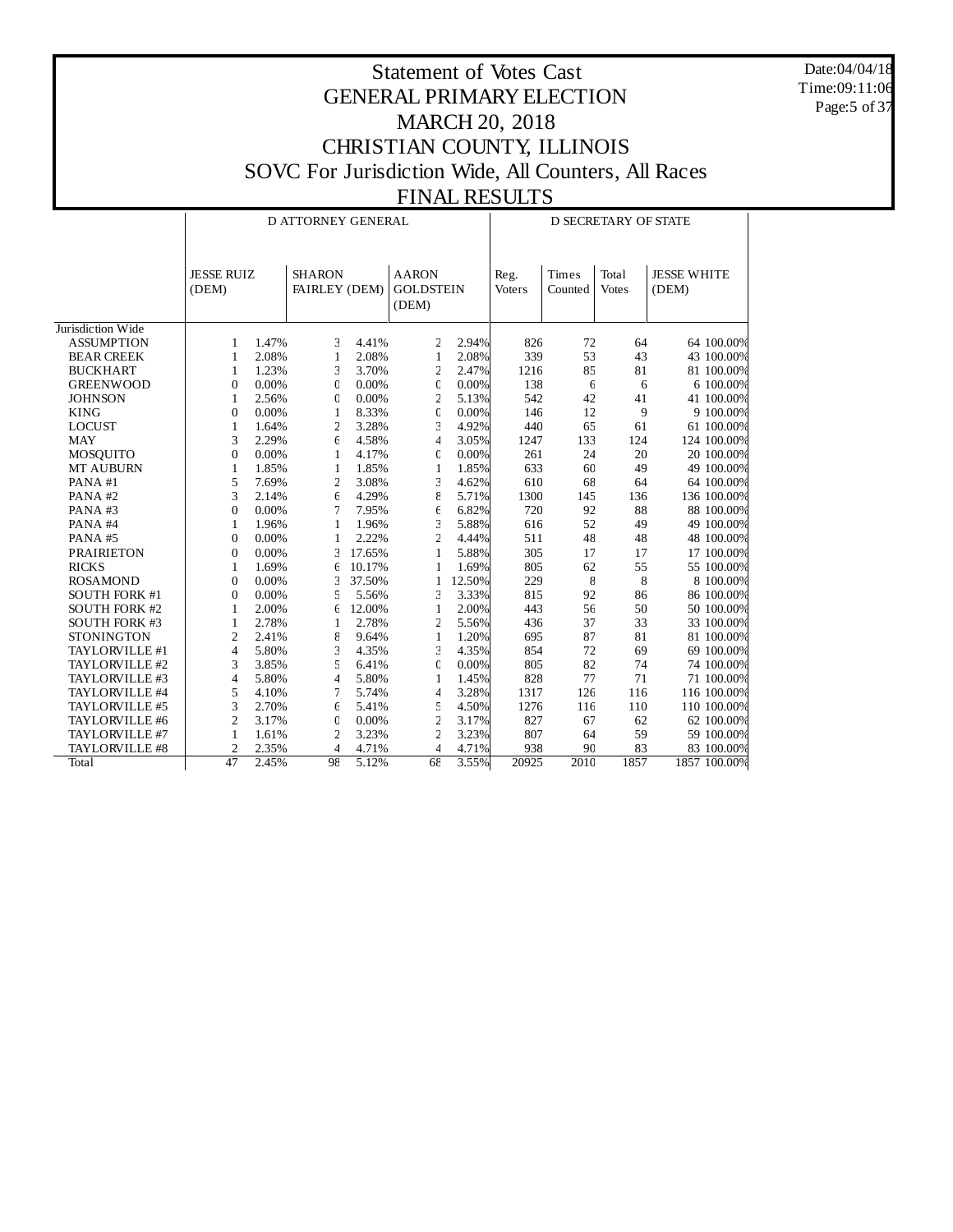Date:04/04/18 Time:09:11:06 Page:6 of 37

|                      |        |         | <b>D COMPTROLLER</b> |                | <b>D STATE TREASURER</b> |         |              |                 |  |
|----------------------|--------|---------|----------------------|----------------|--------------------------|---------|--------------|-----------------|--|
|                      |        |         |                      |                |                          |         |              |                 |  |
|                      | Reg.   | Times   | Total                | <b>SUSANA</b>  | Reg.                     | Times   | Total        | <b>MICHAEL</b>  |  |
|                      | Voters | Counted | <b>Votes</b>         | <b>MENDOZA</b> | Voters                   | Counted | <b>Votes</b> | <b>FRERICHS</b> |  |
|                      |        |         |                      | (DEM)          |                          |         |              | (DEM)           |  |
|                      |        |         |                      |                |                          |         |              |                 |  |
| Jurisdiction Wide    |        |         |                      |                |                          |         |              |                 |  |
| <b>ASSUMPTION</b>    | 826    | 72      | 62                   | 62 100.00%     | 826                      | 72      | 61           | 61 100.00%      |  |
| <b>BEAR CREEK</b>    | 339    | 53      | 43                   | 43 100.00%     | 339                      | 53      | 41           | 41 100.00%      |  |
| <b>BUCKHART</b>      | 1216   | 85      | 74                   | 74 100.00%     | 1216                     | 85      | 73           | 73 100.00%      |  |
| <b>GREENWOOD</b>     | 138    | 6       | $\epsilon$           | 6 100.00%      | 138                      | 6       | 6            | 6 100.00%       |  |
| <b>JOHNSON</b>       | 542    | 42      | 38                   | 38 100.00%     | 542                      | 42      | 39           | 39 100.00%      |  |
| <b>KING</b>          | 146    | 12      | $8\,$                | 8 100.00%      | 146                      | 12      | 8            | 8 100.00%       |  |
| <b>LOCUST</b>        | 440    | 65      | 58                   | 58 100.00%     | 440                      | 65      | 58           | 58 100.00%      |  |
| <b>MAY</b>           | 1247   | 133     | 121                  | 121 100.00%    | 1247                     | 133     | 125          | 125 100.00%     |  |
| MOSQUITO             | 261    | 24      | 21                   | 21 100.00%     | 261                      | 24      | 20           | 20 100.00%      |  |
| <b>MT AUBURN</b>     | 633    | 60      | 49                   | 49 100.00%     | 633                      | 60      | 49           | 49 100.00%      |  |
| PANA#1               | 610    | 68      | 60                   | 60 100.00%     | 610                      | 68      | 59           | 59 100.00%      |  |
| PANA#2               | 1300   | 145     | 128                  | 128 100.00%    | 1300                     | 145     | 129          | 129 100.00%     |  |
| PANA#3               | 720    | 92      | 81                   | 81 100.00%     | 720                      | 92      | 80           | 80 100.00%      |  |
| PANA#4               | 616    | 52      | 47                   | 47 100.00%     | 616                      | 52      | 47           | 47 100.00%      |  |
| PANA#5               | 511    | 48      | 41                   | 41 100.00%     | 511                      | 48      | 40           | 40 100.00%      |  |
| <b>PRAIRIETON</b>    | 305    | 17      | 16                   | 16 100.00%     | 305                      | 17      | 16           | 16 100.00%      |  |
| <b>RICKS</b>         | 805    | 62      | 53                   | 53 100.00%     | 805                      | 62      | 54           | 54 100.00%      |  |
| <b>ROSAMOND</b>      | 229    | $\,8\,$ | $8\,$                | 8 100.00%      | 229                      | 8       | $\,$ 8 $\,$  | 8 100.00%       |  |
| SOUTH FORK #1        | 815    | 92      | 85                   | 85 100.00%     | 815                      | 92      | 82           | 82 100.00%      |  |
| <b>SOUTH FORK #2</b> | 443    | 56      | 47                   | 47 100.00%     | 443                      | 56      | 45           | 45 100.00%      |  |
| <b>SOUTH FORK #3</b> | 436    | 37      | 34                   | 34 100.00%     | 436                      | 37      | 32           | 32 100.00%      |  |
| <b>STONINGTON</b>    | 695    | 87      | 80                   | 80 100.00%     | 695                      | 87      | 79           | 79 100.00%      |  |
| TAYLORVILLE #1       | 854    | 72      | 67                   | 67 100.00%     | 854                      | 72      | 63           | 63 100.00%      |  |
| TAYLORVILLE #2       | 805    | 82      | 72                   | 72 100.00%     | 805                      | 82      | 69           | 69 100.00%      |  |
| TAYLORVILLE #3       | 828    | 77      | 67                   | 67 100.00%     | 828                      | 77      | 65           | 65 100.00%      |  |
| TAYLORVILLE #4       | 1317   | 126     | 113                  | 113 100.00%    | 1317                     | 126     | 114          | 114 100.00%     |  |
| TAYLORVILLE #5       | 1276   | 116     | 103                  | 103 100.00%    | 1276                     | 116     | 105          | 105 100.00%     |  |
| TAYLORVILLE #6       | 827    | 67      | 59                   | 59 100.00%     | 827                      | 67      | 58           | 58 100.00%      |  |
| TAYLORVILLE #7       | 807    | 64      | 56                   | 56 100.00%     | 807                      | 64      | 57           | 57 100.00%      |  |
| TAYLORVILLE #8       | 938    | 90      | 82                   | 82 100.00%     | 938                      | 90      | 80           | 80 100.00%      |  |
| Total                | 20925  | 2010    | 1779                 | 1779 100.00%   | 20925                    | 2010    | 1762         | 1762 100.00%    |  |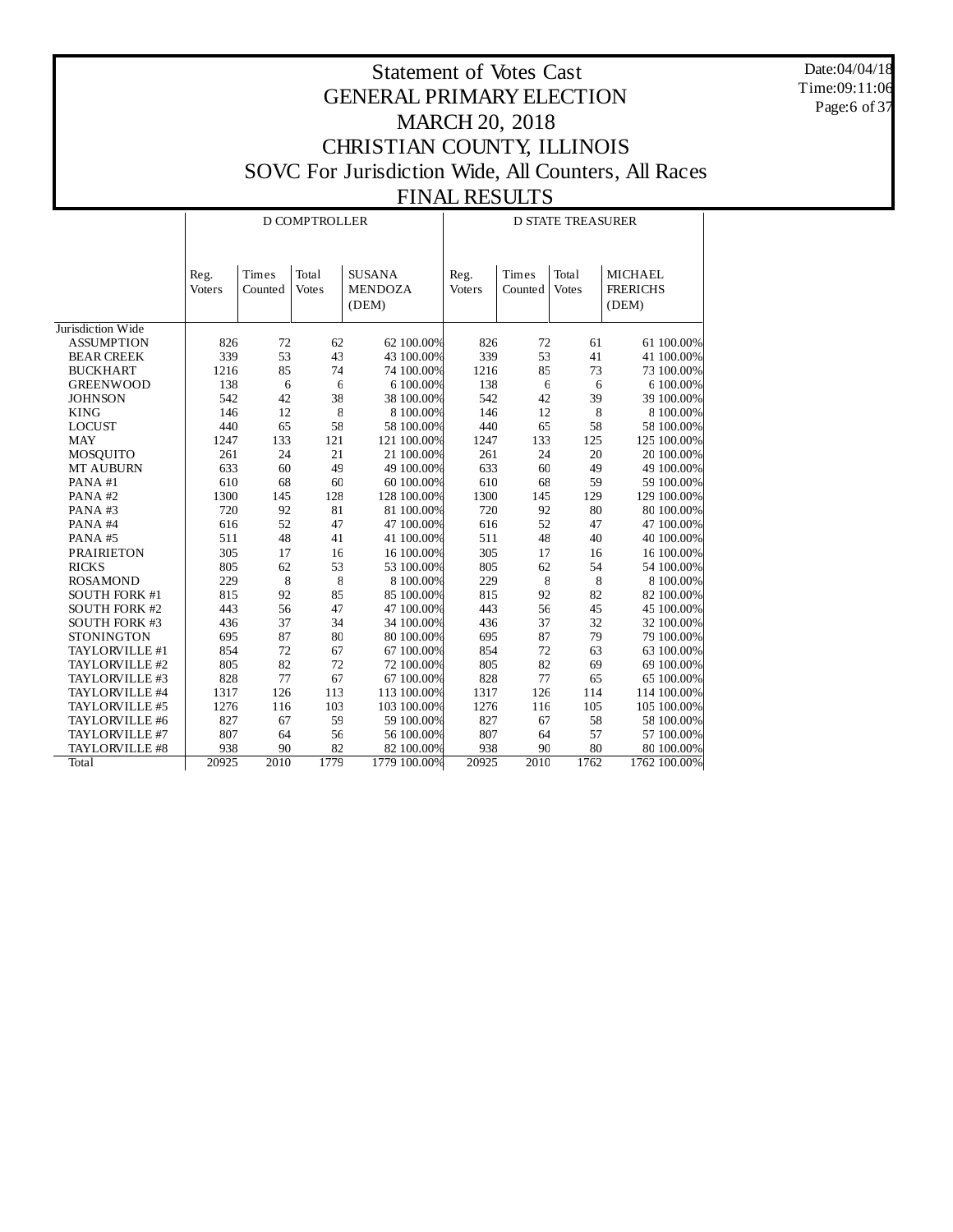Date:04/04/18 Time:09:11:06 Page:7 of 37

 $\mathbf{I}$ 

|                      |        |         |              |                  |        | D CONGRESSIONAL DIST 13 REPRES |           |                 |        |                   |        |                    |        |
|----------------------|--------|---------|--------------|------------------|--------|--------------------------------|-----------|-----------------|--------|-------------------|--------|--------------------|--------|
|                      | Reg.   | Times   | Total        | <b>BETSY</b>     |        | <b>ERIK JONES</b>              |           | <b>JON EBEL</b> |        | <b>DAVID GILL</b> |        | <b>ANGEL SIDES</b> |        |
|                      | Voters | Counted | <b>Votes</b> | <b>LONDRIGAN</b> |        | (DEM)                          |           | (DEM)           |        | (DEM)             |        | (DEM)              |        |
|                      |        |         |              | (DEM)            |        |                                |           |                 |        |                   |        |                    |        |
| Jurisdiction Wide    |        |         |              |                  |        |                                |           |                 |        |                   |        |                    |        |
| <b>ASSUMPTION</b>    | 826    | 72      | 70           | 29               | 41.43% |                                | 18 25.71% | $\overline{2}$  | 2.86%  | 17                | 24.29% | 4                  | 5.71%  |
| <b>BEAR CREEK</b>    | 339    | 53      | 49           | 19               | 38.78% | 15                             | 30.61%    | 3               | 6.12%  | 11                | 22.45% | $\mathbf{1}$       | 2.04%  |
| <b>BUCKHART</b>      | 1216   | 85      | 80           | 44               | 55.00% | 13                             | 16.25%    | g               | 11.25% | 13                | 16.25% | 1                  | 1.25%  |
| <b>GREENWOOD</b>     | 138    | 6       | 6            | $\overline{4}$   | 66.67% | $\mathbf{1}$                   | 16.67%    | C               | 0.00%  | 1                 | 16.67% | $\Omega$           | 0.00%  |
| <b>JOHNSON</b>       | 542    | 43      | 37           | 13               | 35.14% | 8                              | 21.62%    | $\overline{2}$  | 5.41%  | 12                | 32.43% | 2                  | 5.41%  |
| <b>KING</b>          | 146    | 12      | 12           | 3                | 25.00% | 2                              | 16.67%    | 3               | 25.00% | $\overline{4}$    | 33.33% | $\Omega$           | 0.00%  |
| <b>LOCUST</b>        | 440    | 65      | 61           | 32               | 52.46% | 17                             | 27.87%    | 3               | 4.92%  | 7                 | 11.48% | $\overline{2}$     | 3.28%  |
| <b>MAY</b>           | 1247   | 133     | 127          | 54               | 42.52% | 38                             | 29.92%    | $\mathsf{g}$    | 7.09%  | 19                | 14.96% | $\tau$             | 5.51%  |
| MOSQUITO             | 261    | 24      | 24           | 12               | 50.00% | 5                              | 20.83%    | 3               | 12.50% | $\overline{4}$    | 16.67% | $\overline{0}$     | 0.00%  |
| <b>MT AUBURN</b>     | 633    | 60      | 57           | 30               | 52.63% | 16                             | 28.07%    | 5               | 8.77%  | 3                 | 5.26%  | 3                  | 5.26%  |
| PANA#1               | 610    | 68      | 66           | 26               | 39.39% | 22                             | 33.33%    | 1               | 1.52%  | 13                | 19.70% | $\overline{4}$     | 6.06%  |
| PANA#2               | 1300   | 146     | 141          | 60               | 42.55% | 24                             | 17.02%    | 13              | 9.22%  | 38                | 26.95% | 6                  | 4.26%  |
| PANA#3               | 720    | 92      | 85           | 34               | 40.00% | 17                             | 20.00%    | 10              | 11.76% | 20                | 23.53% | $\overline{4}$     | 4.71%  |
| PANA#4               | 616    | 53      | 50           | 23               | 46.00% | 12                             | 24.00%    | 3               | 6.00%  | 10                | 20.00% | $\overline{2}$     | 4.00%  |
| PANA#5               | 511    | 48      | 46           | 20               | 43.48% | 8                              | 17.39%    | $\overline{4}$  | 8.70%  | 11                | 23.91% | 3                  | 6.52%  |
| <b>PRAIRIETON</b>    | 305    | 17      | 17           | 9                | 52.94% | 2                              | 11.76%    | 1               | 5.88%  | $\overline{2}$    | 11.76% | 3                  | 17.65% |
| <b>RICKS</b>         | 805    | 62      | 57           | 29               | 50.88% | 10                             | 17.54%    | 3               | 5.26%  | 12                | 21.05% | 3                  | 5.26%  |
| <b>ROSAMOND</b>      | 229    | 8       | 8            | $\overline{4}$   | 50.00% | 3                              | 37.50%    | $\mathbf{C}$    | 0.00%  | $\mathbf{0}$      | 0.00%  | 1                  | 12.50% |
| <b>SOUTH FORK #1</b> | 815    | 92      | 90           | 39               | 43.33% | 16                             | 17.78%    | 6               | 6.67%  | 20                | 22.22% | 9                  | 10.00% |
| <b>SOUTH FORK #2</b> | 443    | 56      | 52           | 26               | 50.00% | 5                              | 9.62%     | $\overline{2}$  | 3.85%  | 17                | 32.69% | $\overline{c}$     | 3.85%  |
| <b>SOUTH FORK #3</b> | 436    | 37      | 37           | 20               | 54.05% | 9                              | 24.32%    | $\overline{2}$  | 5.41%  | 5                 | 13.51% | 1                  | 2.70%  |
| <b>STONINGTON</b>    | 695    | 88      | 84           | 37               | 44.05% | 25                             | 29.76%    | $\overline{2}$  | 2.38%  | 15                | 17.86% | 5                  | 5.95%  |
| TAYLORVILLE #1       | 854    | 72      | 68           | 36               | 52.94% | 12                             | 17.65%    | 5               | 7.35%  | 11                | 16.18% | $\overline{4}$     | 5.88%  |
| TAYLORVILLE #2       | 805    | 82      | 78           | 41               | 52.56% | 16                             | 20.51%    | 7               | 8.97%  | 13                | 16.67% | 1                  | 1.28%  |
| TAYLORVILLE #3       | 828    | 77      | 69           | 33               | 47.83% | 10                             | 14.49%    | 5               | 7.25%  | 19                | 27.54% | $\overline{2}$     | 2.90%  |
| TAYLORVILLE #4       | 1317   | 126     | 122          | 55               | 45.08% | 25                             | 20.49%    | 6               | 4.92%  | 32                | 26.23% | 4                  | 3.28%  |
| TAYLORVILLE #5       | 1276   | 116     | 110          | 50               | 45.45% | 27                             | 24.55%    | 6               | 5.45%  | 21                | 19.09% | 6                  | 5.45%  |
| TAYLORVILLE #6       | 827    | 68      | 63           | 37               | 58.73% | 11                             | 17.46%    | 5               | 7.94%  | 9                 | 14.29% | 1                  | 1.59%  |
| TAYLORVILLE #7       | 807    | 64      | 61           | 31               | 50.82% | 16                             | 26.23%    | $\overline{4}$  | 6.56%  | 9                 | 14.75% | 1                  | 1.64%  |
| TAYLORVILLE #8       | 938    | 90      | 85           | 44               | 51.76% | 19                             | 22.35%    | 4               | 4.71%  | 15                | 17.65% | 3                  | 3.53%  |
| Total                | 20925  | 2015    | 1912         | 894              | 46.76% | 422                            | 22.07%    | 128             | 6.69%  | 383               | 20.03% | 85                 | 4.45%  |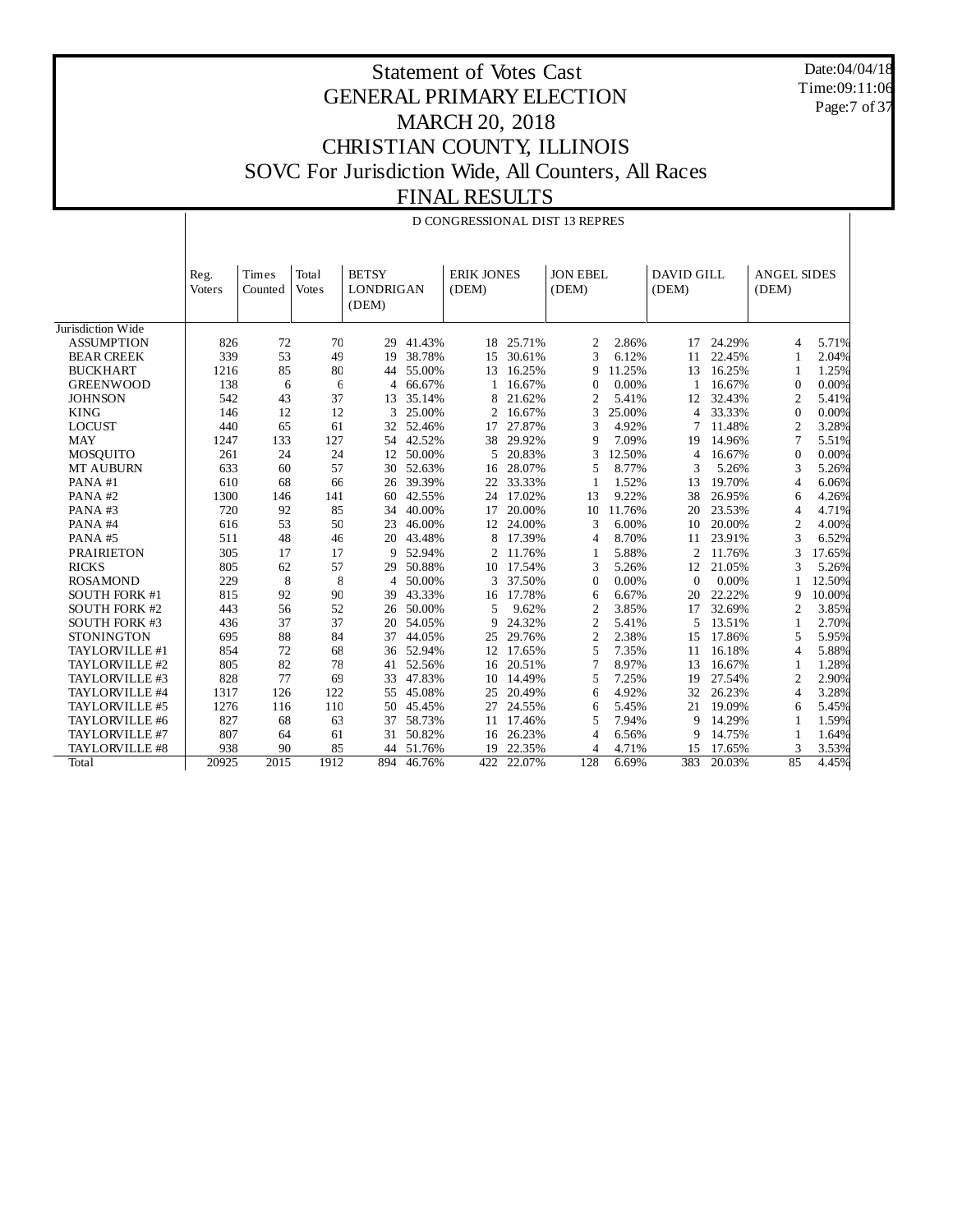Date:04/04/18 Time:09:11:06 Page:8 of 37

|                      |                |                   |                       | D ST CENT CMTEWMN 13TH DIST              |        |                                              |        | D ST CENT CMTEMAN 13TH DIST |                  |                       |                                        |
|----------------------|----------------|-------------------|-----------------------|------------------------------------------|--------|----------------------------------------------|--------|-----------------------------|------------------|-----------------------|----------------------------------------|
|                      | Reg.<br>Voters | Times<br>Counted  | Total<br><b>Votes</b> | <b>JAYNE</b><br><b>MAZZOTTI</b><br>(DEM) |        | <b>PAMELLA</b><br><b>GRONEMEYER</b><br>(DEM) |        | Reg.<br>Voters              | Times<br>Counted | Total<br><b>Votes</b> | <b>TERRY</b><br><b>REDMAN</b><br>(DEM) |
| Jurisdiction Wide    |                |                   |                       |                                          |        |                                              |        |                             |                  |                       |                                        |
| <b>ASSUMPTION</b>    | 826            | 72                | 65                    | 48                                       | 73.85% | 17                                           | 26.15% | 826                         | 72               | 57                    | 57 100.00%                             |
| <b>BEAR CREEK</b>    | 339            | 53                | 48                    | 35                                       | 72.92% | 13                                           | 27.08% | 339                         | 53               | 42                    | 42 100.00%                             |
| <b>BUCKHART</b>      | 1216           | 85                | 82                    | 62                                       | 75.61% | 20                                           | 24.39% | 1216                        | 85               | 72                    | 72 100.00%                             |
| <b>GREENWOOD</b>     | 138            | 6                 | 6                     | $\overline{2}$                           | 33.33% | $\overline{4}$                               | 66.67% | 138                         | 6                | 6                     | 6 100.00%                              |
| <b>JOHNSON</b>       | 542            | 42                | 39                    | 25                                       | 64.10% | 14                                           | 35.90% | 542                         | 42               | 34                    | 34 100.00%                             |
| <b>KING</b>          | 146            | 12                | 12                    | 7                                        | 58.33% | 5                                            | 41.67% | 146                         | 12               | 9                     | 9 100.00%                              |
| <b>LOCUST</b>        | 440            | 65                | 63                    | 51                                       | 80.95% | 12                                           | 19.05% | 440                         | 65               | 57                    | 57 100.00%                             |
| <b>MAY</b>           | 1247           | 133               | 129                   | 96                                       | 74.42% | 33                                           | 25.58% | 1247                        | 133              | 116                   | 116 100.00%                            |
| MOSQUITO             | 261            | 24                | 20                    | 17                                       | 85.00% | 3                                            | 15.00% | 261                         | 24               | 20                    | 20 100.00%                             |
| MT AUBURN            | 633            | 60                | 55                    | 44                                       | 80.00% | 11                                           | 20.00% | 633                         | 60               | 50                    | 50 100.00%                             |
| PANA#1               | 610            | 68                | 60                    | 40                                       | 66.67% | 20                                           | 33.33% | 610                         | 68               | 60                    | 60 100.00%                             |
| PANA#2               | 1300           | 145               | 134                   | 96                                       | 71.64% | 38                                           | 28.36% | 1300                        | 145              | 123                   | 123 100.00%                            |
| PANA#3               | 720            | 92                | 86                    | 51                                       | 59.30% | 35                                           | 40.70% | 720                         | 92               | 85                    | 85 100.00%                             |
| PANA#4               | 616            | 52                | 47                    | 30                                       | 63.83% | 17                                           | 36.17% | 616                         | 52               | 45                    | 45 100.00%                             |
| PANA#5               | 511            | 48                | 43                    | 26                                       | 60.47% | 17                                           | 39.53% | 511                         | 48               | 44                    | 44 100.00%                             |
| <b>PRAIRIETON</b>    | 305            | 17                | 15                    | 9                                        | 60.00% | 6                                            | 40.00% | 305                         | 17               | 15                    | 15 100,00%                             |
| <b>RICKS</b>         | 805            | 62                | 55                    | 37                                       | 67.27% | 18                                           | 32.73% | 805                         | 62               | 52                    | 52 100.00%                             |
| <b>ROSAMOND</b>      | 229            | 8                 | 8                     | 6                                        | 75.00% | $\overline{c}$                               | 25.00% | 229                         | 8                | $7\phantom{.0}$       | 7 100,00%                              |
| <b>SOUTH FORK #1</b> | 815            | 92                | 90                    | 72                                       | 80.00% | 18                                           | 20.00% | 815                         | 92               | 83                    | 83 100.00%                             |
| <b>SOUTH FORK #2</b> | 443            | 56                | 48                    | 34                                       | 70.83% | 14                                           | 29.17% | 443                         | 56               | 43                    | 43 100.00%                             |
| <b>SOUTH FORK #3</b> | 436            | 37                | 35                    | 25                                       | 71.43% | 10                                           | 28.57% | 436                         | 37               | 33                    | 33 100.00%                             |
| <b>STONINGTON</b>    | 695            | 87                | 82                    | 60                                       | 73.17% | 22                                           | 26.83% | 695                         | 87               | 76                    | 76 100.00%                             |
| TAYLORVILLE #1       | 854            | 72                | 69                    | 59                                       | 85.51% | 10                                           | 14.49% | 854                         | 72               | 62                    | 62 100.00%                             |
| TAYLORVILLE #2       | 805            | 82                | 81                    | 67                                       | 82.72% | 14                                           | 17.28% | 805                         | 82               | 70                    | 70 100.00%                             |
| TAYLORVILLE #3       | 828            | 77                | 71                    | 52                                       | 73.24% | 19                                           | 26.76% | 828                         | 77               | 61                    | 61 100.00%                             |
| TAYLORVILLE #4       | 1317           | 126               | 122                   | 109                                      | 89.34% | 13                                           | 10.66% | 1317                        | 126              | 108                   | 108 100.00%                            |
| TAYLORVILLE #5       | 1276           | 116               | 112                   | 84                                       | 75.00% | 28                                           | 25.00% | 1276                        | 116              | 101                   | 101 100.00%                            |
| TAYLORVILLE #6       | 827            | 67                | 62                    | 51                                       | 82.26% | 11                                           | 17.74% | 827                         | 67               | 56                    | 56 100.00%                             |
| TAYLORVILLE #7       | 807            | 64                | 62                    | 50                                       | 80.65% | 12                                           | 19.35% | 807                         | 64               | 56                    | 56 100.00%                             |
| TAYLORVILLE #8       | 938            | 90                | 88                    | 70                                       | 79.55% | 18                                           | 20.45% | 938                         | 90               | 77                    | 77 100.00%                             |
| Total                | 20925          | $\overline{2010}$ | 1889                  | 1415                                     | 74.91% | 474                                          | 25.09% | 20925                       | 2010             | 1720                  | 1720 100.00%                           |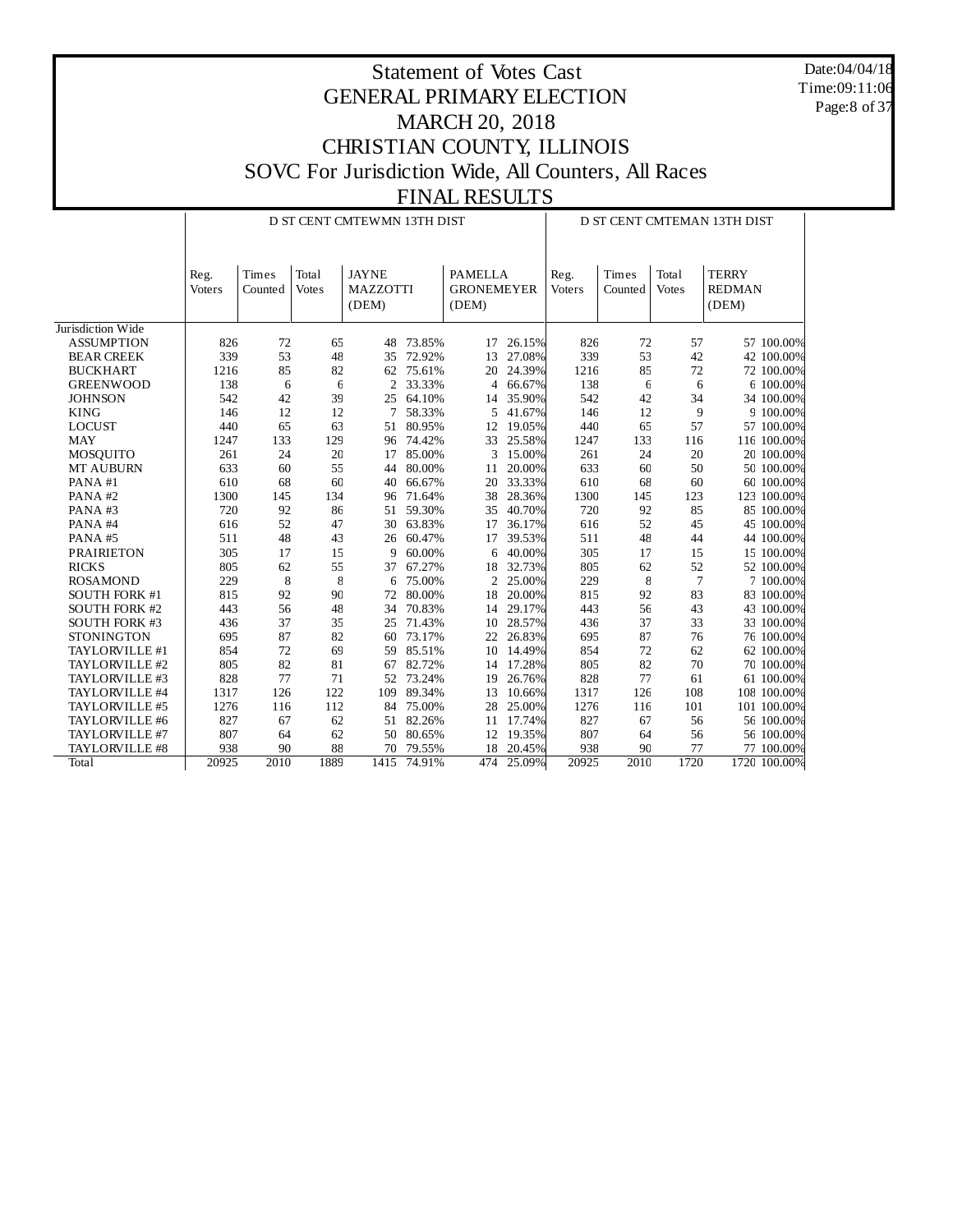Date:04/04/18 Time:09:11:06 Page: 9 of 37

|                      |                |                  | <b>D SENATE DISTRICT 48</b> |                            |                |                          |                       | D STATE REPRES 95TH DIST     |
|----------------------|----------------|------------------|-----------------------------|----------------------------|----------------|--------------------------|-----------------------|------------------------------|
|                      | Reg.<br>Voters | Times<br>Counted | Total<br><b>Votes</b>       | <b>ANDY MANAR</b><br>(DEM) | Reg.<br>Voters | Times<br>Counted         | Total<br><b>Votes</b> | <b>DILLON</b><br>CLARK (DEM) |
| Jurisdiction Wide    |                |                  |                             |                            |                |                          |                       |                              |
| <b>ASSUMPTION</b>    | 826            | 72               | 65                          | 65 100.00%                 | 826            | 72                       | 57                    | 57 100.00%                   |
| <b>BEAR CREEK</b>    | 339            | 53               | 46                          | 46 100.00%                 | 339            | 53                       | 41                    | 41 100.00%                   |
| <b>BUCKHART</b>      | 1216           | 85               | 75                          | 75 100.00%                 |                | $\overline{\phantom{a}}$ |                       |                              |
| <b>GREENWOOD</b>     | 138            | 6                | $\epsilon$                  | 6 100.00%                  | 138            | $\epsilon$               | 6                     | 6 100.00%                    |
| <b>JOHNSON</b>       | 542            | 42               | 37                          | 37 100.00%                 | 542            | 42                       | 35                    | 35 100.00%                   |
| <b>KING</b>          | 146            | 12               | 10                          | 10 100.00%                 | 146            | 12                       | 10                    | 10 100.00%                   |
| <b>LOCUST</b>        | 440            | 65               | 59                          | 59 100.00%                 | 440            | 65                       | 55                    | 55 100.00%                   |
| <b>MAY</b>           | 1247           | 133              | 125                         | 125 100.00%                | 1243           | 133                      | 115                   | 115 100.00%                  |
| MOSQUITO             | 261            | 24               | 22                          | 22 100.00%                 |                |                          |                       |                              |
| MT AUBURN            | 633            | 60               | 53                          | 53 100.00%                 |                |                          |                       |                              |
| PANA#1               | 610            | 68               | 61                          | 61 100.00%                 | 610            | 68                       | 59                    | 59 100.00%                   |
| PANA#2               | 1300           | 145              | 136                         | 136 100.00%                | 1300           | 145                      | 128                   | 128 100.00%                  |
| PANA#3               | 720            | 92               | 87                          | 87 100.00%                 | 720            | 92                       | 83                    | 83 100.00%                   |
| PANA#4               | 616            | 52               | 48                          | 48 100.00%                 | 616            | 52                       | 45                    | 45 100.00%                   |
| PANA#5               | 511            | 48               | 44                          | 44 100,00%                 | 511            | 48                       | 43                    | 43 100.00%                   |
| <b>PRAIRIETON</b>    | 305            | 17               | 16                          | 16 100.00%                 | 305            | 17                       | 15                    | 15 100.00%                   |
| <b>RICKS</b>         | 805            | 62               | 56                          | 56 100.00%                 | 805            | 62                       | 52                    | 52 100.00%                   |
| <b>ROSAMOND</b>      | 229            | 8                | $\overline{7}$              | 7 100.00%                  | 229            | 8                        | 8                     | 8 100.00%                    |
| <b>SOUTH FORK #1</b> | 815            | 92               | 88                          | 88 100.00%                 |                |                          |                       |                              |
| <b>SOUTH FORK #2</b> | 443            | 56               | 51                          | 51 100.00%                 | 6              | $\mathbf{0}$             | $\mathbf{0}$          | $\mathbf 0$                  |
| <b>SOUTH FORK #3</b> | 436            | 37               | 34                          | 34 100.00%                 | 75             | $\mathbf{0}$             | $\mathbf{0}$          | $\mathbf{C}$                 |
| <b>STONINGTON</b>    | 695            | 87               | 81                          | 81 100.00%                 | 406            | 57                       | 48                    | 48 100.00%                   |
| TAYLORVILLE #1       | 854            | 72               | 64                          | 64 100.00%                 | 854            | 72                       | 61                    | 61 100.00%                   |
| TAYLORVILLE #2       | 805            | 82               | 75                          | 75 100.00%                 | 781            | 80                       | 69                    | 69 100.00%                   |
| TAYLORVILLE #3       | 828            | 77               | 70                          | 70 100.00%                 | 821            | 77                       | 58                    | 58 100.00%                   |
| TAYLORVILLE #4       | 1317           | 126              | 118                         | 118 100.00%                | 1131           | 105                      | 92                    | 92 100.00%                   |
| TAYLORVILLE #5       | 1276           | 116              | 108                         | 108 100.00%                | 1276           | 116                      | 103                   | 103 100.00%                  |
| TAYLORVILLE #6       | 827            | 67               | 62                          | 62 100.00%                 | 827            | 67                       | 56                    | 56 100.00%                   |
| TAYLORVILLE #7       | 807            | 64               | 60                          | 60 100.00%                 | 807            | 64                       | 54                    | 54 100.00%                   |
| TAYLORVILLE #8       | 938            | 90               | 83                          | 83 100.00%                 | 938            | 90                       | 78                    | 78 100.00%                   |
| <b>Total</b>         | 20925          | 2010             | 1847                        | 1847 100.00%               | 16692          | 1603                     | 1371                  | 1371 100.00%                 |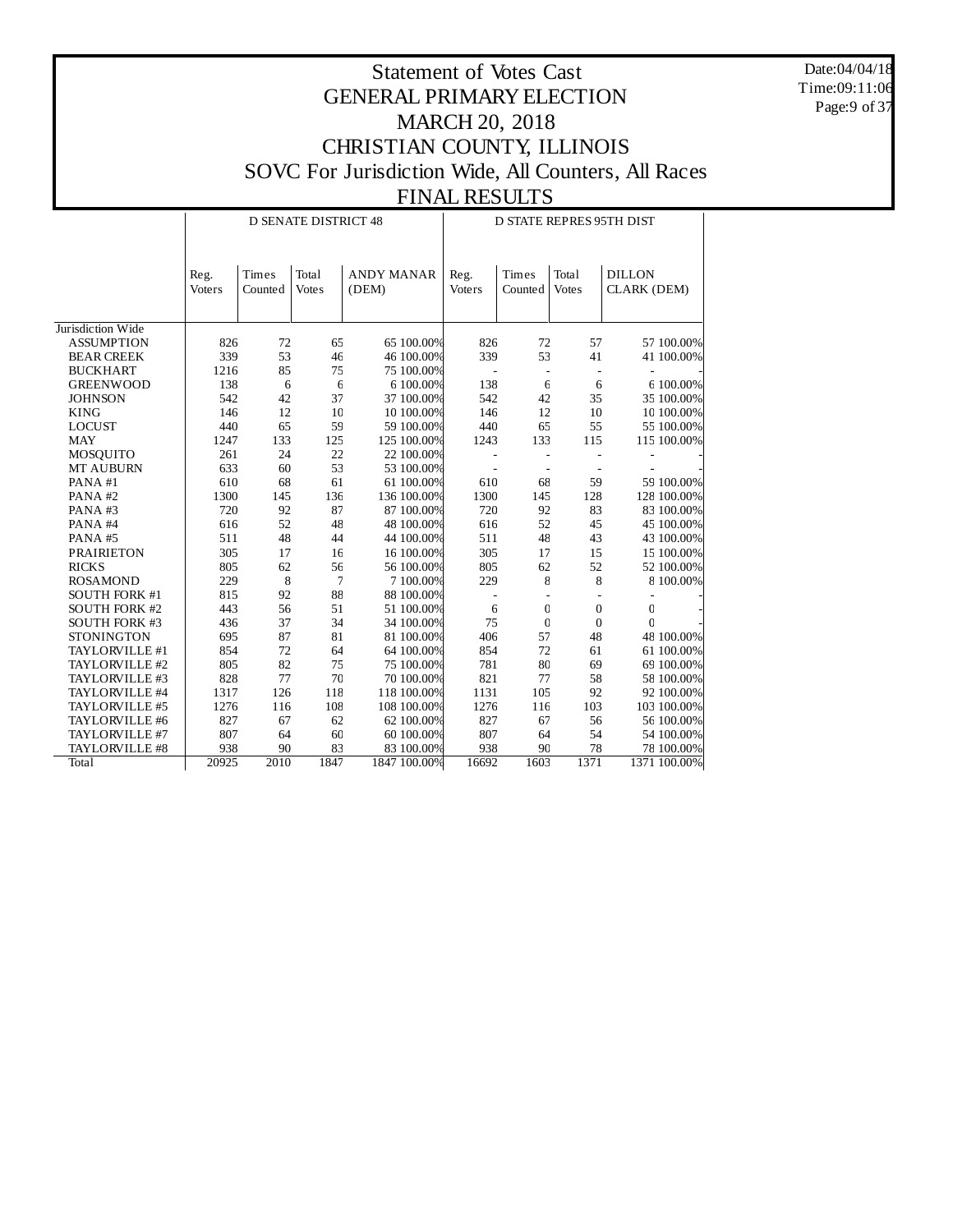Date:04/04/18 Time:09:11:06 Page:10 of 37

|                      |                |                  | <b>D STATE REPRES 96TH DIST</b> |                             |                |                        |                       | D COUNTY CLERK/RECORDER          |
|----------------------|----------------|------------------|---------------------------------|-----------------------------|----------------|------------------------|-----------------------|----------------------------------|
|                      | Reg.<br>Voters | Times<br>Counted | Total<br><b>Votes</b>           | <b>SUE SCHERER</b><br>(DEM) | Reg.<br>Voters | $\rm Times$<br>Counted | Total<br><b>Votes</b> | <b>MICHAEL</b><br><b>GIANASI</b> |
|                      |                |                  |                                 |                             |                |                        |                       | (DEM)                            |
|                      |                |                  |                                 |                             |                |                        |                       |                                  |
| Jurisdiction Wide    |                |                  |                                 |                             |                |                        |                       |                                  |
| <b>ASSUMPTION</b>    |                |                  |                                 |                             | 826            | 72                     | 60                    | 60 100.00%                       |
| <b>BEAR CREEK</b>    |                |                  |                                 |                             | 339            | 53                     | 44                    | 44 100.00%                       |
| <b>BUCKHART</b>      | 1216           | 85               | 73                              | 73 100.00%                  | 1216           | 85                     | 78                    | 78 100.00%                       |
| <b>GREENWOOD</b>     |                |                  |                                 |                             | 138            | 6                      | 6                     | 6 100.00%                        |
| <b>JOHNSON</b>       |                |                  |                                 |                             | 542            | 42                     | 38                    | 38 100.00%                       |
| <b>KING</b>          |                |                  |                                 |                             | 146            | 12                     | 9                     | 9 100.00%                        |
| <b>LOCUST</b>        |                |                  |                                 |                             | 440            | 65                     | 61                    | 61 100.00%                       |
| <b>MAY</b>           | $\overline{4}$ | $\mathbf{0}$     | $\mathbf 0$                     | $\Omega$                    | 1247           | 133                    | 128                   | 128 100.00%                      |
| <b>MOSQUITO</b>      | 261            | 24               | 23                              | 23 100.00%                  | 261            | 24                     | 20                    | 20 100.00%                       |
| MT AUBURN            | 633            | 60               | 53                              | 53 100.00%                  | 633            | 60                     | 51                    | 51 100.00%                       |
| PANA#1               |                |                  |                                 |                             | 610            | 68                     | 61                    | 61 100.00%                       |
| PANA#2               |                |                  |                                 |                             | 1300           | 145                    | 129                   | 129 100.00%                      |
| PANA#3               |                |                  |                                 |                             | 720            | 92                     | 85                    | 85 100.00%                       |
| PANA#4               |                |                  |                                 |                             | 616            | 52                     | 46                    | 46 100.00%                       |
| PANA#5               |                |                  |                                 |                             | 511            | 48                     | 45                    | 45 100.00%                       |
| <b>PRAIRIETON</b>    |                |                  |                                 |                             | 305            | 17                     | 15                    | 15 100.00%                       |
| <b>RICKS</b>         |                |                  |                                 |                             | 805            | 62                     | 53                    | 53 100.00%                       |
| <b>ROSAMOND</b>      |                |                  |                                 |                             | 229            | 8                      | 8                     | 8 100.00%                        |
| <b>SOUTH FORK #1</b> | 815            | 92               | 87                              | 87 100.00%                  | 815            | 92                     | 86                    | 86 100.00%                       |
| <b>SOUTH FORK #2</b> | 437            | 56               | 48                              | 48 100.00%                  | 443            | 56                     | 50                    | 50 100.00%                       |
| <b>SOUTH FORK #3</b> | 361            | 37               | 32                              | 32 100.00%                  | 436            | 37                     | 34                    | 34 100.00%                       |
| <b>STONINGTON</b>    | 289            | 30               | 27                              | 27 100.00%                  | 695            | 87                     | 80                    | 80 100.00%                       |
| TAYLORVILLE #1       |                |                  |                                 |                             | 854            | 72                     | 66                    | 66 100.00%                       |
| TAYLORVILLE #2       | 24             | $\overline{2}$   | $\mathbf{1}$                    | 1 100.00%                   | 805            | 82                     | 74                    | 74 100.00%                       |
| TAYLORVILLE #3       | 7              | $\overline{0}$   | $\mathbf 0$                     | $\Omega$                    | 828            | 77                     | 67                    | 67 100.00%                       |
| TAYLORVILLE #4       | 186            | 21               | 19                              | 19 100.00%                  | 1317           | 126                    | 118                   | 118 100.00%                      |
| TAYLORVILLE #5       |                |                  |                                 |                             | 1276           | 116                    | 110                   | 110 100.00%                      |
| TAYLORVILLE #6       |                |                  |                                 |                             | 827            | 67                     | 62                    | 62 100.00%                       |
| TAYLORVILLE #7       |                |                  |                                 |                             | 807            | 64                     | 60                    | 60 100.00%                       |
| TAYLORVILLE #8       |                |                  |                                 |                             | 938            | 90                     | 79                    | 79 100.00%                       |
| <b>Total</b>         | 4233           | 407              | 363                             | 363 100.00%                 | 20925          | 2010                   | 1823                  | 1823 100.00%                     |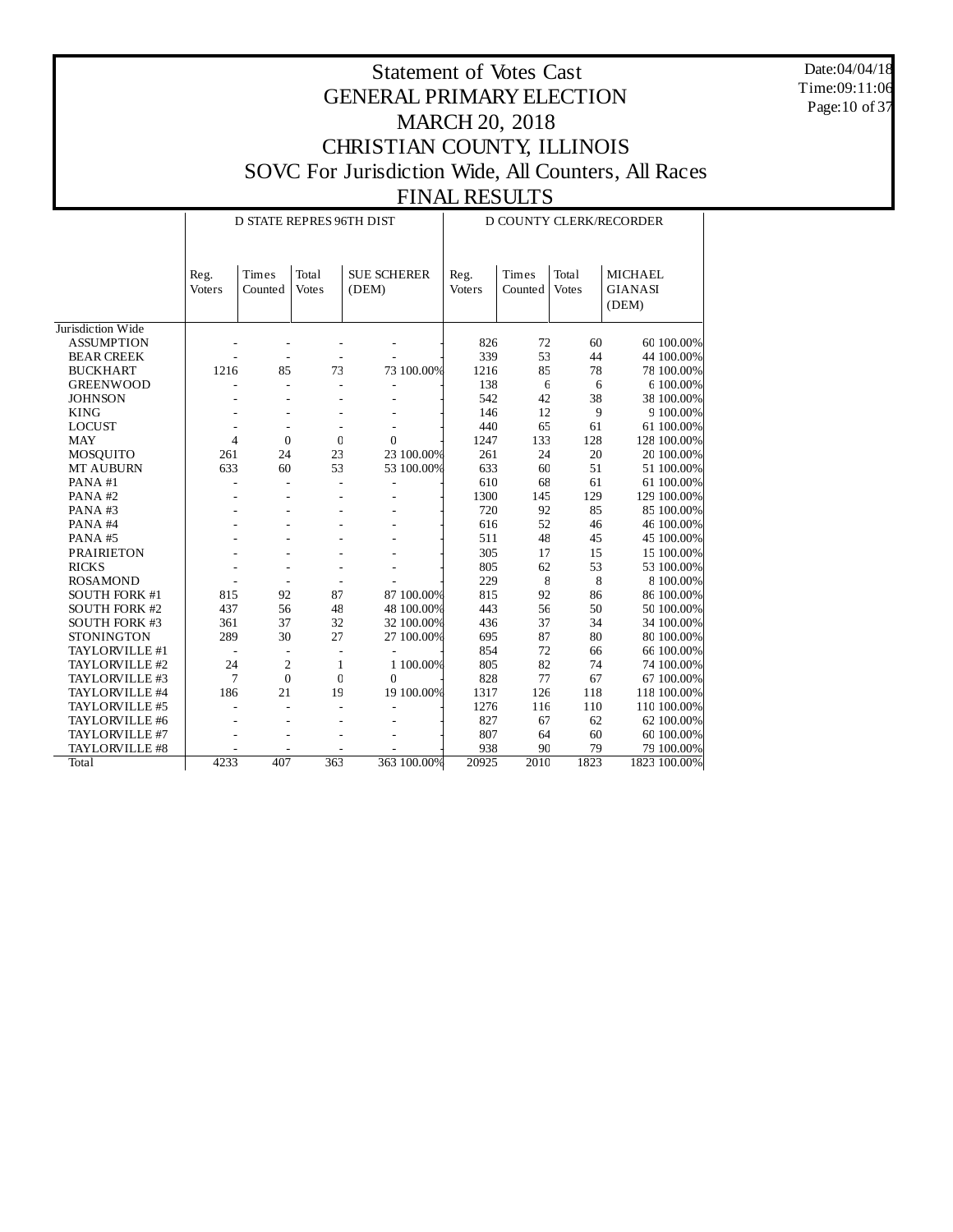Date:04/04/18 Time:09:11:06 Page:11 of 37

|                      |                |                  |                       | D SUPERVISOR OF ASSESSMENTS |                |                                  | D ESR(BO-CH-EF-FA-MO) |                                           |
|----------------------|----------------|------------------|-----------------------|-----------------------------|----------------|----------------------------------|-----------------------|-------------------------------------------|
|                      | Reg.<br>Voters | Times<br>Counted | Total<br><b>Votes</b> | <b>CHAD COADY</b><br>(DEM)  | Reg.<br>Voters | Times<br>Counted                 | Total<br><b>Votes</b> | <b>JULIE</b><br><b>WOLLERMAN</b><br>(DEM) |
| Jurisdiction Wide    |                |                  |                       |                             |                |                                  |                       |                                           |
| <b>ASSUMPTION</b>    | 826            | 72               | 61                    | 61 100.00%                  |                | $\overline{2}$<br>$\overline{2}$ | $\boldsymbol{2}$      | 2 100.00%                                 |
| <b>BEAR CREEK</b>    | 339            | 53               | 43                    | 43 100.00%                  | 339            | 53                               | 42                    | 42 100.00%                                |
| <b>BUCKHART</b>      | 1216           | 85               | 73                    | 73 100.00%                  | 1213           | 83                               | 66                    | 66 100.00%                                |
| <b>GREENWOOD</b>     | 138            | 6                | $\epsilon$            | 6 100.00%                   | 138            | 6                                | 6                     | 6 100.00%                                 |
| <b>JOHNSON</b>       | 542            | 42               | 37                    | 37 100.00%                  | 542            | 42                               | 37                    | 37 100.00%                                |
| <b>KING</b>          | 146            | 12               | 11                    | 11 100.00%                  | 146            | 12                               | 9                     | 9 100.00%                                 |
| <b>LOCUST</b>        | 440            | 65               | 61                    | 61 100.00%                  | 429            | 64                               | 60                    | 60 100.00%                                |
| <b>MAY</b>           | 1247           | 133              | 123                   | 123 100.00%                 | 1234           | 129                              | 111                   | 111 100.00%                               |
| MOSQUITO             | 261            | 24               | 21                    | 21 100.00%                  | 147            | 17                               | 12                    | 12 100.00%                                |
| <b>MT AUBURN</b>     | 633            | 60               | 48                    | 48 100.00%                  | 526            | 48                               | 38                    | 38 100.00%                                |
| PANA#1               | 610            | 68               | 58                    | 58 100.00%                  | 610            | 68                               | 57                    | 57 100.00%                                |
| PANA#2               | 1300           | 145              | 127                   | 127 100.00%                 | 1300           | 145                              | 126                   | 126 100.00%                               |
| PANA#3               | 720            | 92               | 86                    | 86 100.00%                  | 720            | 92                               | 86                    | 86 100.00%                                |
| PANA#4               | 616            | 52               | 46                    | 46 100.00%                  | 606            | 52                               | 43                    | 43 100.00%                                |
| PANA#5               | 511            | 48               | 44                    | 44 100.00%                  | 501            | 48                               | 43                    | 43 100.00%                                |
| <b>PRAIRIETON</b>    | 305            | 17               | 14                    | 14 100.00%                  | 41             | 5                                | 3                     | 3 100.00%                                 |
| <b>RICKS</b>         | 805            | 62               | 53                    | 53 100.00%                  | 805            | 62                               | 51                    | 51 100.00%                                |
| <b>ROSAMOND</b>      | 229            | 8                | 8                     | 8 100.00%                   | 229            | 8                                | 8                     | 8 100.00%                                 |
| <b>SOUTH FORK #1</b> | 815            | 92               | 80                    | 80 100.00%                  | 815            | 92                               | 84                    | 84 100.00%                                |
| <b>SOUTH FORK #2</b> | 443            | 56               | 49                    | 49 100.00%                  | 372            | 54                               | 43                    | 43 100.00%                                |
| <b>SOUTH FORK #3</b> | 436            | 37               | 35                    | 35 100.00%                  | 436            | 37                               | 35                    | 35 100.00%                                |
| <b>STONINGTON</b>    | 695            | 87               | 79                    | 79 100.00%                  | 692            | 87                               | $78\,$                | 78 100.00%                                |
| TAYLORVILLE #1       | 854            | 72               | 65                    | 65 100.00%                  | 854            | 72                               | 62                    | 62 100.00%                                |
| TAYLORVILLE #2       | 805            | 82               | 74                    | 74 100.00%                  | 805            | 82                               | 71                    | 71 100.00%                                |
| TAYLORVILLE #3       | 828            | 77               | 67                    | 67 100.00%                  | 828            | 77                               | 59                    | 59 100.00%                                |
| TAYLORVILLE #4       | 1317           | 126              | 116                   | 116 100.00%                 | 1317           | 126                              | 111                   | 111 100.00%                               |
| TAYLORVILLE #5       | 1276           | 116              | 101                   | 101 100.00%                 | 1276           | 116                              | 102                   | 102 100.00%                               |
| TAYLORVILLE #6       | 827            | 67               | 60                    | 60 100.00%                  | 827            | 67                               | 56                    | 56 100.00%                                |
| TAYLORVILLE #7       | 807            | 64               | 62                    | 62 100.00%                  | 807            | 64                               | 55                    | 55 100.00%                                |
| TAYLORVILLE #8       | 938            | 90               | 80                    | 80 100.00%                  | 938            | 90                               | 74                    | 74 100.00%                                |
| <b>Total</b>         | 20925          | 2010             | 1788                  | 1788 100.00%                | 19495          | 1900                             | 1630                  | 1630 100.00%                              |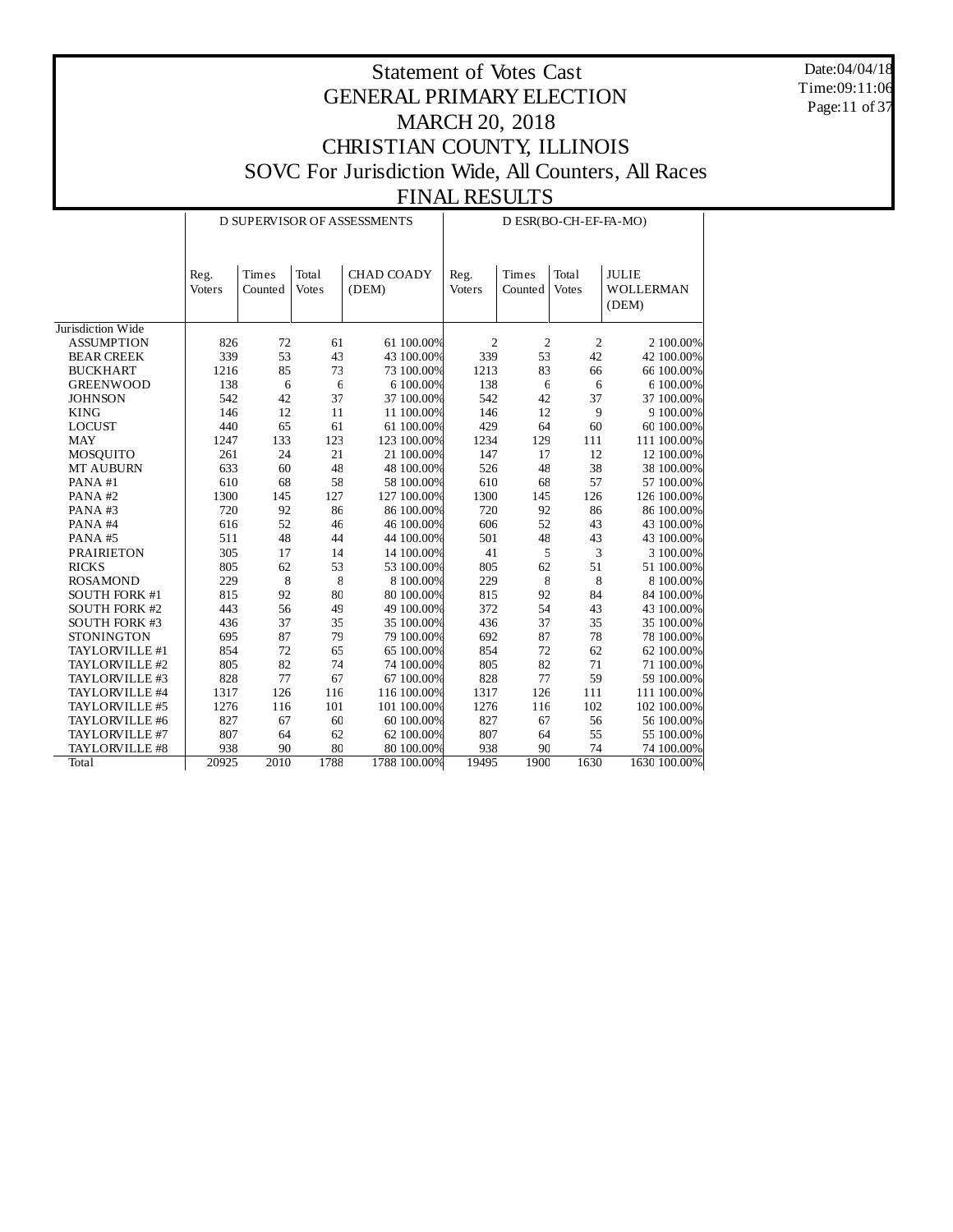Date:04/04/18 Time:09:11:06 Page:12 of 37

#### Statement of Votes Cast GENERAL PRIMARY ELECTION MARCH 20, 2018 CHRISTIAN COUNTY, ILLINOIS SOVC For Jurisdiction Wide, All Counters, All Races FINAL RESULTS

#### Jurisdiction Wide ASSUMPTION BEAR CREEK BUCKHART GREENWOOD **JOHNSON** KING LOCUST MAY MOSQUITO MT AUBURN PANA #1 PANA #2 PANA #3 PANA #4 PANA #5 PRAIRIETON RICKS ROSAMOND SOUTH FORK #1 SOUTH FORK #2 SOUTH FORK #3 STONINGTON TAYLORVILLE #1 TAYLORVILLE #2 TAYLORVILLE #3 TAYLORVILLE #4 TAYLORVILLE #5 TAYLORVILLE #6 TAYLORVILLE #7 TAYLORVILLE #8 **Total** Reg. Voters Times Counted Votes Total LINDA CURTIN PHILLIP (DEM) **CHAMPLEY** (DEM) D COUNTY BOARD DIST 1 826 72 80 54 67.50% 26 32.50% - - - - - - - - - - - - - - - - - - - - - - - - - - - - - - - - - - - - - - - - - - 1247 133 197 110 55.84% 87 44.16% 261 24 29 19 65.52% 10 34.48% 48 60.00% - - - - - - - - - - - - - - - - - - - - - 616 52 66 45 68.18% 21 31.82% 511 48 62 36 58.06% 26 41.94% 17 18 13 72.22% - - - - - - - - - - - - - - - - - - - - - - - - - - - - - - - - - - - 695 87 124 72 58.06% 52 41.94% - - - - - - - - - - - - - - - - - - - - - - - - - - - - - - - - - - - - - - - - - - - - - - - - - - - - - - - - 5094 493 656 397 60.52% 259 39.48%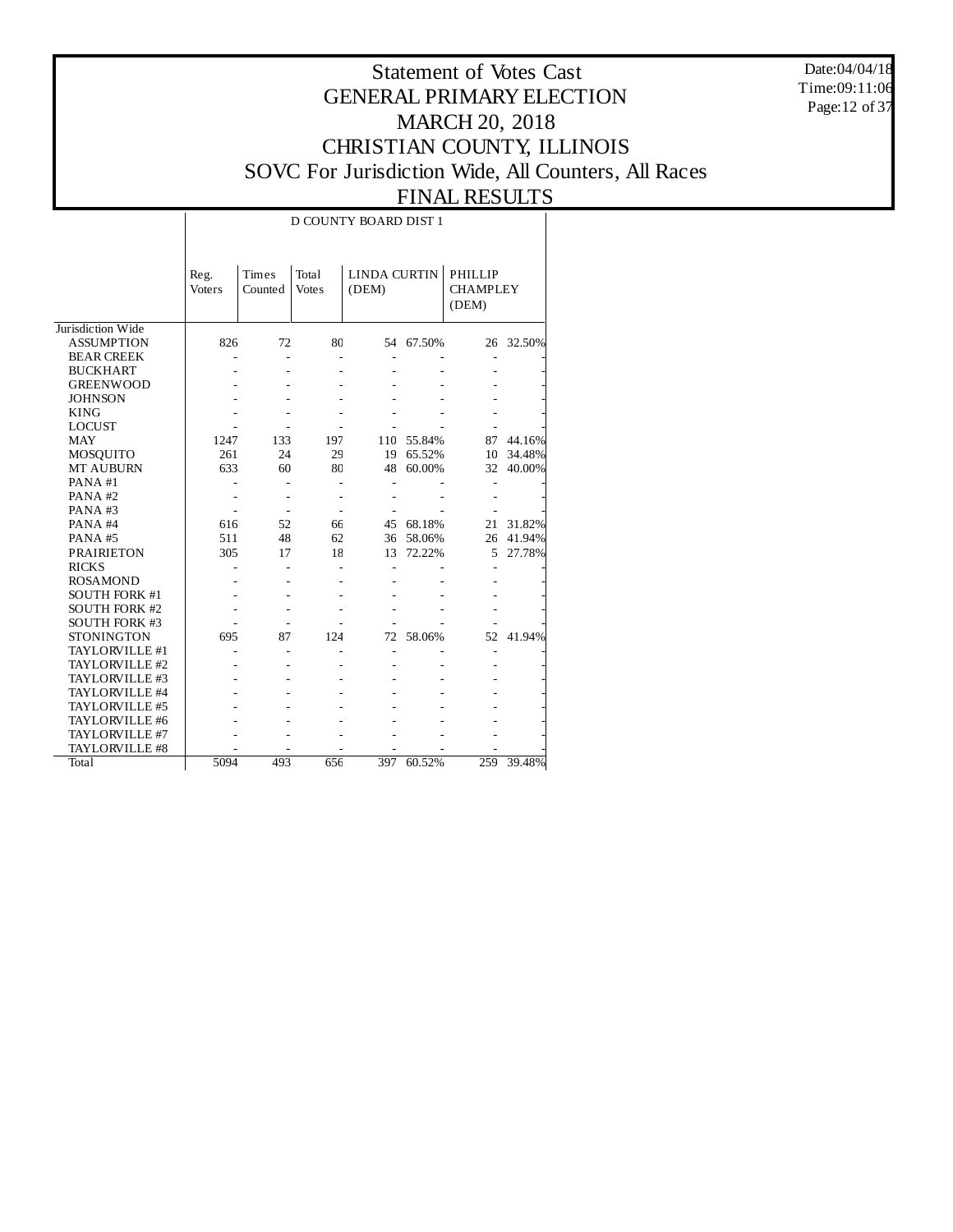Date:04/04/18 Time:09:11:06 Page:13 of 37

## Statement of Votes Cast GENERAL PRIMARY ELECTION MARCH 20, 2018 CHRISTIAN COUNTY, ILLINOIS SOVC For Jurisdiction Wide, All Counters, All Races FINAL RESULTS

# D COUNTY BOARD DIST 2

|                      | Reg.   | Times   | Total        | <b>LARRY DALY</b> |        | <b>CHAD MICHEL</b> |        |
|----------------------|--------|---------|--------------|-------------------|--------|--------------------|--------|
|                      | Voters | Counted | <b>Votes</b> | (DEM)             |        | (DEM)              |        |
|                      |        |         |              |                   |        |                    |        |
| Jurisdiction Wide    |        |         |              |                   |        |                    |        |
| <b>ASSUMPTION</b>    |        |         |              |                   |        |                    |        |
| <b>BEAR CREEK</b>    |        |         |              |                   |        |                    |        |
| <b>BUCKHART</b>      | 1216   |         |              | 57                |        |                    |        |
|                      |        | 85      | 120          |                   | 47.50% | 63                 | 52.50% |
| <b>GREENWOOD</b>     |        |         |              |                   |        |                    |        |
| <b>JOHNSON</b>       |        |         |              |                   |        |                    |        |
| <b>KING</b>          |        |         |              |                   |        |                    |        |
| <b>LOCUST</b>        |        |         |              |                   |        |                    |        |
| <b>MAY</b>           |        |         |              |                   |        |                    |        |
| MOSQUITO             |        |         |              |                   |        |                    |        |
| <b>MT AUBURN</b>     |        |         |              |                   |        |                    |        |
| PANA#1               |        |         |              |                   |        |                    |        |
| PANA#2               |        |         |              |                   |        |                    |        |
| PANA#3               |        |         |              |                   |        |                    |        |
| PANA#4               |        |         |              |                   |        |                    |        |
| <b>PANA#5</b>        |        |         |              |                   |        |                    |        |
| <b>PRAIRIETON</b>    |        |         |              |                   |        |                    |        |
| <b>RICKS</b>         |        |         |              |                   |        |                    |        |
| <b>ROSAMOND</b>      |        |         |              |                   |        |                    |        |
| <b>SOUTH FORK #1</b> | 815    | 92      | 135          | 71                | 52.59% | 64                 | 47.41% |
| <b>SOUTH FORK #2</b> | 443    | 56      | 78           | 40                | 51.28% | 38                 | 48.72% |
| <b>SOUTH FORK #3</b> | 436    | 37      | 54           | 29                | 53.70% | 25                 | 46.30% |
| <b>STONINGTON</b>    |        |         |              |                   |        |                    |        |
| TAYLORVILLE #1       |        |         |              |                   |        |                    |        |
| TAYLORVILLE #2       |        |         |              |                   |        |                    |        |
| TAYLORVILLE #3       |        |         |              |                   |        |                    |        |
| TAYLORVILLE #4       | 1317   | 126     | 190          | 96                | 50.53% | 94                 | 49.47% |
| TAYLORVILLE #5       | 1276   | 116     | 163          | 85                | 52.15% | 78                 | 47.85% |
| TAYLORVILLE #6       |        |         |              |                   |        |                    |        |
| TAYLORVILLE #7       |        |         |              |                   |        |                    |        |
| TAYLORVILLE #8       |        |         |              |                   |        |                    |        |
| Total                | 5503   | 512     | 740          | 378               | 51.08% | 362                | 48.92% |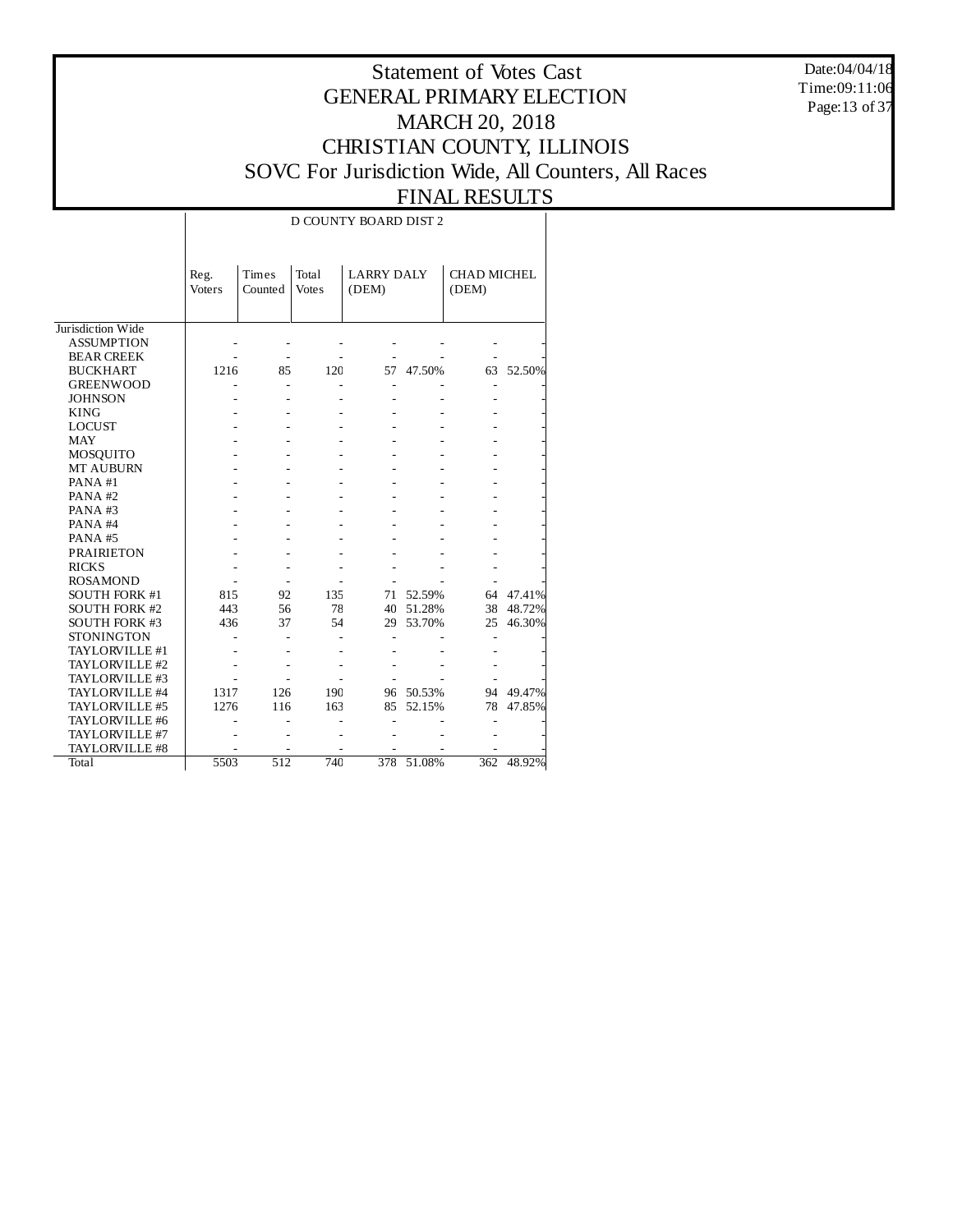Date:04/04/18 Time:09:11:06 Page:14 of 37

|                      |                       |                  |                          | D COUNTY BOARD DIST 3                    | <b>D COUNTY BOARD DIST 4</b> |                             |        |                |                  |                       |                              |             |
|----------------------|-----------------------|------------------|--------------------------|------------------------------------------|------------------------------|-----------------------------|--------|----------------|------------------|-----------------------|------------------------------|-------------|
|                      | Reg.<br><b>Voters</b> | Times<br>Counted | Total<br><b>Votes</b>    | <b>BEVERLY</b><br><b>GRAHAM</b><br>(DEM) |                              | <b>AARON ALLEN</b><br>(DEM) |        | Reg.<br>Voters | Times<br>Counted | Total<br><b>Votes</b> | <b>JEFFREY FAHL</b><br>(DEM) |             |
| Jurisdiction Wide    |                       |                  |                          |                                          |                              |                             |        |                |                  |                       |                              |             |
| <b>ASSUMPTION</b>    |                       |                  |                          |                                          |                              |                             |        |                |                  |                       |                              |             |
| <b>BEAR CREEK</b>    |                       |                  |                          |                                          |                              |                             |        | 339            | 53               | 50                    |                              | 50 100.00%  |
| <b>BUCKHART</b>      |                       |                  |                          |                                          |                              |                             |        |                |                  |                       |                              |             |
| <b>GREENWOOD</b>     |                       |                  |                          |                                          |                              |                             |        | 138            | 6                | 6                     |                              | 6 100.00%   |
| <b>JOHNSON</b>       |                       |                  |                          |                                          |                              |                             |        | 542            | 42               | 35                    |                              | 35 100.00%  |
| <b>KING</b>          |                       |                  |                          |                                          |                              |                             |        | 146            | 12               | 11                    |                              | 11 100.00%  |
| <b>LOCUST</b>        |                       |                  |                          |                                          |                              |                             |        | 440            | 65               | 61                    |                              | 61 100.00%  |
| <b>MAY</b>           |                       |                  |                          |                                          |                              |                             |        |                |                  |                       |                              |             |
| MOSQUITO             |                       |                  |                          |                                          |                              |                             |        |                |                  |                       |                              |             |
| MT AUBURN            |                       |                  |                          |                                          |                              |                             |        |                |                  |                       |                              |             |
| PANA#1               |                       |                  |                          |                                          |                              |                             |        | 610            | 68               | 57                    |                              | 57 100.00%  |
| PANA#2               |                       |                  |                          |                                          |                              |                             |        | 1300           | 145              | 121                   |                              | 121 100.00% |
| PANA#3               |                       |                  |                          |                                          |                              |                             |        | 720            | 92               | 83                    |                              | 83 100.00%  |
| PANA#4               |                       |                  |                          |                                          |                              |                             |        |                |                  |                       |                              |             |
| PANA#5               |                       |                  |                          |                                          |                              |                             |        |                |                  |                       |                              |             |
| <b>PRAIRIETON</b>    |                       |                  |                          |                                          |                              |                             |        |                |                  |                       |                              |             |
| <b>RICKS</b>         |                       |                  |                          |                                          |                              |                             |        | 805            | 62               | 52                    |                              | 52 100.00%  |
| <b>ROSAMOND</b>      |                       |                  |                          |                                          |                              |                             |        | 229            | 8                | 8                     |                              | 8 100.00%   |
| <b>SOUTH FORK #1</b> |                       |                  |                          |                                          |                              |                             |        |                |                  |                       |                              |             |
| <b>SOUTH FORK #2</b> |                       |                  |                          |                                          |                              |                             |        |                |                  |                       |                              |             |
| <b>SOUTH FORK #3</b> |                       |                  |                          |                                          |                              |                             |        |                |                  |                       |                              |             |
| <b>STONINGTON</b>    |                       |                  |                          |                                          |                              |                             |        |                |                  |                       |                              |             |
| TAYLORVILLE #1       | 854                   | 72               | 102                      | 55                                       | 53.92%                       | 47                          | 46.08% |                |                  |                       |                              |             |
| TAYLORVILLE #2       | 805                   | 82               | 115                      | 61                                       | 53.04%                       | 54                          | 46.96% |                |                  |                       |                              |             |
| TAYLORVILLE #3       | 828                   | 77               | 100                      |                                          | 52 52.00%                    | 48                          | 48.00% |                |                  |                       |                              |             |
| TAYLORVILLE #4       |                       |                  | $\overline{\phantom{a}}$ |                                          |                              |                             |        |                |                  |                       |                              |             |
| TAYLORVILLE #5       |                       |                  |                          |                                          |                              |                             |        |                |                  |                       |                              |             |
| TAYLORVILLE #6       | 827                   | 67               | 97                       | 53                                       | 54.64%                       | 44                          | 45.36% |                |                  |                       |                              |             |
| TAYLORVILLE #7       | 807                   | 64               | 93                       | 50                                       | 53.76%                       | 43                          | 46.24% |                |                  |                       |                              |             |
| TAYLORVILLE #8       | 938                   | 90               | 132                      | 68                                       | 51.52%                       | 64                          | 48.48% |                |                  |                       |                              |             |
| Total                | 5059                  | 452              | 639                      | 339                                      | 53.05%                       | 300                         | 46.95% | 5269           | 553              | 484                   |                              | 484 100.00% |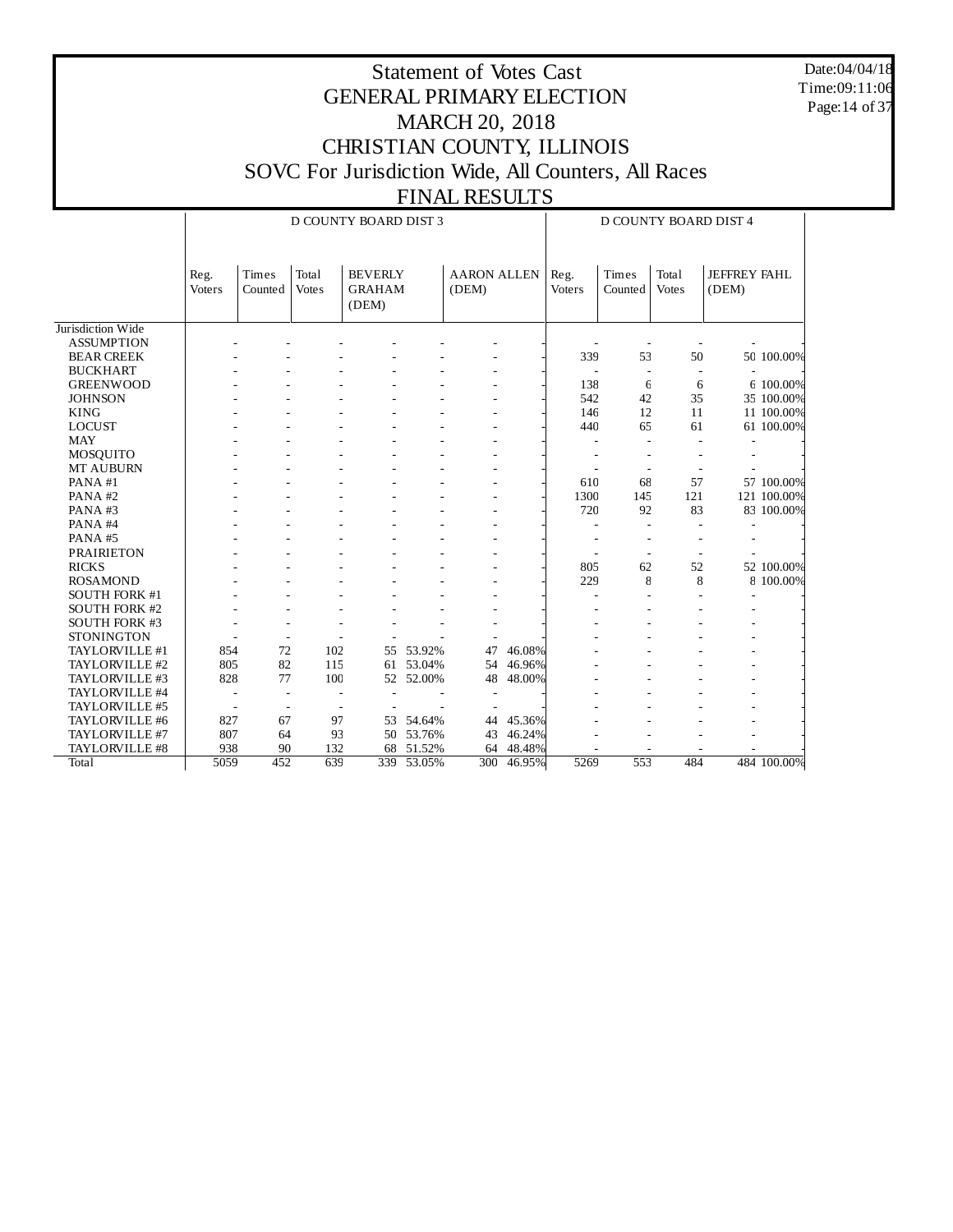Date:04/04/18 Time:09:11:06 Page:15 of 37

|                      |                |                  |                       | <b>D BOARD OF REVIEW DIST 2</b> | D APPELLATE DIST 5 (GOLDENHERSH) |                  |                       |                                         |  |
|----------------------|----------------|------------------|-----------------------|---------------------------------|----------------------------------|------------------|-----------------------|-----------------------------------------|--|
|                      | Reg.<br>Voters | Times<br>Counted | Total<br><b>Votes</b> | MIRIAM JOY<br><b>BOYD</b> (DEM) | Reg.<br>Voters                   | Times<br>Counted | Total<br><b>Votes</b> | <b>KEVIN</b><br><b>HOERNER</b><br>(DEM) |  |
| Jurisdiction Wide    |                |                  |                       |                                 |                                  |                  |                       |                                         |  |
| <b>ASSUMPTION</b>    | 826            | 72               | 56                    | 56 100.00%                      | 826                              | 72               | 57                    | 57 100.00%                              |  |
| <b>BEAR CREEK</b>    |                | $\overline{a}$   | ÷,                    |                                 | 339                              | 53               | 43                    | 43 100.00%                              |  |
| <b>BUCKHART</b>      | 1216           | 85               | 71                    | 71 100.00%                      | 1216                             | 85               | 71                    | 71 100.00%                              |  |
| <b>GREENWOOD</b>     |                |                  |                       |                                 | 138                              | $\epsilon$       | 6                     | 6 100.00%                               |  |
| <b>JOHNSON</b>       |                |                  |                       |                                 | 542                              | 42               | 35                    | 35 100.00%                              |  |
| <b>KING</b>          |                |                  |                       |                                 | 146                              | 12               | 11                    | 11 100.00%                              |  |
| <b>LOCUST</b>        |                |                  |                       |                                 | 440                              | 65               | 57                    | 57 100.00%                              |  |
| <b>MAY</b>           | 1247           | 133              | 124                   | 124 100.00%                     | 1247                             | 133              | 114                   | 114 100.00%                             |  |
| MOSQUITO             | 261            | 24               | 20                    | 20 100.00%                      | 261                              | 24               | 20                    | 20 100.00%                              |  |
| <b>MT AUBURN</b>     | 633            | 60               | 48                    | 48 100.00%                      | 633                              | 60               | 47                    | 47 100.00%                              |  |
| PANA#1               |                |                  |                       |                                 | 610                              | 68               | 56                    | 56 100.00%                              |  |
| PANA#2               |                |                  |                       |                                 | 1300                             | 145              | 120                   | 120 100.00%                             |  |
| PANA#3               |                |                  |                       |                                 | 720                              | 92               | 85                    | 85 100.00%                              |  |
| PANA#4               |                |                  |                       |                                 | 616                              | 52               | 43                    | 43 100.00%                              |  |
| PANA#5               |                |                  |                       |                                 | 511                              | 48               | 42                    | 42 100.00%                              |  |
| <b>PRAIRIETON</b>    | 305            | 17               | 14                    | 14 100.00%                      | 305                              | 17               | 14                    | 14 100.00%                              |  |
| <b>RICKS</b>         |                |                  |                       |                                 | 805                              | 62               | 50                    | 50 100.00%                              |  |
| <b>ROSAMOND</b>      |                |                  |                       |                                 | 229                              | 8                | $\overline{7}$        | 7 100.00%                               |  |
| SOUTH FORK #1        |                |                  |                       |                                 | 815                              | 92               | 82                    | 82 100.00%                              |  |
| <b>SOUTH FORK #2</b> |                |                  |                       |                                 | 443                              | 56               | 44                    | 44 100.00%                              |  |
| <b>SOUTH FORK #3</b> |                |                  |                       |                                 | 436                              | 37               | 34                    | 34 100.00%                              |  |
| STONINGTON           | 695            | 87               | 75                    | 75 100.00%                      | 695                              | 87               | 74                    | 74 100.00%                              |  |
| TAYLORVILLE #1       | 854            | 72               | 60                    | 60 100.00%                      | 854                              | 72               | 62                    | 62 100.00%                              |  |
| TAYLORVILLE #2       | 805            | 82               | 71                    | 71 100.00%                      | 805                              | 82               | 67                    | 67 100.00%                              |  |
| TAYLORVILLE #3       | 828            | 77               | 62                    | 62 100.00%                      | 828                              | 77               | 61                    | 61 100.00%                              |  |
| TAYLORVILLE #4       |                |                  |                       |                                 | 1317                             | 126              | 111                   | 111 100.00%                             |  |
| TAYLORVILLE #5       |                |                  |                       |                                 | 1276                             | 116              | 96                    | 96 100.00%                              |  |
| TAYLORVILLE #6       |                |                  |                       |                                 | 827                              | 67               | 55                    | 55 100.00%                              |  |
| TAYLORVILLE #7       |                |                  |                       |                                 | 807                              | 64               | 57                    | 57 100.00%                              |  |
| TAYLORVILLE #8       |                |                  |                       |                                 | 938                              | 90               | 77                    | 77 100.00%                              |  |
| Total                | 7670           | 709              | 601                   | 601 100.00%                     | 20925                            | 2010             | 1698                  | 1698 100.00%                            |  |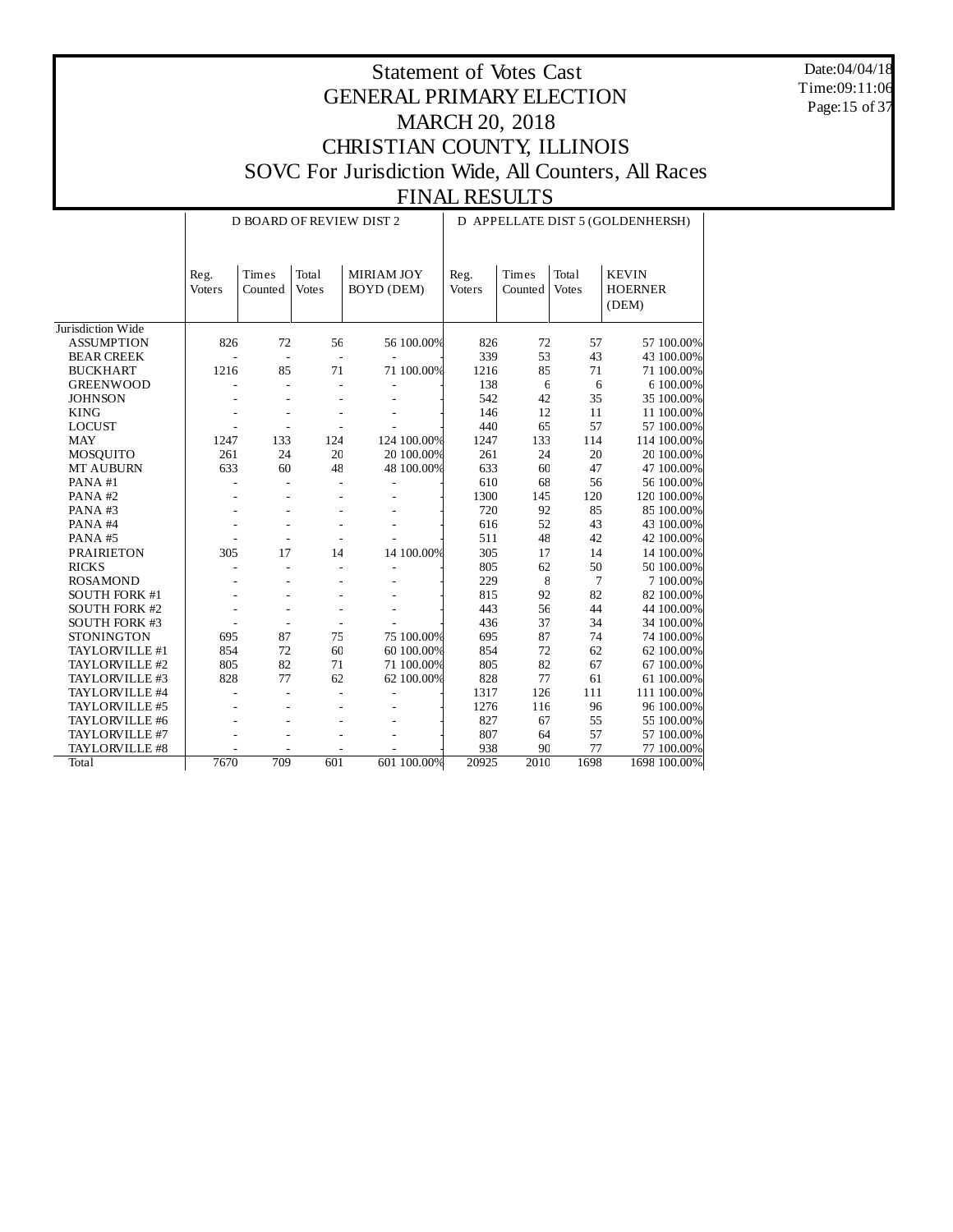Date:04/04/18 Time:09:11:06 Page:16 of 37

|                      |                       |                  |                       | D ASSUMPTION COMMITTEEMAN  | D BEAR CREEK COMMITTEEMAN |                  |                       |                                       |            |  |
|----------------------|-----------------------|------------------|-----------------------|----------------------------|---------------------------|------------------|-----------------------|---------------------------------------|------------|--|
|                      | Reg.<br><b>Voters</b> | Times<br>Counted | Total<br><b>Votes</b> | <b>DEREK PAGE</b><br>(DEM) | Reg.<br><b>Voters</b>     | Times<br>Counted | Total<br><b>Votes</b> | LAURA A.<br><b>WILKINSON</b><br>(DEM) |            |  |
| Jurisdiction Wide    |                       |                  |                       |                            |                           |                  |                       |                                       |            |  |
| <b>ASSUMPTION</b>    | 826                   | 72               | 65                    | 65 100.00%                 |                           |                  |                       |                                       |            |  |
| <b>BEAR CREEK</b>    | L,                    | ÷,               | ä,                    |                            | 339                       | 53               | 46                    |                                       | 46 100.00% |  |
| <b>BUCKHART</b>      |                       |                  |                       |                            |                           |                  |                       |                                       |            |  |
| <b>GREENWOOD</b>     |                       |                  |                       |                            |                           |                  |                       |                                       |            |  |
| <b>JOHNSON</b>       |                       |                  |                       |                            |                           |                  |                       |                                       |            |  |
| <b>KING</b>          |                       |                  |                       |                            |                           |                  |                       |                                       |            |  |
| <b>LOCUST</b>        |                       |                  |                       |                            |                           |                  |                       |                                       |            |  |
| <b>MAY</b>           |                       |                  |                       |                            |                           |                  |                       |                                       |            |  |
| MOSQUITO             |                       |                  |                       |                            |                           |                  |                       |                                       |            |  |
| <b>MT AUBURN</b>     |                       |                  |                       |                            |                           |                  |                       |                                       |            |  |
| PANA#1               |                       |                  |                       |                            |                           |                  |                       |                                       |            |  |
| PANA#2               |                       |                  |                       |                            |                           |                  |                       |                                       |            |  |
| PANA#3               |                       |                  |                       |                            |                           |                  |                       |                                       |            |  |
| PANA#4               |                       |                  |                       |                            |                           |                  |                       |                                       |            |  |
| PANA#5               |                       |                  |                       |                            |                           |                  |                       |                                       |            |  |
| <b>PRAIRIETON</b>    |                       |                  |                       |                            |                           |                  |                       |                                       |            |  |
| <b>RICKS</b>         |                       |                  |                       |                            |                           |                  |                       |                                       |            |  |
| <b>ROSAMOND</b>      |                       |                  |                       |                            |                           |                  |                       |                                       |            |  |
| SOUTH FORK #1        |                       |                  |                       |                            |                           |                  |                       |                                       |            |  |
| <b>SOUTH FORK #2</b> |                       |                  |                       |                            |                           |                  |                       |                                       |            |  |
| <b>SOUTH FORK #3</b> |                       |                  |                       |                            |                           |                  |                       |                                       |            |  |
| <b>STONINGTON</b>    |                       |                  |                       |                            |                           |                  |                       |                                       |            |  |
| TAYLORVILLE #1       |                       |                  |                       |                            |                           |                  |                       |                                       |            |  |
| TAYLORVILLE #2       |                       |                  |                       |                            |                           |                  |                       |                                       |            |  |
| TAYLORVILLE #3       |                       |                  |                       |                            |                           |                  |                       |                                       |            |  |
| TAYLORVILLE #4       |                       |                  |                       |                            |                           |                  |                       |                                       |            |  |
| TAYLORVILLE #5       |                       |                  |                       |                            |                           |                  |                       |                                       |            |  |
| TAYLORVILLE #6       |                       |                  |                       |                            |                           |                  |                       |                                       |            |  |
| TAYLORVILLE #7       |                       |                  |                       |                            |                           |                  |                       |                                       |            |  |
| TAYLORVILLE #8       |                       |                  |                       |                            |                           |                  |                       |                                       |            |  |
| Total                | 826                   | $\overline{72}$  | 65                    | 65 100.00%                 | 339                       | $\overline{53}$  | 46                    |                                       | 46 100.00% |  |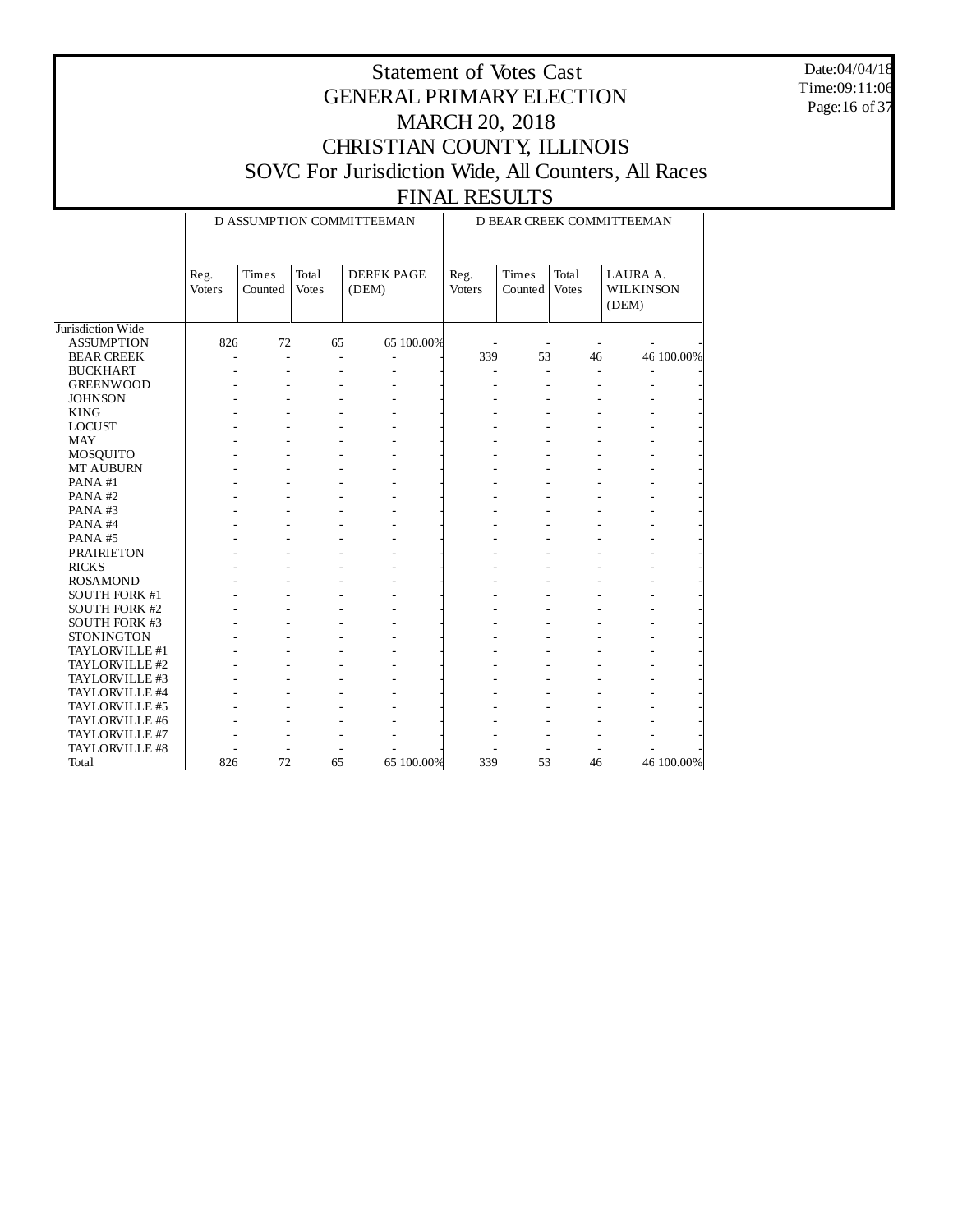Date:04/04/18 Time:09:11:06 Page:17 of 37

#### Statement of Votes Cast GENERAL PRIMARY ELECTION MARCH 20, 2018 CHRISTIAN COUNTY, ILLINOIS SOVC For Jurisdiction Wide, All Counters, All Races FINAL RESULTS

#### Jurisdiction Wide ASSUMPTION BEAR CREEK BUCKHART GREENWOOD **JOHNSON** KING LOCUST MAY MOSQUITO MT AUBURN PANA #1 PANA #2 PANA #3 PANA #4 PANA #5 PRAIRIETON RICKS ROSAMOND SOUTH FORK #1 SOUTH FORK #2 SOUTH FORK #3 STONINGTON TAYLORVILLE #1 TAYLORVILLE #2 TAYLORVILLE #3 TAYLORVILLE #4 TAYLORVILLE #5 TAYLORVILLE #6 TAYLORVILLE #7 TAYLORVILLE #8 **Total** Reg. Voters Times Counted Votes Total BRUCE J. BARRY (DEM) D LOCUST COMMITTEEMAN Reg. Voters Times Counted Votes Total BEN CURTIN (DEM) D MAY COMMITTEEMAN - - - - - - - - - - - - - - - - - - - - - - - - - - - - - - - - - - - - - - - - - - - - - - - - - - - - - - - - - - - - 440 65 63 63 100.00% - - - - -  $+$   $1247$   $133$   $126$   $126100.00\%$ - - - - - - - - - - - - - - - - - - - - - - - - - - - - - - - - - - - - - - - - - - - - - - - - - - - - - - - - - - - - - - - - - - - - - - - - - - - - - - - - - - - - - - - - - - - - - - - - - - - - - - - - - - - - - - - - - - - - - - - - - - - - - - - - - - - - - - - - - - - - - - - - - - - - - - - - - - - - - - - - - - - - - - - - - - - - - - - - - - - - - - - - - - - - - - - - - - - - - - - - - - - - - - - - - - - - - - - - - - - - 440 65 63 63 100.00% 1247 133 126 126 100.00%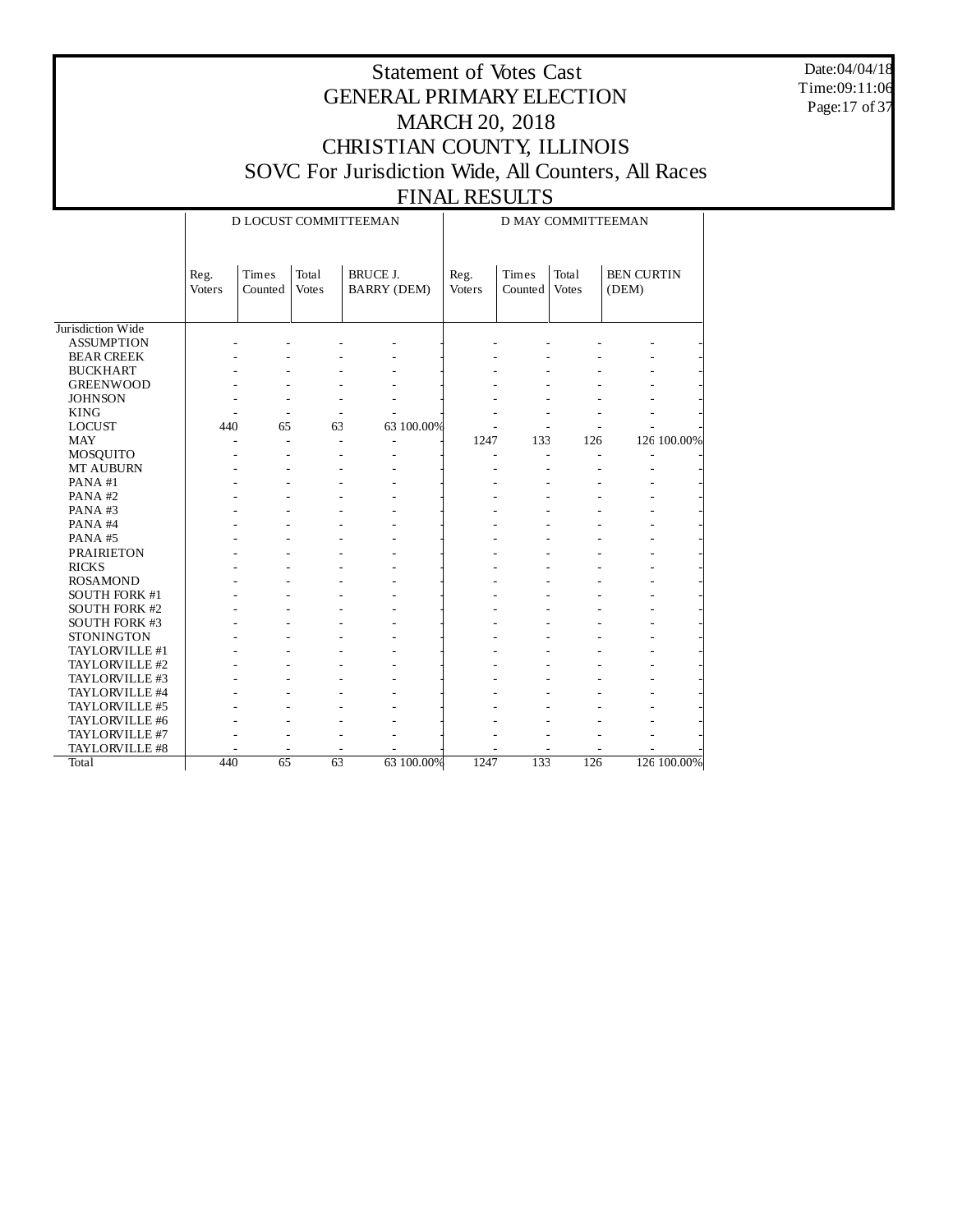Date:04/04/18 Time:09:11:06 Page:18 of 37

## Statement of Votes Cast GENERAL PRIMARY ELECTION MARCH 20, 2018 CHRISTIAN COUNTY, ILLINOIS SOVC For Jurisdiction Wide, All Counters, All Races

|                      | D PANA #1 COMMITTEEMAN<br>D PANA #2 COMMITTEEMAN |                  |                       |                              |                |                  |                       |                                    |             |
|----------------------|--------------------------------------------------|------------------|-----------------------|------------------------------|----------------|------------------|-----------------------|------------------------------------|-------------|
|                      | Reg.<br><b>Voters</b>                            | Times<br>Counted | Total<br><b>Votes</b> | <b>STEVEN SIPES</b><br>(DEM) | Reg.<br>Voters | Times<br>Counted | Total<br><b>Votes</b> | PAUL C.<br><b>SCHMITZ</b><br>(DEM) |             |
| Jurisdiction Wide    |                                                  |                  |                       |                              |                |                  |                       |                                    |             |
| <b>ASSUMPTION</b>    |                                                  |                  |                       |                              |                |                  |                       |                                    |             |
| <b>BEAR CREEK</b>    |                                                  |                  |                       |                              |                |                  |                       |                                    |             |
| <b>BUCKHART</b>      |                                                  |                  |                       |                              |                |                  |                       |                                    |             |
| <b>GREENWOOD</b>     |                                                  |                  |                       |                              |                |                  |                       |                                    |             |
| <b>JOHNSON</b>       |                                                  |                  |                       |                              |                |                  |                       |                                    |             |
| <b>KING</b>          |                                                  |                  |                       |                              |                |                  |                       |                                    |             |
| <b>LOCUST</b>        |                                                  |                  |                       |                              |                |                  |                       |                                    |             |
| <b>MAY</b>           |                                                  |                  |                       |                              |                |                  |                       |                                    |             |
| MOSQUITO             |                                                  |                  |                       |                              |                |                  |                       |                                    |             |
| MT AUBURN            |                                                  |                  |                       |                              |                |                  |                       |                                    |             |
| PANA#1               | 610                                              | 68               | 53                    | 53 100.00%                   |                |                  |                       |                                    |             |
| PANA#2               | $\overline{a}$                                   | $\overline{a}$   | ÷,                    | ä,                           | 1300           | 145              | 129                   |                                    | 129 100.00% |
| PANA#3               |                                                  |                  |                       |                              |                |                  |                       | Ĭ.                                 |             |
| PANA#4               |                                                  |                  |                       |                              |                |                  |                       |                                    |             |
| PANA#5               |                                                  |                  |                       |                              |                |                  |                       |                                    |             |
| <b>PRAIRIETON</b>    |                                                  |                  |                       |                              |                |                  |                       |                                    |             |
| <b>RICKS</b>         |                                                  |                  |                       |                              |                |                  |                       |                                    |             |
| <b>ROSAMOND</b>      |                                                  |                  |                       |                              |                |                  |                       |                                    |             |
| SOUTH FORK #1        |                                                  |                  |                       |                              |                |                  |                       |                                    |             |
| <b>SOUTH FORK #2</b> |                                                  |                  |                       |                              |                |                  |                       |                                    |             |
| <b>SOUTH FORK #3</b> |                                                  |                  |                       |                              |                |                  |                       |                                    |             |
| <b>STONINGTON</b>    |                                                  |                  |                       |                              |                |                  |                       |                                    |             |
| TAYLORVILLE #1       |                                                  |                  |                       |                              |                |                  |                       |                                    |             |
| TAYLORVILLE #2       |                                                  |                  |                       |                              |                |                  |                       |                                    |             |
| TAYLORVILLE #3       |                                                  |                  |                       |                              |                |                  |                       |                                    |             |
| TAYLORVILLE #4       |                                                  |                  |                       |                              |                |                  |                       |                                    |             |
| TAYLORVILLE #5       |                                                  |                  |                       |                              |                |                  |                       |                                    |             |
| TAYLORVILLE #6       |                                                  |                  |                       |                              |                |                  |                       |                                    |             |
| TAYLORVILLE #7       |                                                  |                  |                       |                              |                |                  |                       |                                    |             |
| TAYLORVILLE #8       |                                                  |                  |                       |                              |                |                  |                       |                                    |             |
| Total                | 610                                              | 68               | 53                    | 53 100.00%                   | 1300           | 145              | 129                   |                                    | 129 100.00% |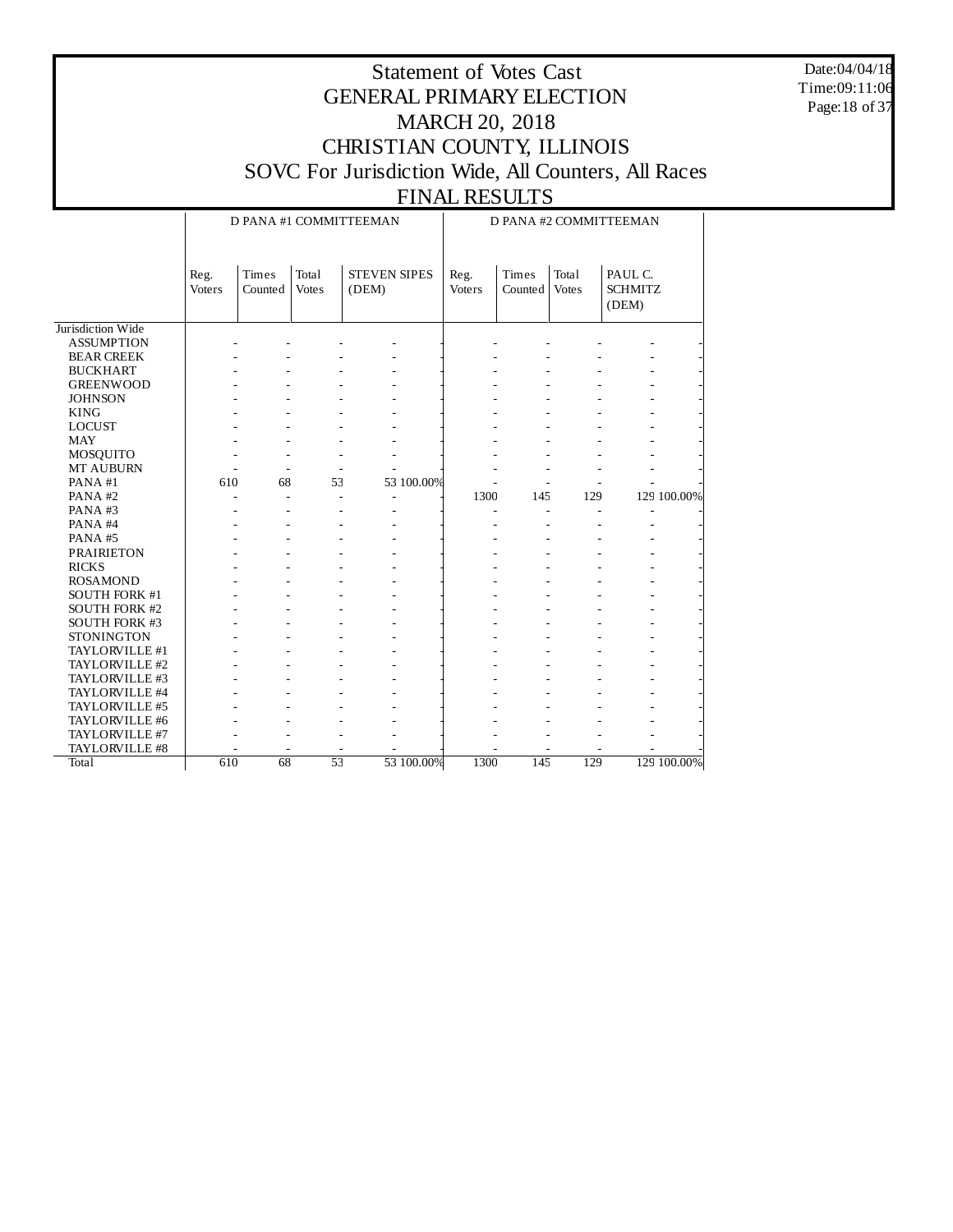Date:04/04/18 Time:09:11:07 Page:19 of 37

## Statement of Votes Cast GENERAL PRIMARY ELECTION MARCH 20, 2018 CHRISTIAN COUNTY, ILLINOIS SOVC For Jurisdiction Wide, All Counters, All Races

|                      |                |                          |                       | D SOUTH FORK #1 COMMITTEEMAN                | D SOUTH FORK #2 COMMITTEEMAN |                  |                       |                               |            |  |
|----------------------|----------------|--------------------------|-----------------------|---------------------------------------------|------------------------------|------------------|-----------------------|-------------------------------|------------|--|
|                      | Reg.<br>Voters | Times<br>Counted         | Total<br><b>Votes</b> | <b>VINCENT</b><br><b>ANTON POP</b><br>(DEM) | Reg.<br>Voters               | Times<br>Counted | Total<br><b>Votes</b> | <b>BRIANL</b><br>WILBUR (DEM) |            |  |
| Jurisdiction Wide    |                |                          |                       |                                             |                              |                  |                       |                               |            |  |
| <b>ASSUMPTION</b>    |                |                          |                       |                                             |                              |                  |                       |                               |            |  |
| <b>BEAR CREEK</b>    |                |                          |                       |                                             |                              |                  |                       |                               |            |  |
| <b>BUCKHART</b>      |                |                          |                       |                                             |                              |                  |                       |                               |            |  |
| <b>GREENWOOD</b>     |                |                          |                       |                                             |                              |                  |                       |                               |            |  |
| <b>JOHNSON</b>       |                |                          |                       |                                             |                              |                  |                       |                               |            |  |
| <b>KING</b>          |                |                          |                       |                                             |                              |                  |                       |                               |            |  |
| <b>LOCUST</b>        |                |                          |                       |                                             |                              |                  |                       |                               |            |  |
| <b>MAY</b>           |                |                          |                       |                                             |                              |                  |                       |                               |            |  |
| MOSQUITO             |                |                          |                       |                                             |                              |                  |                       |                               |            |  |
| MT AUBURN            |                |                          |                       |                                             |                              |                  |                       |                               |            |  |
| PANA#1               |                |                          |                       |                                             |                              |                  |                       |                               |            |  |
| PANA#2               |                |                          |                       |                                             |                              |                  |                       |                               |            |  |
| PANA#3               |                |                          |                       |                                             |                              |                  |                       |                               |            |  |
| PANA#4               |                |                          |                       |                                             |                              |                  |                       |                               |            |  |
| PANA#5               |                |                          |                       |                                             |                              |                  |                       |                               |            |  |
| <b>PRAIRIETON</b>    |                |                          |                       |                                             |                              |                  |                       |                               |            |  |
| <b>RICKS</b>         |                | ٠                        |                       |                                             |                              |                  |                       |                               |            |  |
| <b>ROSAMOND</b>      |                | $\overline{\phantom{a}}$ | $\sim$                |                                             |                              |                  |                       |                               |            |  |
| <b>SOUTH FORK #1</b> | 815            | 92                       | 85                    | 85 100.00%                                  |                              |                  |                       |                               |            |  |
| SOUTH FORK #2        |                | $\overline{a}$           |                       |                                             | 443                          | 56               | 50                    |                               | 50 100.00% |  |
| SOUTH FORK #3        |                |                          |                       |                                             |                              |                  |                       |                               |            |  |
| <b>STONINGTON</b>    |                |                          |                       |                                             |                              |                  |                       |                               |            |  |
| TAYLORVILLE #1       |                |                          |                       |                                             |                              |                  |                       |                               |            |  |
| TAYLORVILLE #2       |                |                          |                       |                                             |                              |                  |                       |                               |            |  |
| TAYLORVILLE #3       |                |                          |                       |                                             |                              |                  |                       |                               |            |  |
| TAYLORVILLE #4       |                |                          |                       |                                             |                              |                  |                       |                               |            |  |
| TAYLORVILLE #5       |                |                          |                       |                                             |                              |                  |                       |                               |            |  |
| TAYLORVILLE #6       |                |                          |                       |                                             |                              |                  |                       |                               |            |  |
| TAYLORVILLE #7       |                |                          |                       |                                             |                              |                  |                       |                               |            |  |
| TAYLORVILLE #8       |                |                          |                       |                                             |                              |                  |                       |                               |            |  |
| <b>Total</b>         | 815            | 92                       | 85                    | 85 100,00%                                  | 443                          | 56               | 50                    |                               | 50 100,00% |  |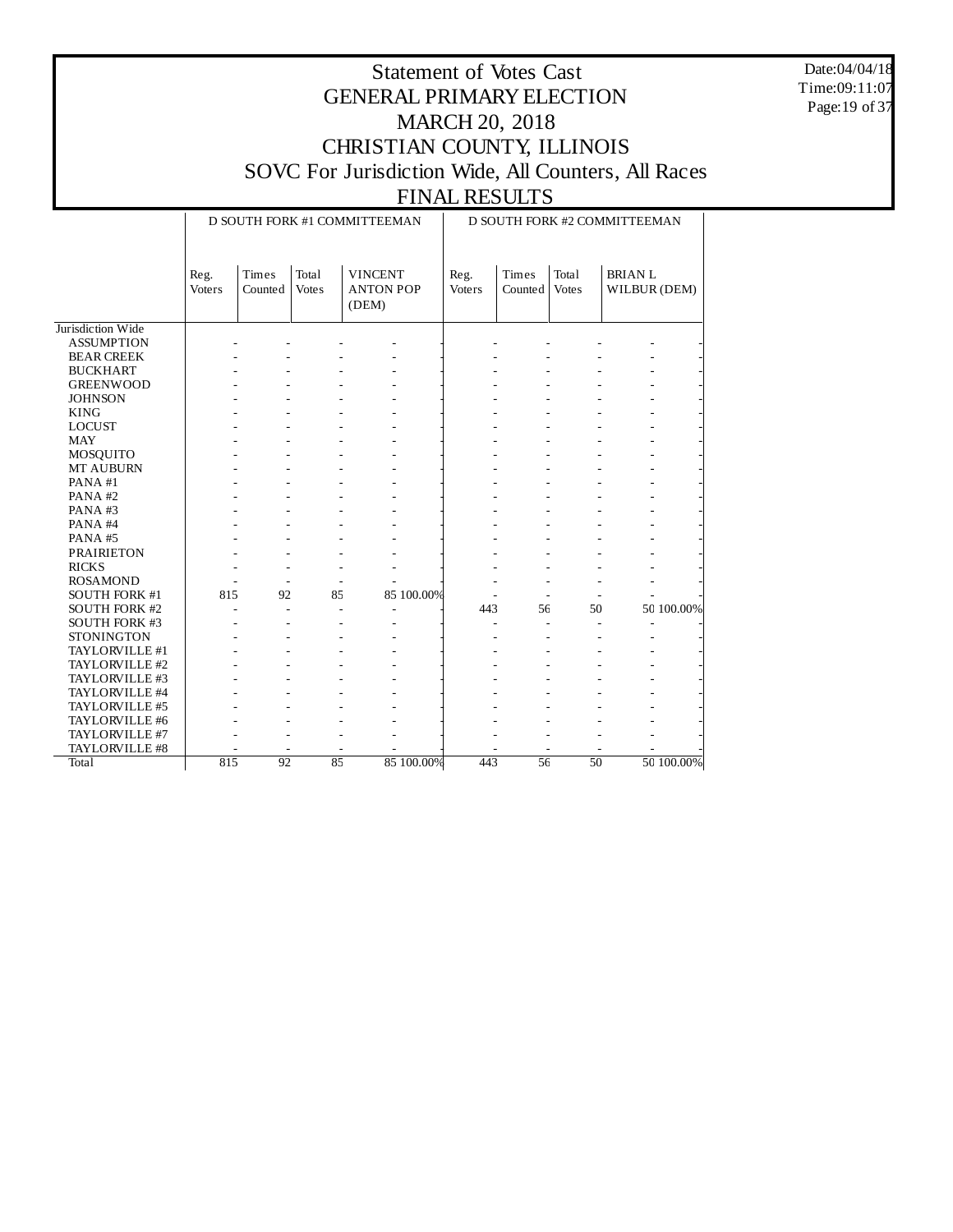Date:04/04/18 Time:09:11:09 Page:20 of 37

## Statement of Votes Cast GENERAL PRIMARY ELECTION MARCH 20, 2018 CHRISTIAN COUNTY, ILLINOIS SOVC For Jurisdiction Wide, All Counters, All Races

|                      |                       |                          |                       | D SOUTH FORK #3 COMMITTEEMAN                | D STONINGTON COMMITTEEMAN |                                  |                       |                                        |            |  |
|----------------------|-----------------------|--------------------------|-----------------------|---------------------------------------------|---------------------------|----------------------------------|-----------------------|----------------------------------------|------------|--|
|                      | Reg.<br><b>Voters</b> | Times<br>Counted         | Total<br><b>Votes</b> | <b>TERRY LEE</b><br><b>WORKMAN</b><br>(DEM) | Reg.<br>Voters            | Times<br>Counted                 | Total<br><b>Votes</b> | <b>RYAN</b><br><b>MARUCCO</b><br>(DEM) |            |  |
| Jurisdiction Wide    |                       |                          |                       |                                             |                           |                                  |                       |                                        |            |  |
| <b>ASSUMPTION</b>    |                       |                          |                       |                                             |                           |                                  |                       |                                        |            |  |
| <b>BEAR CREEK</b>    |                       |                          |                       |                                             |                           |                                  |                       |                                        |            |  |
| <b>BUCKHART</b>      |                       |                          |                       |                                             |                           |                                  |                       |                                        |            |  |
| <b>GREENWOOD</b>     |                       |                          |                       |                                             |                           |                                  |                       |                                        |            |  |
| <b>JOHNSON</b>       |                       |                          |                       |                                             |                           |                                  |                       |                                        |            |  |
| <b>KING</b>          |                       |                          |                       |                                             |                           |                                  |                       |                                        |            |  |
| <b>LOCUST</b>        |                       |                          |                       |                                             |                           |                                  |                       |                                        |            |  |
| <b>MAY</b>           |                       |                          |                       |                                             |                           |                                  |                       |                                        |            |  |
| MOSQUITO             |                       |                          |                       |                                             |                           |                                  |                       |                                        |            |  |
| MT AUBURN            |                       |                          |                       |                                             |                           |                                  |                       |                                        |            |  |
| PANA#1               |                       |                          |                       |                                             |                           |                                  |                       |                                        |            |  |
| PANA#2               |                       |                          |                       |                                             |                           |                                  |                       |                                        |            |  |
| PANA#3               |                       |                          |                       |                                             |                           |                                  |                       |                                        |            |  |
| PANA#4               |                       |                          |                       |                                             |                           |                                  |                       |                                        |            |  |
| PANA#5               |                       |                          |                       |                                             |                           |                                  |                       |                                        |            |  |
| <b>PRAIRIETON</b>    |                       |                          |                       |                                             |                           |                                  |                       |                                        |            |  |
| <b>RICKS</b>         |                       |                          |                       |                                             |                           |                                  |                       |                                        |            |  |
| <b>ROSAMOND</b>      |                       |                          |                       |                                             |                           |                                  |                       |                                        |            |  |
| SOUTH FORK #1        |                       | $\overline{a}$           |                       | $\overline{a}$<br>٠                         |                           |                                  |                       |                                        |            |  |
| <b>SOUTH FORK #2</b> |                       | $\overline{\phantom{a}}$ |                       | $\overline{\phantom{a}}$                    |                           |                                  |                       |                                        |            |  |
| SOUTH FORK #3        | 436                   | 37                       | 36                    | 36 100.00%                                  |                           |                                  |                       |                                        |            |  |
| <b>STONINGTON</b>    |                       | $\sim$                   |                       | L,                                          | 695                       | 87                               | 82                    |                                        | 82 100.00% |  |
| TAYLORVILLE #1       |                       |                          |                       |                                             |                           | $\overline{a}$<br>$\overline{a}$ |                       | $\overline{a}$                         |            |  |
| TAYLORVILLE #2       |                       |                          |                       |                                             |                           |                                  |                       |                                        |            |  |
| TAYLORVILLE #3       |                       |                          |                       |                                             |                           |                                  |                       |                                        |            |  |
| TAYLORVILLE #4       |                       |                          |                       |                                             |                           |                                  |                       |                                        |            |  |
| TAYLORVILLE #5       |                       |                          |                       |                                             |                           |                                  |                       |                                        |            |  |
| TAYLORVILLE #6       |                       |                          |                       |                                             |                           |                                  |                       |                                        |            |  |
| TAYLORVILLE #7       |                       |                          |                       |                                             |                           |                                  |                       |                                        |            |  |
| TAYLORVILLE #8       |                       |                          |                       |                                             |                           |                                  |                       |                                        |            |  |
| Total                | 436                   | $\overline{37}$          | 36                    | 36 100.00%                                  | 695                       | 87                               | 82                    |                                        | 82 100.00% |  |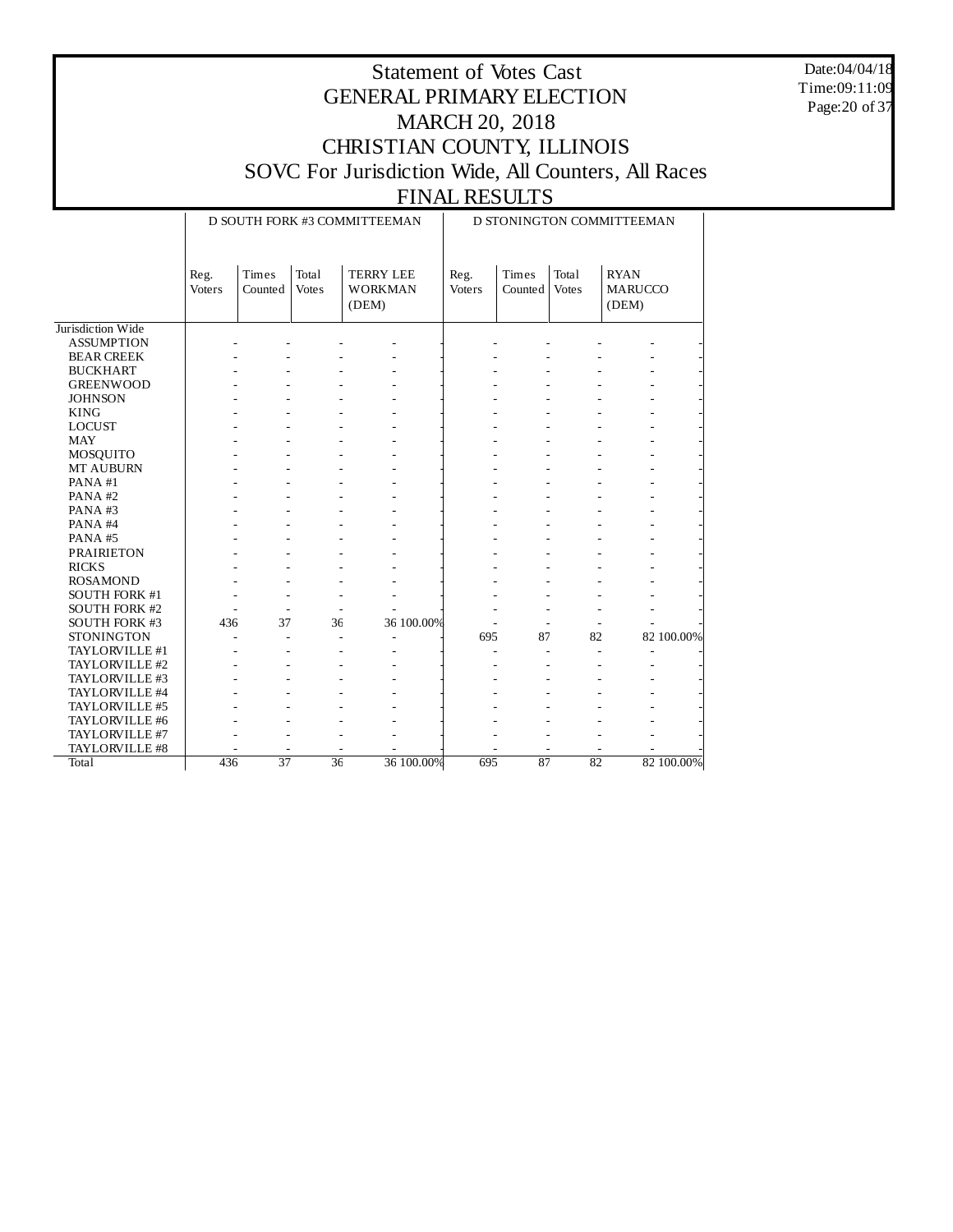Date:04/04/18 Time:09:11:09 Page:21 of 37

## Statement of Votes Cast GENERAL PRIMARY ELECTION MARCH 20, 2018 CHRISTIAN COUNTY, ILLINOIS SOVC For Jurisdiction Wide, All Counters, All Races

|                      |                       |                  |                       | D TAYLORVILLE #1 COMMITTEEMAN        | D TAYLORVILLE #2 COMMITTEEMAN |                  |                       |                                              |            |  |
|----------------------|-----------------------|------------------|-----------------------|--------------------------------------|-------------------------------|------------------|-----------------------|----------------------------------------------|------------|--|
|                      | Reg.<br><b>Voters</b> | Times<br>Counted | Total<br><b>Votes</b> | <b>KENNY</b><br><b>SHIVERS (DEM)</b> | Reg.<br>Voters                | Times<br>Counted | Total<br><b>Votes</b> | <b>KENNETH R</b><br><b>PODESCHI</b><br>(DEM) |            |  |
| Jurisdiction Wide    |                       |                  |                       |                                      |                               |                  |                       |                                              |            |  |
| <b>ASSUMPTION</b>    |                       |                  |                       |                                      |                               |                  |                       |                                              |            |  |
| <b>BEAR CREEK</b>    |                       |                  |                       |                                      |                               |                  |                       |                                              |            |  |
| <b>BUCKHART</b>      |                       |                  |                       |                                      |                               |                  |                       |                                              |            |  |
| <b>GREENWOOD</b>     |                       |                  |                       |                                      |                               |                  |                       |                                              |            |  |
| <b>JOHNSON</b>       |                       |                  |                       |                                      |                               |                  |                       |                                              |            |  |
| <b>KING</b>          |                       |                  |                       |                                      |                               |                  |                       |                                              |            |  |
| <b>LOCUST</b>        |                       |                  |                       |                                      |                               |                  |                       |                                              |            |  |
| <b>MAY</b>           |                       |                  |                       |                                      |                               |                  |                       |                                              |            |  |
| MOSQUITO             |                       |                  |                       |                                      |                               |                  |                       |                                              |            |  |
| MT AUBURN            |                       |                  |                       |                                      |                               |                  |                       |                                              |            |  |
| PANA#1               |                       |                  |                       |                                      |                               |                  |                       |                                              |            |  |
| PANA#2               |                       |                  |                       |                                      |                               |                  |                       |                                              |            |  |
| PANA#3               |                       |                  |                       |                                      |                               |                  |                       |                                              |            |  |
| PANA#4               |                       |                  |                       |                                      |                               |                  |                       |                                              |            |  |
| PANA#5               |                       |                  |                       |                                      |                               |                  |                       |                                              |            |  |
| <b>PRAIRIETON</b>    |                       |                  |                       |                                      |                               |                  |                       |                                              |            |  |
| <b>RICKS</b>         |                       |                  |                       |                                      |                               |                  |                       |                                              |            |  |
| <b>ROSAMOND</b>      |                       |                  |                       |                                      |                               |                  |                       |                                              |            |  |
| SOUTH FORK #1        |                       |                  |                       |                                      |                               |                  |                       |                                              |            |  |
| SOUTH FORK #2        |                       |                  |                       |                                      |                               |                  |                       |                                              |            |  |
| <b>SOUTH FORK #3</b> |                       |                  |                       |                                      |                               |                  |                       |                                              |            |  |
| <b>STONINGTON</b>    |                       | $\sim$           |                       |                                      |                               |                  |                       |                                              |            |  |
| TAYLORVILLE #1       | 854                   | 72               | 67                    | 67 100.00%                           |                               |                  |                       |                                              |            |  |
| TAYLORVILLE #2       |                       | $\overline{a}$   |                       |                                      | 805                           | 82               | 75                    |                                              | 75 100.00% |  |
| TAYLORVILLE #3       |                       |                  |                       |                                      |                               |                  |                       |                                              |            |  |
| TAYLORVILLE #4       |                       |                  |                       |                                      |                               |                  |                       |                                              |            |  |
| TAYLORVILLE #5       |                       |                  |                       |                                      |                               |                  |                       |                                              |            |  |
| TAYLORVILLE #6       |                       |                  |                       |                                      |                               |                  |                       |                                              |            |  |
| TAYLORVILLE #7       |                       |                  |                       |                                      |                               |                  |                       |                                              |            |  |
| TAYLORVILLE #8       |                       |                  |                       |                                      |                               |                  |                       |                                              |            |  |
| Total                | 854                   | $\overline{72}$  | 67                    | 67 100.00%                           | 805                           | 82               | $\overline{75}$       |                                              | 75 100.00% |  |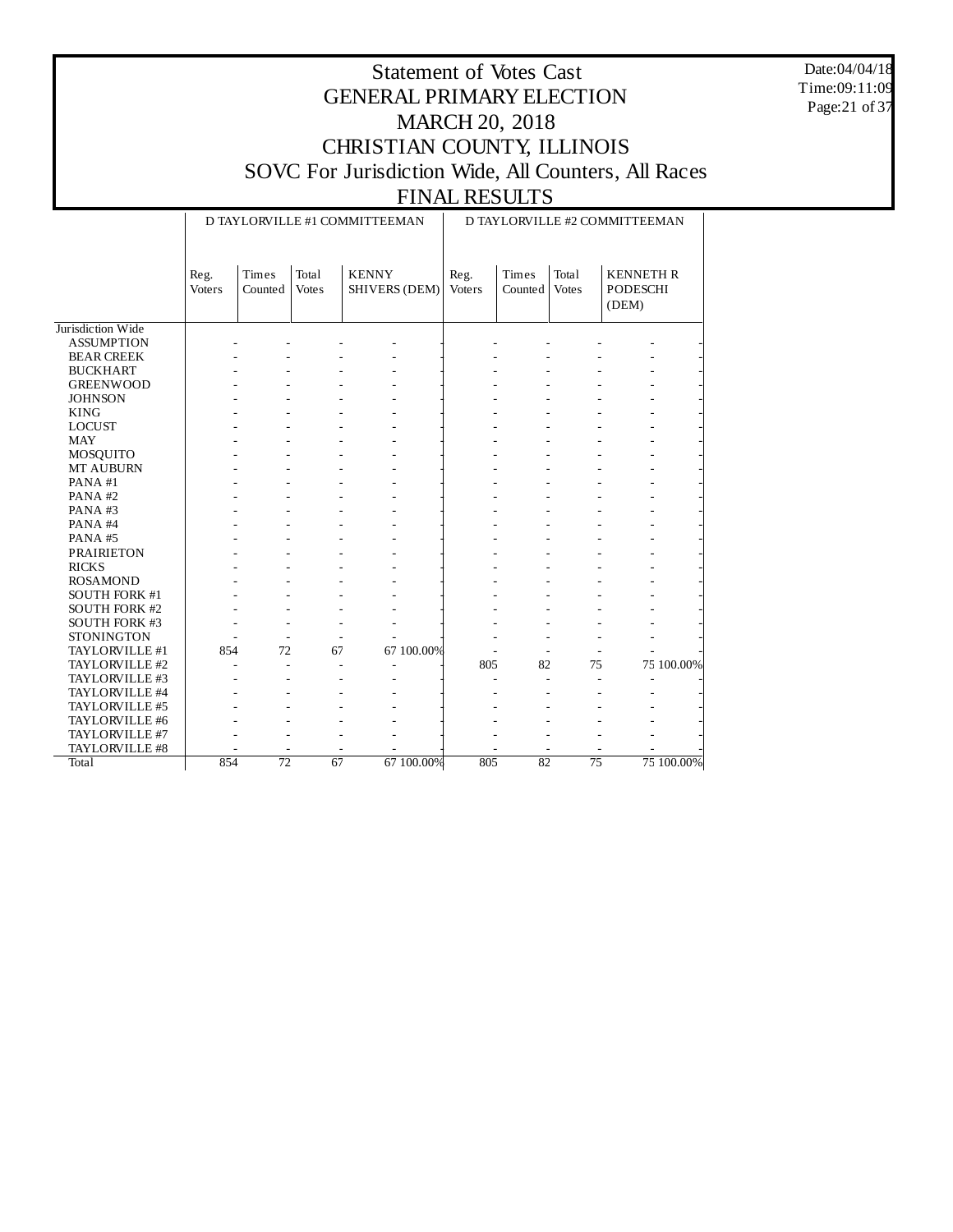Date:04/04/18 Time:09:11:09 Page:22 of 37

|                      |                       |                      |                       | D TAYLORVILLE #3 COMMITTEEMAN | D TAYLORVILLE #6 COMMITTEEMAN |                       |                       |                                      |            |  |
|----------------------|-----------------------|----------------------|-----------------------|-------------------------------|-------------------------------|-----------------------|-----------------------|--------------------------------------|------------|--|
|                      | Reg.<br><b>Voters</b> | Times<br>Counted     | Total<br><b>Votes</b> | MICHAEL J.<br>MAYER (DEM)     | Reg.<br>Voters                | Times<br>Counted      | Total<br><b>Votes</b> | BEVERLY A.<br><b>GRAHAM</b><br>(DEM) |            |  |
| Jurisdiction Wide    |                       |                      |                       |                               |                               |                       |                       |                                      |            |  |
| <b>ASSUMPTION</b>    |                       |                      |                       |                               |                               |                       |                       |                                      |            |  |
| <b>BEAR CREEK</b>    |                       |                      |                       |                               |                               |                       |                       |                                      |            |  |
| <b>BUCKHART</b>      |                       |                      |                       |                               |                               |                       |                       |                                      |            |  |
| <b>GREENWOOD</b>     |                       |                      |                       |                               |                               |                       |                       |                                      |            |  |
| <b>JOHNSON</b>       |                       |                      |                       |                               |                               |                       |                       |                                      |            |  |
| <b>KING</b>          |                       |                      |                       |                               |                               |                       |                       |                                      |            |  |
| <b>LOCUST</b>        |                       |                      |                       |                               |                               |                       |                       |                                      |            |  |
| <b>MAY</b>           |                       |                      |                       |                               |                               |                       |                       |                                      |            |  |
| MOSQUITO             |                       |                      |                       |                               |                               |                       |                       |                                      |            |  |
| MT AUBURN            |                       |                      |                       |                               |                               |                       |                       |                                      |            |  |
| PANA#1               |                       |                      |                       |                               |                               |                       |                       |                                      |            |  |
| PANA#2               |                       |                      |                       |                               |                               |                       |                       |                                      |            |  |
| PANA#3               |                       |                      |                       |                               |                               |                       |                       |                                      |            |  |
| PANA#4               |                       |                      |                       |                               |                               |                       |                       |                                      |            |  |
| PANA#5               |                       |                      |                       |                               |                               |                       |                       |                                      |            |  |
| <b>PRAIRIETON</b>    |                       |                      |                       |                               |                               |                       |                       |                                      |            |  |
| <b>RICKS</b>         |                       |                      |                       |                               |                               |                       |                       |                                      |            |  |
| <b>ROSAMOND</b>      |                       |                      |                       |                               |                               |                       |                       |                                      |            |  |
| <b>SOUTH FORK #1</b> |                       |                      |                       |                               |                               |                       |                       |                                      |            |  |
| <b>SOUTH FORK #2</b> |                       |                      |                       |                               |                               |                       |                       |                                      |            |  |
| <b>SOUTH FORK #3</b> |                       |                      |                       |                               |                               |                       |                       |                                      |            |  |
| <b>STONINGTON</b>    |                       |                      |                       |                               |                               |                       |                       |                                      |            |  |
| TAYLORVILLE #1       |                       |                      |                       |                               |                               |                       |                       |                                      |            |  |
| TAYLORVILLE #2       |                       | L.                   | $\sim$                |                               |                               |                       |                       |                                      |            |  |
| TAYLORVILLE #3       | 828                   | 77                   | 66                    | 66 100.00%                    |                               |                       |                       |                                      |            |  |
| TAYLORVILLE #4       |                       | L.<br>$\overline{a}$ | $\overline{a}$        | $\overline{a}$                |                               |                       |                       |                                      |            |  |
| TAYLORVILLE #5       |                       |                      |                       | ä,                            | ä,                            | $\tilde{\phantom{a}}$ | $\sim$                |                                      |            |  |
| TAYLORVILLE #6       |                       |                      |                       |                               | 827                           | 67                    | 57                    |                                      | 57 100.00% |  |
| TAYLORVILLE #7       |                       |                      |                       |                               |                               |                       |                       |                                      |            |  |
| TAYLORVILLE #8       |                       | ÷,                   |                       |                               |                               |                       |                       |                                      |            |  |
| <b>Total</b>         | 828                   | $\overline{77}$      | 66                    | 66 100.00%                    | 827                           | 67                    | $\overline{57}$       |                                      | 57 100.00% |  |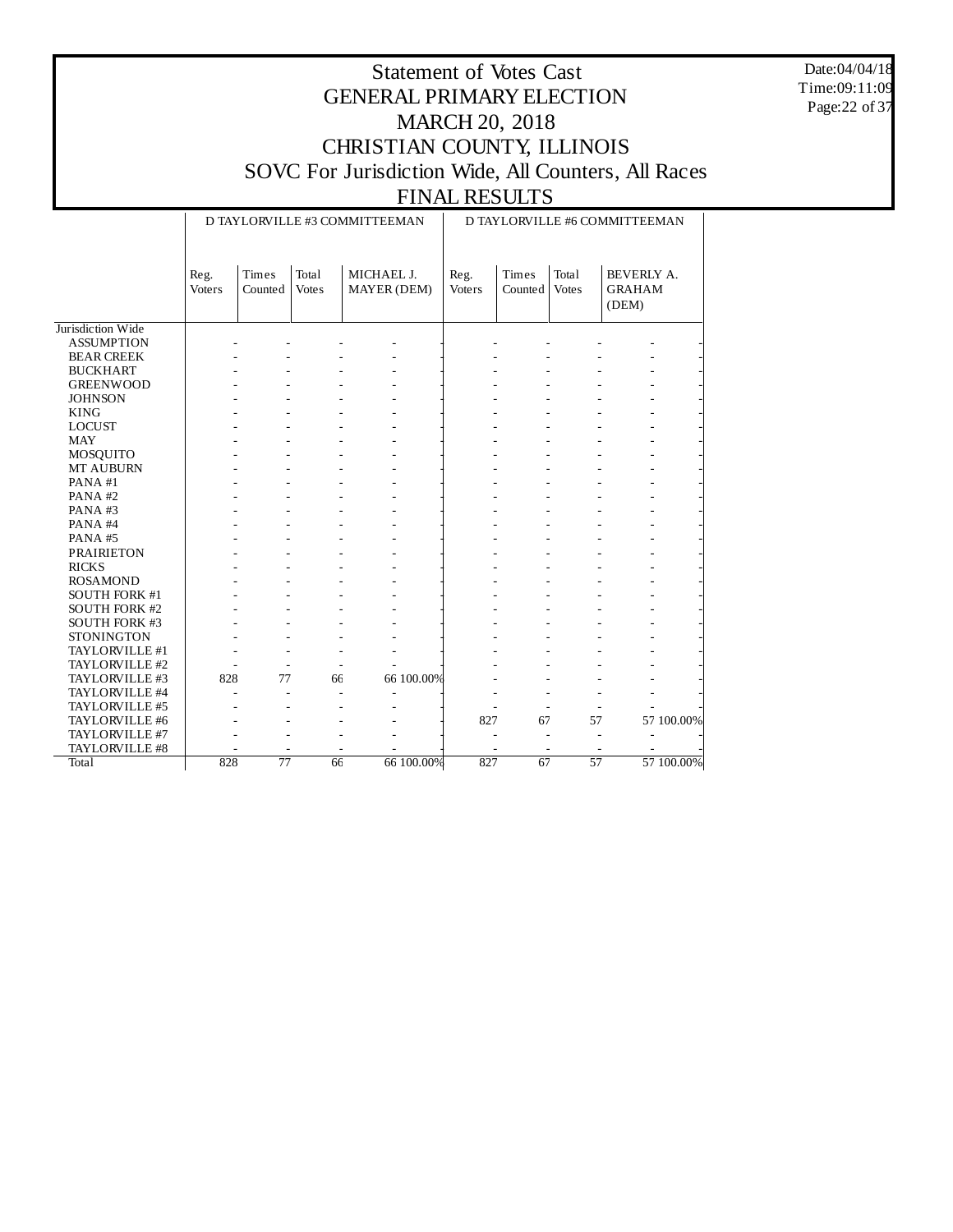Date:04/04/18 Time:09:11:09 Page:23 of 37

|                      |                |                  |                       | D TAYLORVILLE #8 COMMITTEEMAN                  | R GOVERNOR/LT GOVERNOR |                  |                       |                       |        |                              |        |  |
|----------------------|----------------|------------------|-----------------------|------------------------------------------------|------------------------|------------------|-----------------------|-----------------------|--------|------------------------------|--------|--|
|                      | Reg.<br>Voters | Times<br>Counted | Total<br><b>Votes</b> | <b>GORDON JOHN</b><br><b>MAZZOTTI</b><br>(DEM) | Reg.<br>Voters         | Times<br>Counted | Total<br><b>Votes</b> | RAUNER/SANGU<br>(REP) |        | <b>IVES/MORTHLA</b><br>(REP) |        |  |
| Jurisdiction Wide    |                |                  |                       |                                                |                        |                  |                       |                       |        |                              |        |  |
| <b>ASSUMPTION</b>    |                |                  |                       |                                                | 826                    | 89               | 87                    | 46                    | 52.87% | 41                           | 47.13% |  |
| <b>BEAR CREEK</b>    |                |                  |                       |                                                | 339                    | 49               | 48                    | 25                    | 52.08% | 23                           | 47.92% |  |
| <b>BUCKHART</b>      |                |                  |                       |                                                | 1216                   | 145              | 143                   | 68                    | 47.55% | 75                           | 52.45% |  |
| <b>GREENWOOD</b>     |                |                  |                       |                                                | 138                    | 38               | 37                    | 25                    | 67.57% | 12                           | 32.43% |  |
| <b>JOHNSON</b>       |                |                  |                       |                                                | 542                    | 91               | 89                    | 46                    | 51.69% | 43                           | 48.31% |  |
| <b>KING</b>          |                |                  |                       |                                                | 146                    | 26               | 26                    | 10                    | 38.46% | 16                           | 61.54% |  |
| <b>LOCUST</b>        |                |                  |                       |                                                | 440                    | 55               | 53                    | 16                    | 30.19% | 37                           | 69.81% |  |
| <b>MAY</b>           |                |                  |                       |                                                | 1247                   | 156              | 154                   | 58                    | 37.66% | 96                           | 62.34% |  |
| MOSQUITO             |                |                  |                       |                                                | 261                    | 38               | 38                    | 24                    | 63.16% | 14                           | 36.84% |  |
| <b>MT AUBURN</b>     |                |                  |                       |                                                | 633                    | 88               | 88                    | 49                    | 55.68% | 39                           | 44.32% |  |
| PANA#1               |                |                  |                       |                                                | 610                    | 58               | 57                    | 27                    | 47.37% | 30                           | 52.63% |  |
| PANA#2               |                |                  |                       |                                                | 1300                   | 169              | 168                   | 73                    | 43.45% | 95                           | 56.55% |  |
| PANA#3               |                |                  |                       |                                                | 720                    | 55               | 55                    | 25                    | 45.45% | 30                           | 54.55% |  |
| PANA#4               |                |                  |                       |                                                | 616                    | 41               | 41                    | 17                    | 41.46% | 24                           | 58.54% |  |
| PANA#5               |                |                  |                       |                                                | 511                    | 44               | 43                    | 26                    | 60.47% | 17                           | 39.53% |  |
| <b>PRAIRIETON</b>    |                |                  |                       |                                                | 305                    | 47               | 46                    | 20                    | 43.48% | 26                           | 56.52% |  |
| <b>RICKS</b>         |                |                  |                       |                                                | 805                    | 92               | 90                    | 58                    | 64.44% | 32                           | 35.56% |  |
| <b>ROSAMOND</b>      |                |                  |                       |                                                | 229                    | 42               | 42                    | 21                    | 50.00% | 21                           | 50.00% |  |
| <b>SOUTH FORK #1</b> |                |                  |                       |                                                | 815                    | 57               | 57                    | 30                    | 52.63% | 27                           | 47.37% |  |
| <b>SOUTH FORK #2</b> |                |                  |                       |                                                | 443                    | 47               | 43                    | 22                    | 51.16% | 21                           | 48.84% |  |
| <b>SOUTH FORK #3</b> |                |                  |                       |                                                | 436                    | 39               | 39                    | 22                    | 56.41% | 17                           | 43.59% |  |
| <b>STONINGTON</b>    |                |                  |                       |                                                | 695                    | 82               | 81                    | 44                    | 54.32% | 37                           | 45.68% |  |
| TAYLORVILLE #1       |                |                  |                       |                                                | 854                    | 90               | 89                    | 37                    | 41.57% | 52                           | 58.43% |  |
| TAYLORVILLE #2       |                |                  |                       |                                                | 805                    | 88               | 86                    | 26                    | 30.23% | 60                           | 69.77% |  |
| TAYLORVILLE #3       |                |                  |                       |                                                | 828                    | 81               | 80                    | 36                    | 45.00% | 44                           | 55.00% |  |
| TAYLORVILLE #4       |                |                  |                       |                                                | 1317                   | 107              | 107                   | 55                    | 51.40% | 52                           | 48.60% |  |
| TAYLORVILLE #5       |                |                  |                       |                                                | 1276                   | 125              | 124                   | 57                    | 45.97% | 67                           | 54.03% |  |
| TAYLORVILLE #6       |                | ٠                |                       |                                                | 827                    | 77               | 75                    | 39                    | 52.00% | 36                           | 48.00% |  |
| TAYLORVILLE #7       |                | ÷,               |                       |                                                | 807                    | 70               | 70                    | 35                    | 50.00% | 35                           | 50.00% |  |
| TAYLORVILLE #8       | 938            | 90               | 79                    | 79 100,00%                                     | 938                    | 92               | 91                    | 31                    | 34.07% | 60                           | 65.93% |  |
| Total                | 938            | 90               | $\overline{79}$       | 79 100.00%                                     | 20925                  | 2278             | 2247                  | 1068                  | 47.53% | 1179                         | 52.47% |  |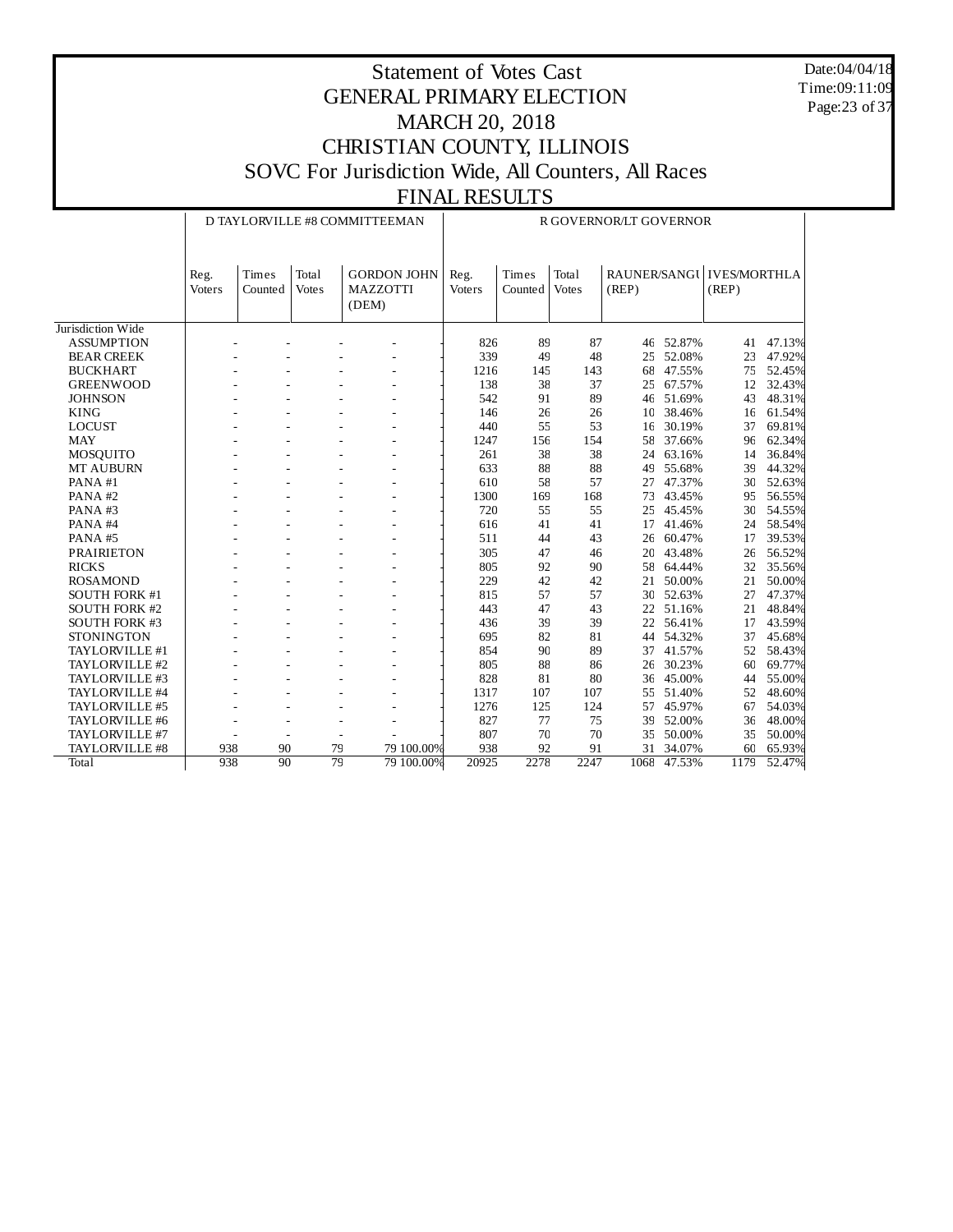Date:04/04/18 Time:09:11:09 Page:24 of 37

|                      |        |         |              | R ATTORNEY GENERAL |        |                    | R SECRETARY OF STATE |        |         |              |                |
|----------------------|--------|---------|--------------|--------------------|--------|--------------------|----------------------|--------|---------|--------------|----------------|
|                      |        |         |              |                    |        |                    |                      |        |         |              |                |
|                      | Reg.   | Times   | Total        | <b>ERIKA</b>       |        | <b>GARY GRASSO</b> |                      | Reg.   | Times   | Total        | <b>JASON</b>   |
|                      | Voters | Counted | <b>Votes</b> | HAROLD (REP)       |        | (REP)              |                      | Voters | Counted | <b>Votes</b> | <b>HELLAND</b> |
|                      |        |         |              |                    |        |                    |                      |        |         |              | (REP)          |
|                      |        |         |              |                    |        |                    |                      |        |         |              |                |
| Jurisdiction Wide    |        |         |              |                    |        |                    |                      |        |         |              |                |
| <b>ASSUMPTION</b>    | 826    | 89      | 78           | 49                 | 62.82% | 29                 | 37.18%               | 826    | 89      | 68           | 68 100.00%     |
| <b>BEAR CREEK</b>    | 339    | 49      | 39           | 26                 | 66.67% | 13                 | 33.33%               | 339    | 49      | 40           | 40 100.00%     |
| <b>BUCKHART</b>      | 1216   | 145     | 132          | 64                 | 48.48% | 68                 | 51.52%               | 1216   | 145     | 119          | 119 100.00%    |
| <b>GREENWOOD</b>     | 138    | 38      | 30           | 21                 | 70.00% | g                  | 30.00%               | 138    | 38      | 29           | 29 100.00%     |
| <b>JOHNSON</b>       | 542    | 91      | 85           | 45                 | 52.94% | 40                 | 47.06%               | 542    | 91      | 76           | 76 100.00%     |
| <b>KING</b>          | 146    | 26      | 24           | 10                 | 41.67% | 14                 | 58.33%               | 146    | 26      | 22           | 22 100.00%     |
| <b>LOCUST</b>        | 440    | 55      | 48           | 29                 | 60.42% | 19                 | 39.58%               | 440    | 55      | 44           | 44 100.00%     |
| <b>MAY</b>           | 1247   | 156     | 143          | 75                 | 52.45% | 68                 | 47.55%               | 1247   | 156     | 130          | 130 100,00%    |
| MOSQUITO             | 261    | 38      | 37           | 25                 | 67.57% | 12                 | 32.43%               | 261    | 38      | 37           | 37 100.00%     |
| <b>MT AUBURN</b>     | 633    | 88      | 82           | 48                 | 58.54% | 34                 | 41.46%               | 633    | 88      | 79           | 79 100.00%     |
| PANA#1               | 610    | 58      | 52           | 31                 | 59.62% | 21                 | 40.38%               | 610    | 58      | 50           | 50 100.00%     |
| PANA#2               | 1300   | 169     | 160          | 102                | 63.75% | 58                 | 36.25%               | 1300   | 169     | 145          | 145 100.00%    |
| PANA#3               | 720    | 55      | 46           | 24                 | 52.17% | 22                 | 47.83%               | 720    | 55      | 43           | 43 100.00%     |
| PANA#4               | 616    | 41      | 40           | 26                 | 65.00% | 14                 | 35.00%               | 616    | 41      | 40           | 40 100.00%     |
| PANA#5               | 511    | 44      | 41           | 22                 | 53.66% | 19                 | 46.34%               | 511    | 44      | 36           | 36 100.00%     |
| <b>PRAIRIETON</b>    | 305    | 47      | 46           | 25                 | 54.35% | 21                 | 45.65%               | 305    | 47      | 42           | 42 100.00%     |
| <b>RICKS</b>         | 805    | 92      | 85           | 52                 | 61.18% | 33                 | 38.82%               | 805    | 92      | 83           | 83 100.00%     |
| <b>ROSAMOND</b>      | 229    | 42      | 36           | 23                 | 63.89% | 13                 | 36.11%               | 229    | 42      | 33           | 33 100.00%     |
| <b>SOUTH FORK #1</b> | 815    | 57      | 54           | 33                 | 61.11% | 21                 | 38.89%               | 815    | 57      | 48           | 48 100.00%     |
| <b>SOUTH FORK #2</b> | 443    | 47      | 37           | 21                 | 56.76% | 16                 | 43.24%               | 443    | 47      | 32           | 32 100.00%     |
| <b>SOUTH FORK #3</b> | 436    | 39      | 35           | 24                 | 68.57% | 11                 | 31.43%               | 436    | 39      | 30           | 30 100.00%     |
| <b>STONINGTON</b>    | 695    | 82      | 75           | 48                 | 64.00% | 27                 | 36.00%               | 695    | 82      | 69           | 69 100.00%     |
| TAYLORVILLE #1       | 854    | 90      | 84           | 53                 | 63.10% | 31                 | 36.90%               | 854    | 90      | 78           | 78 100.00%     |
| TAYLORVILLE #2       | 805    | 88      | 84           | 53                 | 63.10% | 31                 | 36.90%               | 805    | 88      | 74           | 74 100.00%     |
| TAYLORVILLE #3       | 828    | 81      | 71           | 46                 | 64.79% | 25                 | 35.21%               | 828    | 81      | 64           | 64 100.00%     |
| TAYLORVILLE #4       | 1317   | 107     | 103          | 60                 | 58.25% | 43                 | 41.75%               | 1317   | 107     | 96           | 96 100.00%     |
| TAYLORVILLE #5       | 1276   | 125     | 117          | 72                 | 61.54% | 45                 | 38.46%               | 1276   | 125     | 104          | 104 100.00%    |
| TAYLORVILLE #6       | 827    | 77      | 68           | 39                 | 57.35% | 29                 | 42.65%               | 827    | 77      | 59           | 59 100.00%     |
| TAYLORVILLE #7       | 807    | 70      | 64           | 44                 | 68.75% | 20                 | 31.25%               | 807    | 70      | 52           | 52 100.00%     |
| TAYLORVILLE #8       | 938    | 92      | 83           | 55                 | 66.27% | 28                 | 33.73%               | 938    | 92      | 79           | 79 100.00%     |
| Total                | 20925  | 2278    | 2079         | 1245               | 59.88% | 834                | 40.12%               | 20925  | 2278    | 1901         | 1901 100.00%   |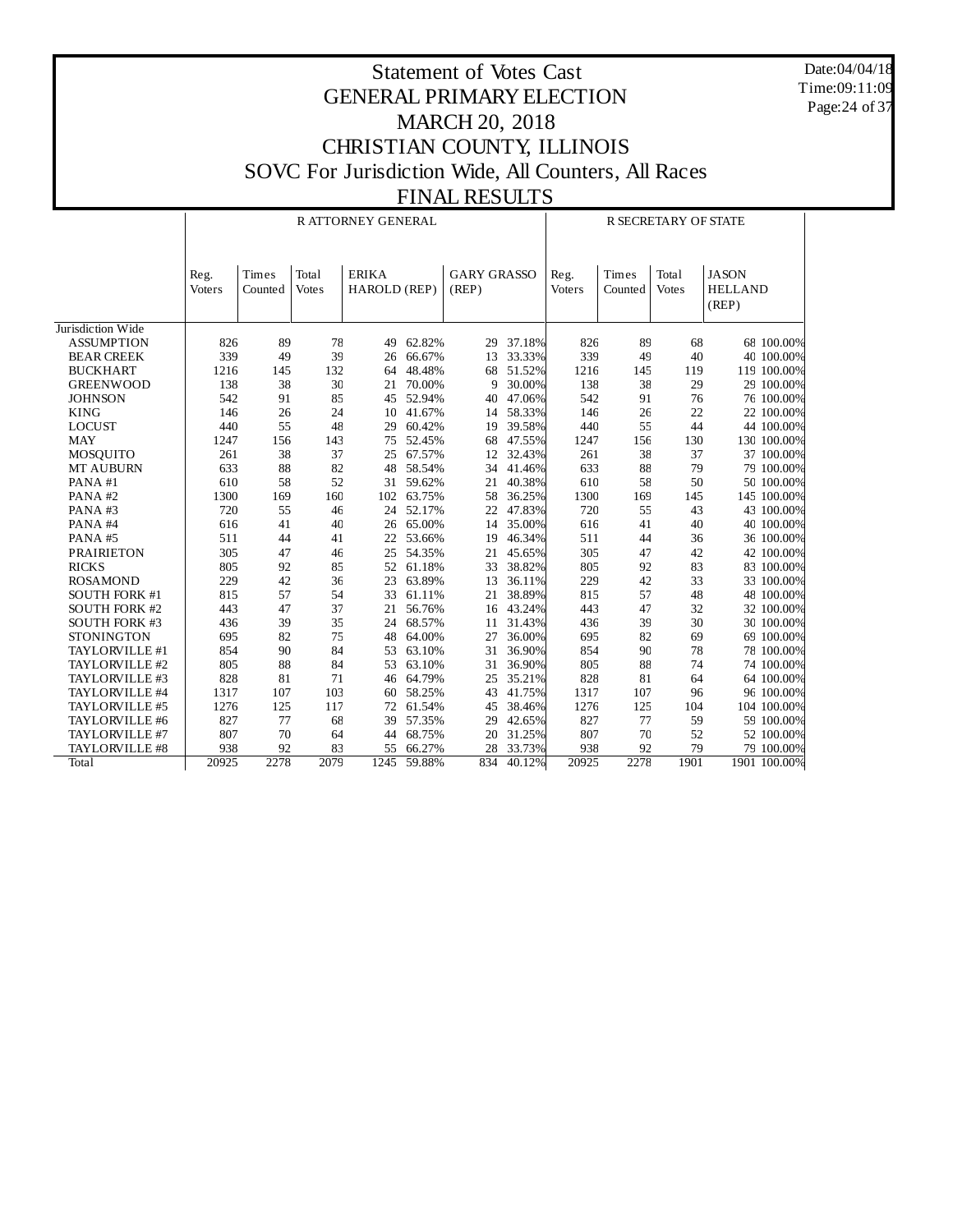Date:04/04/18 Time:09:11:09 Page:25 of 37

|                                     |                       |                  | R COMPTROLLER         |                                | <b>R STATE TREASURER</b> |                  |                       |                           |  |
|-------------------------------------|-----------------------|------------------|-----------------------|--------------------------------|--------------------------|------------------|-----------------------|---------------------------|--|
|                                     | Reg.<br><b>Voters</b> | Times<br>Counted | Total<br><b>Votes</b> | <b>DARLENE</b><br>SENGER (REP) | Reg.<br>Voters           | Times<br>Counted | Total<br><b>Votes</b> | <b>JIM DODGE</b><br>(REP) |  |
| Jurisdiction Wide                   |                       |                  |                       |                                |                          |                  |                       |                           |  |
| <b>ASSUMPTION</b>                   | 826                   | 89               | 68                    | 68 100.00%                     | 826                      | 89               | 69                    | 69 100.00%                |  |
| <b>BEAR CREEK</b>                   | 339                   | 49               | 39                    | 39 100.00%                     | 339                      | 49               | 41                    | 41 100.00%                |  |
| <b>BUCKHART</b>                     | 1216                  | 145              | 117                   | 117 100.00%                    | 1216                     | 145              | 117                   | 117 100.00%               |  |
| <b>GREENWOOD</b>                    | 138                   | 38               | 29                    | 29 100.00%                     | 138                      | 38               | 29                    | 29 100.00%                |  |
| <b>JOHNSON</b>                      | 542                   | 91               | 74                    | 74 100.00%                     | 542                      | 91               | 75                    | 75 100.00%                |  |
| <b>KING</b>                         | 146                   | 26               | 23                    | 23 100.00%                     | 146                      | 26               | 22                    | 22 100.00%                |  |
| <b>LOCUST</b>                       | 440                   | 55               | 44                    | 44 100.00%                     | 440                      | 55               | 44                    | 44 100.00%                |  |
| <b>MAY</b>                          | 1247                  | 156              | 127                   | 127 100.00%                    | 1247                     | 156              | 126                   | 126 100.00%               |  |
|                                     | 261                   | 38               | 37                    | 37 100.00%                     | 261                      | 38               | 37                    | 37 100.00%                |  |
| <b>MOSQUITO</b><br><b>MT AUBURN</b> | 633                   | 88               | 77                    | 77 100.00%                     | 633                      | 88               | 77                    | 77 100.00%                |  |
| PANA#1                              | 610                   | 58               | 51                    | 51 100.00%                     | 610                      | 58               | 50                    | 50 100.00%                |  |
|                                     | 1300                  |                  |                       | 147 100.00%                    |                          |                  |                       | 145 100.00%               |  |
| PANA#2                              | 720                   | 169<br>55        | 147<br>43             | 43 100.00%                     | 1300<br>720              | 169<br>55        | 145<br>43             | 43 100.00%                |  |
| PANA#3                              |                       | 41               | 40                    | 40 100.00%                     | 616                      |                  |                       | 40 100.00%                |  |
| PANA#4                              | 616                   | 44               | 36                    | 36 100.00%                     |                          | 41               | 40                    |                           |  |
| PANA#5                              | 511                   |                  |                       |                                | 511                      | 44               | 35                    | 35 100.00%                |  |
| <b>PRAIRIETON</b>                   | 305                   | 47               | 43                    | 43 100.00%                     | 305                      | 47               | 43                    | 43 100.00%                |  |
| <b>RICKS</b>                        | 805                   | 92               | 85                    | 85 100.00%                     | 805                      | 92               | 80                    | 80 100.00%                |  |
| <b>ROSAMOND</b>                     | 229                   | 42               | 33                    | 33 100.00%                     | 229                      | 42               | 33                    | 33 100.00%                |  |
| <b>SOUTH FORK #1</b>                | 815                   | 57               | 49                    | 49 100.00%                     | 815                      | 57               | 49                    | 49 100.00%                |  |
| SOUTH FORK #2                       | 443                   | 47               | 29                    | 29 100.00%                     | 443                      | 47               | 30                    | 30 100.00%                |  |
| <b>SOUTH FORK #3</b>                | 436                   | 39               | 30                    | 30 100.00%                     | 436                      | 39               | 28                    | 28 100.00%                |  |
| <b>STONINGTON</b>                   | 695                   | 82               | 69                    | 69 100.00%                     | 695                      | 82               | 69                    | 69 100.00%                |  |
| TAYLORVILLE #1                      | 854                   | 90               | 78                    | 78 100.00%                     | 854                      | 90               | 78                    | 78 100.00%                |  |
| TAYLORVILLE #2                      | 805                   | 88               | 74                    | 74 100.00%                     | 805                      | 88               | 72                    | 72 100.00%                |  |
| TAYLORVILLE #3                      | 828                   | 81               | 63                    | 63 100.00%                     | 828                      | 81               | 63                    | 63 100.00%                |  |
| TAYLORVILLE #4                      | 1317                  | 107              | 98                    | 98 100.00%                     | 1317                     | 107              | 97                    | 97 100.00%                |  |
| TAYLORVILLE #5                      | 1276                  | 125              | 102                   | 102 100.00%                    | 1276                     | 125              | 103                   | 103 100.00%               |  |
| TAYLORVILLE #6                      | 827                   | 77               | 58                    | 58 100.00%                     | 827                      | 77               | 58                    | 58 100.00%                |  |
| TAYLORVILLE #7                      | 807                   | 70               | 52                    | 52 100.00%                     | 807                      | 70               | 52                    | 52 100.00%                |  |
| TAYLORVILLE #8                      | 938                   | 92               | 79                    | 79 100.00%                     | 938                      | 92               | 80                    | 80 100.00%                |  |
| <b>Total</b>                        | 20925                 | 2278             | 1894                  | 1894 100.00%                   | 20925                    | 2278             | 1885                  | 1885 100.00%              |  |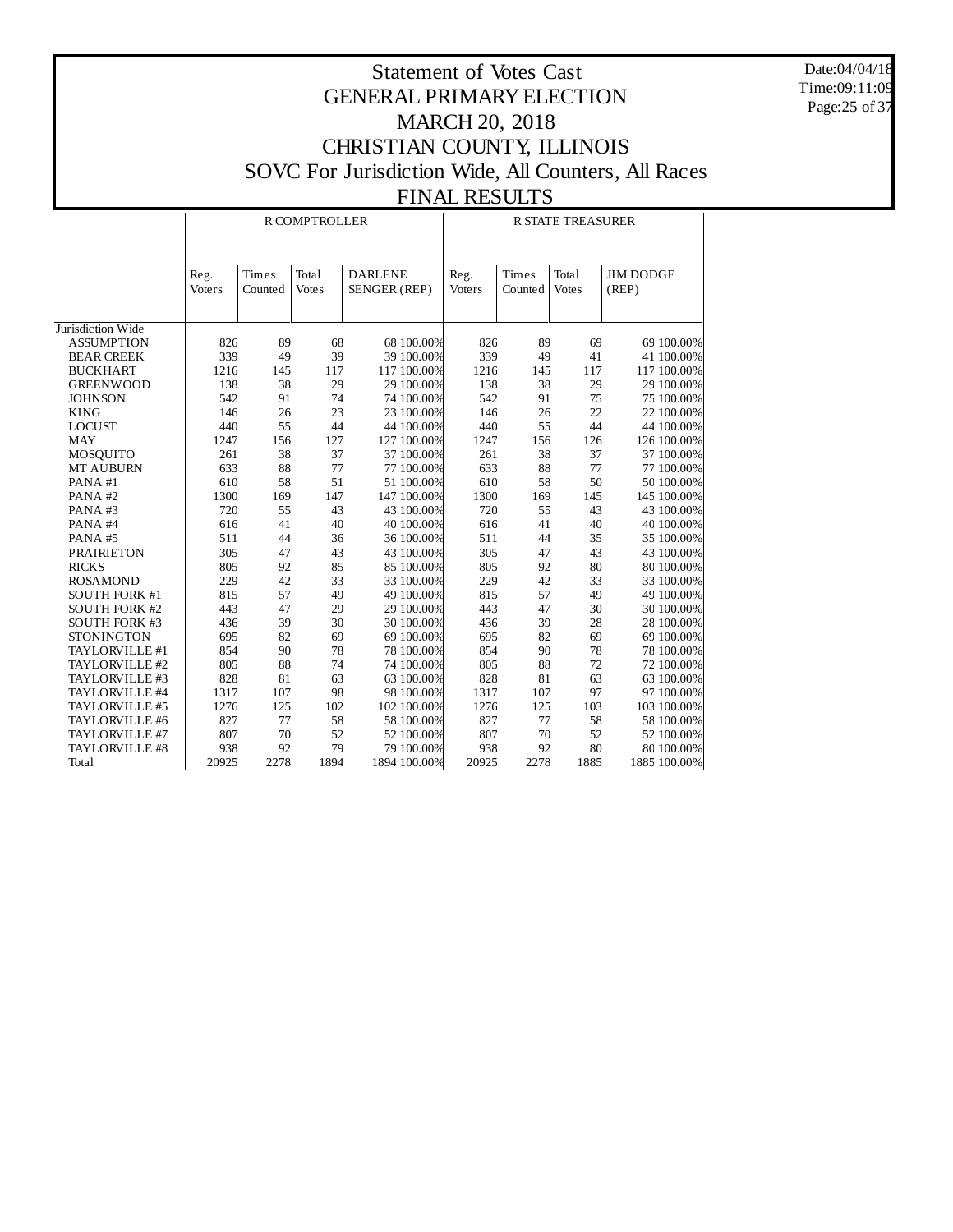Date:04/04/18 Time:09:11:09 Page:26 of 37

|                      |                |                  |                       | R CONGRESSIONAL DIST 13 REPRES | <b>R SENATE DISTRICT 48</b> |                  |                       |                                  |  |  |
|----------------------|----------------|------------------|-----------------------|--------------------------------|-----------------------------|------------------|-----------------------|----------------------------------|--|--|
|                      | Reg.<br>Voters | Times<br>Counted | Total<br><b>Votes</b> | <b>RODNEY</b><br>DAVIS (REP)   | Reg.<br>Voters              | Times<br>Counted | Total<br><b>Votes</b> | <b>SETH</b><br>McMILLAN<br>(REP) |  |  |
| Jurisdiction Wide    |                |                  |                       |                                |                             |                  |                       |                                  |  |  |
| <b>ASSUMPTION</b>    | 826            | 89               | 82                    | 82 100.00%                     | 826                         | 89               | 72                    | 72 100.00%                       |  |  |
| <b>BEAR CREEK</b>    | 339            | 49               | 46                    | 46 100.00%                     | 339                         | 49               | 39                    | 39 100.00%                       |  |  |
| <b>BUCKHART</b>      | 1216           | 145              | 129                   | 129 100.00%                    | 1216                        | 145              | 125                   | 125 100.00%                      |  |  |
| <b>GREENWOOD</b>     | 138            | 38               | 35                    | 35 100.00%                     | 138                         | 38               | 31                    | 31 100.00%                       |  |  |
| <b>JOHNSON</b>       | 542            | 92               | 81                    | 81 100.00%                     | 542                         | 91               | 83                    | 83 100.00%                       |  |  |
| <b>KING</b>          | 146            | 26               | 25                    | 25 100.00%                     | 146                         | 26               | 21                    | 21 100.00%                       |  |  |
| <b>LOCUST</b>        | 440            | 55               | 53                    | 53 100.00%                     | 440                         | 55               | 45                    | 45 100.00%                       |  |  |
| <b>MAY</b>           | 1247           | 156              | 146                   | 146 100.00%                    | 1247                        | 156              | 138                   | 138 100.00%                      |  |  |
| MOSQUITO             | 261            | 38               | 35                    | 35 100.00%                     | 261                         | 38               | 36                    | 36 100.00%                       |  |  |
| MT AUBURN            | 633            | 88               | 81                    | 81 100.00%                     | 633                         | 88               | 76                    | 76 100.00%                       |  |  |
| PANA#1               | 610            | 58               | 51                    | 51 100.00%                     | 610                         | 58               | 51                    | 51 100.00%                       |  |  |
| PANA#2               | 1300           | 169              | 159                   | 159 100.00%                    | 1300                        | 169              | 151                   | 151 100.00%                      |  |  |
| PANA#3               | 720            | 55               | 48                    | 48 100.00%                     | 720                         | 55               | 45                    | 45 100.00%                       |  |  |
| PANA#4               | 616            | 41               | 39                    | 39 100.00%                     | 616                         | 41               | 40                    | 40 100.00%                       |  |  |
| PANA#5               | 511            | 44               | 34                    | 34 100.00%                     | 511                         | 44               | 34                    | 34 100.00%                       |  |  |
| <b>PRAIRIETON</b>    | 305            | 47               | 41                    | 41 100.00%                     | 305                         | 47               | 41                    | 41 100.00%                       |  |  |
| <b>RICKS</b>         | 805            | 92               | 90                    | 90 100.00%                     | 805                         | 92               | 88                    | 88 100.00%                       |  |  |
| <b>ROSAMOND</b>      | 229            | 42               | 38                    | 38 100.00%                     | 229                         | 42               | 37                    | 37 100.00%                       |  |  |
| <b>SOUTH FORK #1</b> | 815            | 57               | 53                    | 53 100.00%                     | 815                         | 57               | 49                    | 49 100.00%                       |  |  |
| <b>SOUTH FORK #2</b> | 443            | 47               | 40                    | 40 100.00%                     | 443                         | 47               | 34                    | 34 100.00%                       |  |  |
| <b>SOUTH FORK #3</b> | 436            | 39               | 32                    | 32 100.00%                     | 436                         | 39               | 30                    | 30 100.00%                       |  |  |
| <b>STONINGTON</b>    | 695            | 82               | 77                    | 77 100.00%                     | 695                         | 82               | 71                    | 71 100.00%                       |  |  |
| TAYLORVILLE #1       | 854            | 90               | 84                    | 84 100.00%                     | 854                         | 90               | 82                    | 82 100.00%                       |  |  |
| TAYLORVILLE #2       | 805            | 88               | 78                    | 78 100.00%                     | 805                         | 88               | 78                    | 78 100.00%                       |  |  |
| TAYLORVILLE #3       | 828            | $81\,$           | 72                    | 72 100.00%                     | 828                         | 81               | 66                    | 66 100.00%                       |  |  |
| TAYLORVILLE #4       | 1317           | 107              | 101                   | 101 100.00%                    | 1317                        | 107              | 99                    | 99 100.00%                       |  |  |
| TAYLORVILLE #5       | 1276           | 125              | 115                   | 115 100.00%                    | 1276                        | 125              | 111                   | 111 100.00%                      |  |  |
| TAYLORVILLE #6       | 827            | 77               | 70                    | 70 100.00%                     | 827                         | 77               | 64                    | 64 100.00%                       |  |  |
| TAYLORVILLE #7       | 807            | 70               | 67                    | 67 100.00%                     | 807                         | $70\,$           | 56                    | 56 100.00%                       |  |  |
| TAYLORVILLE #8       | 938            | 92               | 86                    | 86 100.00%                     | 938                         | 92               | 80                    | 80 100.00%                       |  |  |
| <b>Total</b>         | 20925          | 2279             | 2088                  | 2088 100.00%                   | 20925                       | 2278             | 1973                  | 1973 100.00%                     |  |  |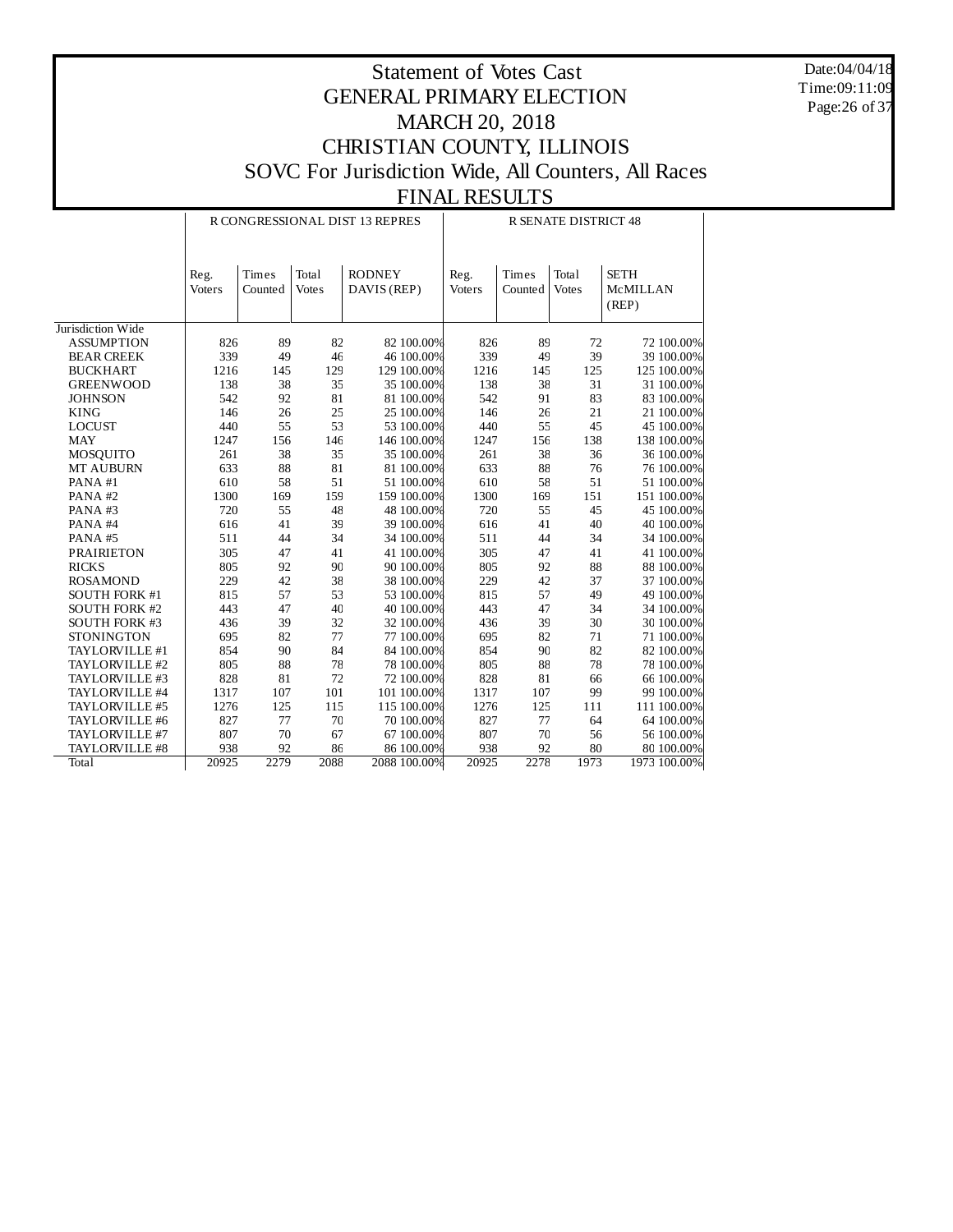Date:04/04/18 Time:09:11:09 Page:27 of 37

|                      |                       | R STATE REPRES 95TH DIST |                       |                                     |              | R STATE REPRES 96TH DIST |                  |                       |                              |             |  |
|----------------------|-----------------------|--------------------------|-----------------------|-------------------------------------|--------------|--------------------------|------------------|-----------------------|------------------------------|-------------|--|
|                      | Reg.<br><b>Voters</b> | Times<br>Counted         | Total<br><b>Votes</b> | <b>AVERY</b><br><b>BOURNE (REP)</b> |              | Reg.<br>Voters           | Times<br>Counted | Total<br><b>Votes</b> | <b>HERMAN</b><br>SENOR (REP) |             |  |
| Jurisdiction Wide    |                       |                          |                       |                                     |              |                          |                  |                       |                              |             |  |
| <b>ASSUMPTION</b>    | 826                   | 89                       | 78                    |                                     | 78 100.00%   |                          |                  |                       |                              |             |  |
| <b>BEAR CREEK</b>    | 339                   | 49                       | 45                    |                                     | 45 100.00%   |                          |                  |                       |                              |             |  |
| <b>BUCKHART</b>      |                       | $\overline{a}$           | $\overline{a}$        | L,                                  |              | 1216                     | 145              | 118                   |                              | 118 100.00% |  |
| <b>GREENWOOD</b>     | 138                   | 38                       | 35                    |                                     | 35 100.00%   |                          |                  |                       |                              |             |  |
| <b>JOHNSON</b>       | 542                   | 91                       | 85                    |                                     | 85 100.00%   |                          |                  |                       |                              |             |  |
| <b>KING</b>          | 146                   | 26                       | 23                    |                                     | 23 100.00%   |                          |                  |                       |                              |             |  |
| <b>LOCUST</b>        | 440                   | 55                       | 51                    |                                     | 51 100.00%   |                          |                  |                       |                              |             |  |
| <b>MAY</b>           | 1243                  | 156                      | 140                   |                                     | 140 100.00%  | 4                        | $\mathbf{0}$     | $\theta$              | $\mathbf 0$                  |             |  |
| <b>MOSQUITO</b>      |                       |                          |                       |                                     |              | 261                      | 38               | 36                    |                              | 36 100.00%  |  |
| MT AUBURN            |                       | ÷,                       | Ē,                    |                                     |              | 633                      | 88               | 73                    |                              | 73 100.00%  |  |
| PANA#1               | 610                   | 58                       | 53                    |                                     | 53 100.00%   |                          |                  |                       |                              |             |  |
| PANA#2               | 1300                  | 169                      | 159                   |                                     | 159 100.00%  |                          |                  |                       |                              |             |  |
| PANA#3               | 720                   | 55                       | 49                    |                                     | 49 100.00%   |                          |                  |                       |                              |             |  |
| PANA#4               | 616                   | 41                       | 38                    |                                     | 38 100.00%   |                          |                  |                       |                              |             |  |
| PANA#5               | 511                   | 44                       | 35                    |                                     | 35 100.00%   |                          |                  |                       |                              |             |  |
| <b>PRAIRIETON</b>    | 305                   | 47                       | 43                    |                                     | 43 100.00%   |                          |                  |                       |                              |             |  |
| <b>RICKS</b>         | 805                   | 92                       | 88                    |                                     | 88 100.00%   |                          |                  |                       |                              |             |  |
| <b>ROSAMOND</b>      | 229                   | 42                       | 38                    |                                     | 38 100.00%   |                          |                  |                       |                              |             |  |
| <b>SOUTH FORK #1</b> |                       | $\overline{a}$           |                       |                                     |              | 815                      | 57               | 48                    |                              | 48 100.00%  |  |
| <b>SOUTH FORK #2</b> | 6                     | $\boldsymbol{0}$         | $\mathbf 0$           | $\mathbf{0}$                        |              | 437                      | 47               | 31                    |                              | 31 100.00%  |  |
| <b>SOUTH FORK #3</b> | 75                    | 6                        | 3                     |                                     | 3 100.00%    | 361                      | 33               | 26                    |                              | 26 100.00%  |  |
| <b>STONINGTON</b>    | 406                   | 41                       | 37                    |                                     | 37 100.00%   | 289                      | 41               | 36                    |                              | 36 100.00%  |  |
| TAYLORVILLE #1       | 854                   | 90                       | 83                    |                                     | 83 100.00%   |                          |                  |                       |                              |             |  |
| TAYLORVILLE #2       | 781                   | 85                       | 75                    |                                     | 75 100.00%   | 24                       | 3                | 3                     |                              | 3 100.00%   |  |
| TAYLORVILLE #3       | 821                   | 78                       | 65                    |                                     | 65 100.00%   | 7                        | 3                | $\overline{c}$        |                              | 2 100.00%   |  |
| TAYLORVILLE #4       | 1131                  | 92                       | 86                    |                                     | 86 100.00%   | 186                      | 15               | 13                    |                              | 13 100.00%  |  |
| TAYLORVILLE #5       | 1276                  | 125                      | 113                   |                                     | 113 100.00%  |                          |                  |                       |                              |             |  |
| TAYLORVILLE #6       | 827                   | 77                       | 68                    |                                     | 68 100.00%   |                          |                  |                       |                              |             |  |
| TAYLORVILLE #7       | 807                   | 70                       | 57                    |                                     | 57 100.00%   |                          |                  |                       |                              |             |  |
| TAYLORVILLE #8       | 938                   | 92                       | 83                    |                                     | 83 100.00%   |                          |                  |                       |                              |             |  |
| <b>Total</b>         | 16692                 | 1808                     | 1630                  |                                     | 1630 100.00% | 4233                     | 470              | 386                   |                              | 386 100,00% |  |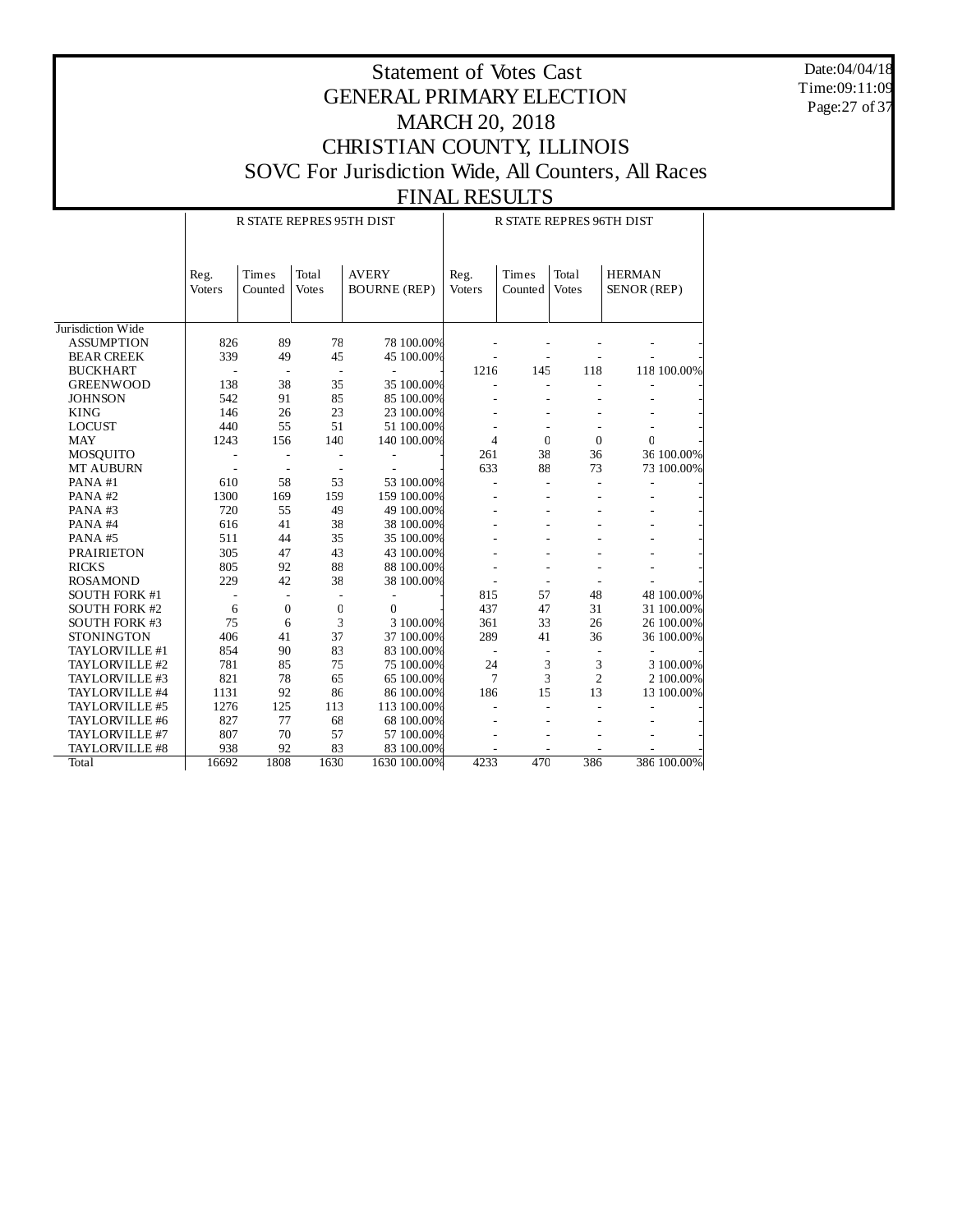Date:04/04/18 Time:09:11:10 Page:28 of 37

|                      |        |         |              | R COUNTY CLERK/RECORDER | <b>R COUNTY TREASURER</b> |         |              |                 |  |  |
|----------------------|--------|---------|--------------|-------------------------|---------------------------|---------|--------------|-----------------|--|--|
|                      | Reg.   | Times   | Total        | <b>MICHELLE</b>         | Reg.                      | Times   | Total        | <b>BETTY</b>    |  |  |
|                      | Voters | Counted | <b>Votes</b> | <b>HANCOCK</b>          | Voters                    | Counted | <b>Votes</b> | <b>ASMUSSEN</b> |  |  |
|                      |        |         |              | (REP)                   |                           |         |              | (REP)           |  |  |
|                      |        |         |              |                         |                           |         |              |                 |  |  |
| Jurisdiction Wide    |        |         |              |                         |                           |         |              |                 |  |  |
| <b>ASSUMPTION</b>    | 826    | 89      | 72           | 72 100.00%              | 826                       | 89      | 72           | 72 100.00%      |  |  |
| <b>BEAR CREEK</b>    | 339    | 49      | 37           | 37 100.00%              | 339                       | 49      | 38           | 38 100.00%      |  |  |
| <b>BUCKHART</b>      | 1216   | 145     | 122          | 122 100.00%             | 1216                      | 145     | 125          | 125 100.00%     |  |  |
| <b>GREENWOOD</b>     | 138    | 38      | 32           | 32 100.00%              | 138                       | 38      | 32           | 32 100.00%      |  |  |
| <b>JOHNSON</b>       | 542    | 91      | 75           | 75 100.00%              | 542                       | 91      | 80           | 80 100.00%      |  |  |
| <b>KING</b>          | 146    | 26      | 24           | 24 100.00%              | 146                       | 26      | 23           | 23 100.00%      |  |  |
| <b>LOCUST</b>        | 440    | 55      | 47           | 47 100.00%              | 440                       | 55      | 49           | 49 100.00%      |  |  |
| <b>MAY</b>           | 1247   | 156     | 131          | 131 100.00%             | 1247                      | 156     | 135          | 135 100.00%     |  |  |
| MOSQUITO             | 261    | 38      | 36           | 36 100.00%              | 261                       | 38      | 36           | 36 100.00%      |  |  |
| <b>MT AUBURN</b>     | 633    | 88      | 77           | 77 100.00%              | 633                       | 88      | 78           | 78 100.00%      |  |  |
| PANA#1               | 610    | 58      | 51           | 51 100.00%              | 610                       | 58      | 52           | 52 100.00%      |  |  |
| PANA#2               | 1300   | 169     | 148          | 148 100.00%             | 1300                      | 169     | 152          | 152 100.00%     |  |  |
| PANA#3               | 720    | 55      | 42           | 42 100.00%              | 720                       | 55      | 44           | 44 100.00%      |  |  |
| PANA#4               | 616    | 41      | 40           | 40 100.00%              | 616                       | 41      | 40           | 40 100.00%      |  |  |
| PANA#5               | 511    | 44      | 36           | 36 100.00%              | 511                       | 44      | 36           | 36 100.00%      |  |  |
| <b>PRAIRIETON</b>    | 305    | 47      | 42           | 42 100.00%              | 305                       | 47      | 43           | 43 100.00%      |  |  |
| <b>RICKS</b>         | 805    | 92      | 85           | 85 100.00%              | 805                       | 92      | 86           | 86 100.00%      |  |  |
| <b>ROSAMOND</b>      | 229    | 42      | 34           | 34 100.00%              | 229                       | 42      | 34           | 34 100.00%      |  |  |
| <b>SOUTH FORK #1</b> | 815    | 57      | 50           | 50 100.00%              | 815                       | 57      | 52           | 52 100.00%      |  |  |
| <b>SOUTH FORK #2</b> | 443    | 47      | 33           | 33 100.00%              | 443                       | 47      | 34           | 34 100.00%      |  |  |
| <b>SOUTH FORK #3</b> | 436    | 39      | 31           | 31 100.00%              | 436                       | 39      | 33           | 33 100.00%      |  |  |
| <b>STONINGTON</b>    | 695    | 82      | 72           | 72 100.00%              | 695                       | 82      | 72           | 72 100.00%      |  |  |
| TAYLORVILLE #1       | 854    | 90      | 82           | 82 100.00%              | 854                       | 90      | 84           | 84 100.00%      |  |  |
| TAYLORVILLE #2       | 805    | 88      | 69           | 69 100.00%              | 805                       | 88      | 71           | 71 100.00%      |  |  |
| TAYLORVILLE #3       | 828    | 81      | 64           | 64 100.00%              | 828                       | 81      | 69           | 69 100.00%      |  |  |
| TAYLORVILLE #4       | 1317   | 107     | 98           | 98 100.00%              | 1317                      | 107     | 101          | 101 100.00%     |  |  |
| TAYLORVILLE #5       | 1276   | 125     | 107          | 107 100.00%             | 1276                      | 125     | 109          | 109 100.00%     |  |  |
| TAYLORVILLE #6       | 827    | 77      | 65           | 65 100.00%              | 827                       | 77      | 67           | 67 100.00%      |  |  |
| TAYLORVILLE #7       | 807    | 70      | 51           | 51 100.00%              | 807                       | 70      | 54           | 54 100.00%      |  |  |
| TAYLORVILLE #8       | 938    | 92      | 77           | 77 100.00%              | 938                       | 92      | 79           | 79 100.00%      |  |  |
| <b>Total</b>         | 20925  | 2278    | 1930         | 1930 100.00%            | 20925                     | 2278    | 1980         | 1980 100.00%    |  |  |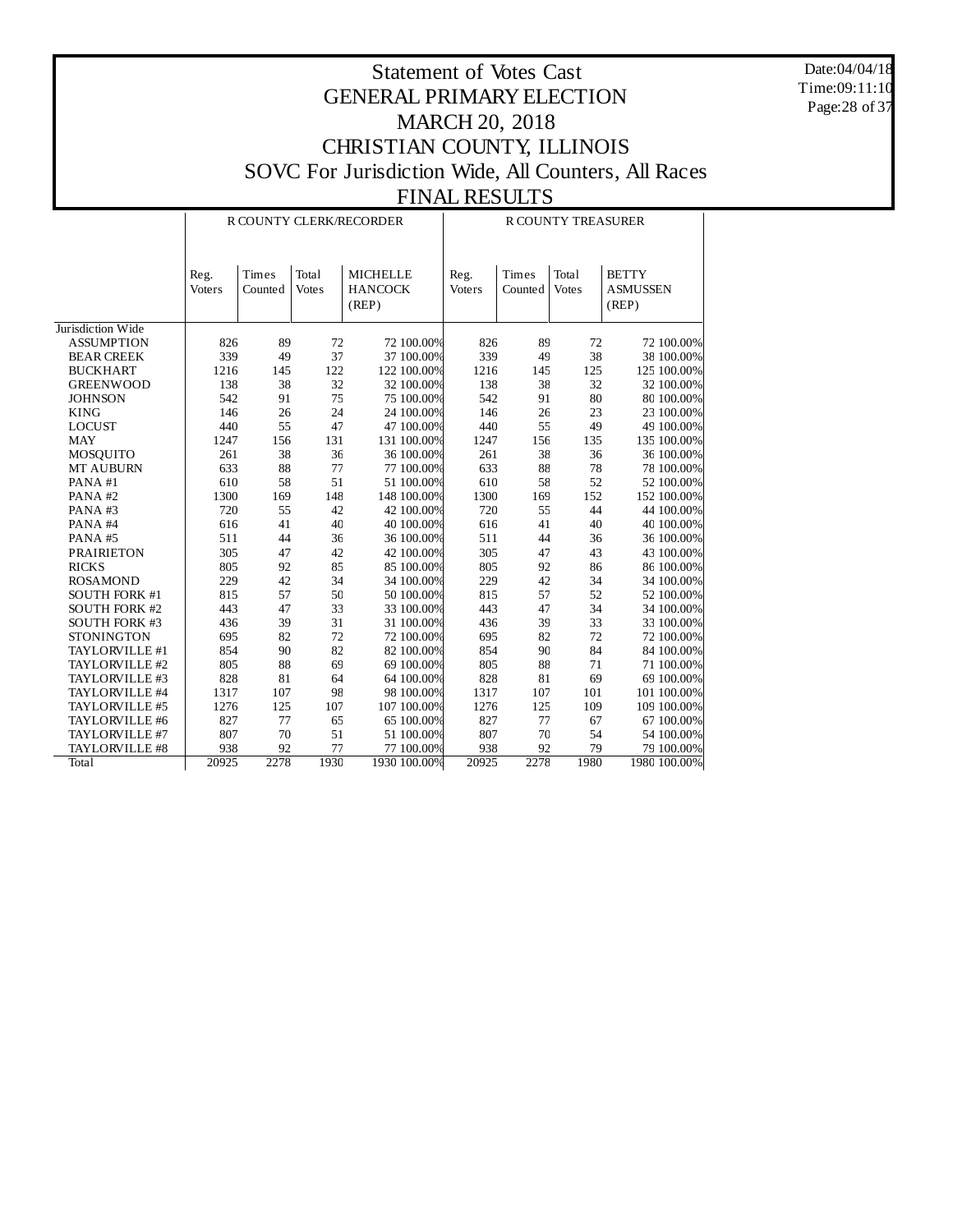Date:04/04/18 Time:09:11:10 Page:29 of 37

|                      |                |                  | <b>R SHERIFF</b>      |                                            | R ESR(MAC-PIA)) |                  |                       |                                |            |  |
|----------------------|----------------|------------------|-----------------------|--------------------------------------------|-----------------|------------------|-----------------------|--------------------------------|------------|--|
|                      | Reg.<br>Voters | Times<br>Counted | Total<br><b>Votes</b> | <b>BRUCE</b><br><b>KETTELKAMP</b><br>(REP) | Reg.<br>Voters  | Times<br>Counted | Total<br><b>Votes</b> | <b>MATTHEW</b><br>SNYDER (REP) |            |  |
| Jurisdiction Wide    |                |                  |                       |                                            |                 |                  |                       |                                |            |  |
| <b>ASSUMPTION</b>    | 826            | 89               | 75                    | 75 100.00%                                 |                 |                  |                       |                                |            |  |
| <b>BEAR CREEK</b>    | 339            | 49               | 47                    | 47 100.00%                                 |                 |                  |                       |                                |            |  |
| <b>BUCKHART</b>      | 1216           | 145              | 132                   | 132 100.00%                                |                 |                  |                       |                                |            |  |
| <b>GREENWOOD</b>     | 138            | 38               | 37                    | 37 100.00%                                 |                 |                  |                       |                                |            |  |
| <b>JOHNSON</b>       | 542            | 91               | 83                    | 83 100.00%                                 |                 |                  |                       |                                |            |  |
| <b>KING</b>          | 146            | 26               | 24                    | 24 100.00%                                 |                 |                  |                       |                                |            |  |
| <b>LOCUST</b>        | 440            | 55               | 51                    | 51 100.00%                                 |                 |                  |                       |                                |            |  |
| <b>MAY</b>           | 1247           | 156              | 143                   | 143 100.00%                                |                 |                  |                       |                                |            |  |
| MOSQUITO             | 261            | 38               | 35                    | 35 100.00%                                 | 114             | 17               | 15                    |                                | 15 100.00% |  |
| MT AUBURN            | 633            | 88               | 84                    | 84 100.00%                                 |                 |                  |                       |                                |            |  |
| PANA#1               | 610            | 58               | 49                    | 49 100.00%                                 |                 |                  |                       |                                |            |  |
| PANA#2               | 1300           | 169              | 164                   | 164 100.00%                                |                 |                  |                       |                                |            |  |
| PANA#3               | 720            | 55               | 51                    | 51 100.00%                                 |                 |                  |                       |                                |            |  |
| PANA#4               | 616            | 41               | 40                    | 40 100.00%                                 |                 |                  |                       |                                |            |  |
| PANA#5               | 511            | 44               | 39                    | 39 100.00%                                 |                 |                  |                       |                                |            |  |
| <b>PRAIRIETON</b>    | 305            | 47               | 46                    | 46 100.00%                                 | $\overline{2}$  | $\mathbf 0$      | $\overline{0}$        | C                              |            |  |
| <b>RICKS</b>         | 805            | 92               | 89                    | 89 100.00%                                 |                 |                  |                       |                                |            |  |
| <b>ROSAMOND</b>      | 229            | 42               | 39                    | 39 100.00%                                 |                 |                  |                       |                                |            |  |
| SOUTH FORK #1        | 815            | 57               | 54                    | 54 100.00%                                 |                 |                  |                       |                                |            |  |
| <b>SOUTH FORK #2</b> | 443            | 47               | 40                    | 40 100.00%                                 |                 |                  |                       |                                |            |  |
| <b>SOUTH FORK #3</b> | 436            | 39               | 35                    | 35 100.00%                                 |                 |                  |                       |                                |            |  |
| <b>STONINGTON</b>    | 695            | 82               | 75                    | 75 100.00%                                 | 3               | $\overline{2}$   | 2                     |                                | 2 100.00%  |  |
| TAYLORVILLE #1       | 854            | 90               | 82                    | 82 100.00%                                 |                 |                  |                       |                                |            |  |
| TAYLORVILLE #2       | 805            | 88               | 77                    | 77 100.00%                                 |                 |                  |                       |                                |            |  |
| TAYLORVILLE #3       | 828            | 81               | 69                    | 69 100.00%                                 |                 |                  |                       |                                |            |  |
| TAYLORVILLE #4       | 1317           | 107              | 102                   | 102 100.00%                                |                 |                  |                       |                                |            |  |
| TAYLORVILLE #5       | 1276           | 125              | 107                   | 107 100.00%                                |                 |                  |                       |                                |            |  |
| TAYLORVILLE #6       | 827            | 77               | 71                    | 71 100.00%                                 |                 |                  |                       |                                |            |  |
| TAYLORVILLE #7       | 807            | 70               | 59                    | 59 100.00%                                 |                 |                  |                       |                                |            |  |
| TAYLORVILLE #8       | 938            | 92               | 83                    | 83 100.00%                                 |                 |                  |                       |                                |            |  |
| Total                | 20925          | 2278             | 2082                  | 2082 100.00%                               | 119             | 19               | 17                    |                                | 17 100.00% |  |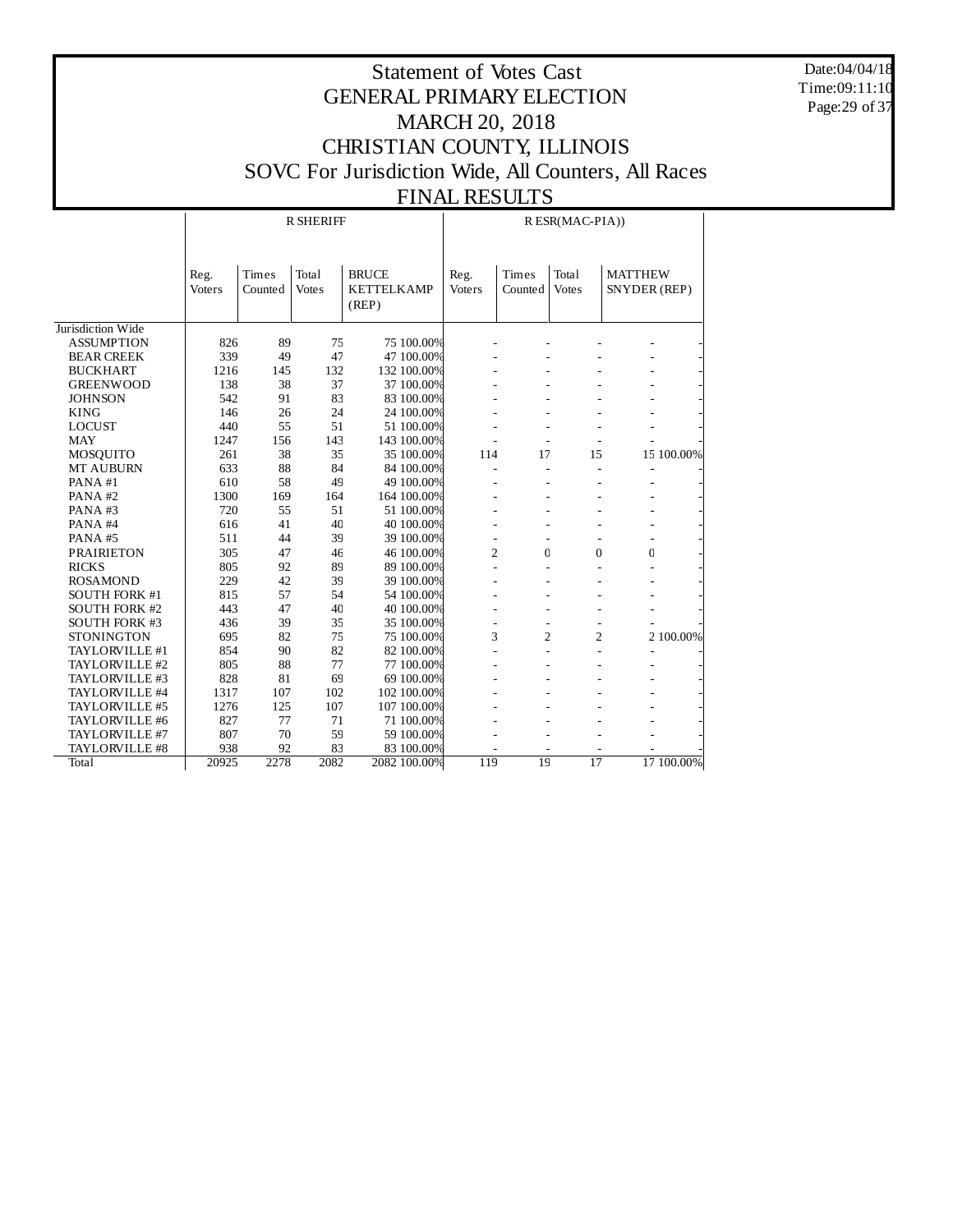Date:04/04/18 Time:09:11:10 Page:30 of 37

|                      |                |                  | R ESR(MEN-SANG)       |                           | R ESR(CCCDEMS) |                  |                       |                                         |           |                               |           |
|----------------------|----------------|------------------|-----------------------|---------------------------|----------------|------------------|-----------------------|-----------------------------------------|-----------|-------------------------------|-----------|
|                      | Reg.<br>Voters | Times<br>Counted | Total<br><b>Votes</b> | <b>JEFF VOSE</b><br>(REP) | Reg.<br>Voters | Times<br>Counted | Total<br><b>Votes</b> | <b>KYLE</b><br><b>THOMPSON</b><br>(REP) |           | <b>MICHAEL</b><br>SMITH (REP) |           |
| Jurisdiction Wide    |                |                  |                       |                           |                |                  |                       |                                         |           |                               |           |
| <b>ASSUMPTION</b>    |                |                  |                       |                           | 824            | 89               | 66                    | 32                                      | 48.48%    | 34                            | 51.52%    |
| <b>BEAR CREEK</b>    |                |                  |                       |                           |                | ÷.               |                       |                                         |           |                               |           |
| <b>BUCKHART</b>      | 3              | $\Omega$         | $\mathbf{0}$          | $\mathbf{0}$              |                |                  |                       |                                         |           |                               |           |
| <b>GREENWOOD</b>     |                |                  |                       |                           |                |                  |                       |                                         |           |                               |           |
| <b>JOHNSON</b>       |                |                  |                       |                           |                |                  |                       |                                         |           |                               |           |
| <b>KING</b>          | $\overline{0}$ | $\theta$         | $\mathbf 0$           | $\overline{0}$            |                |                  |                       |                                         |           |                               |           |
| <b>LOCUST</b>        |                |                  |                       |                           | 11             | $\overline{a}$   | $\mathfrak{2}$        |                                         | 2 100.00% | $\overline{0}$                | 0.00%     |
| <b>MAY</b>           |                |                  |                       |                           | 13             | $\mathbf{1}$     | 1                     |                                         | 1 100.00% | $\mathbf{0}$                  | 0.00%     |
| MOSQUITO             |                | ٠                |                       |                           |                |                  |                       |                                         |           |                               |           |
| <b>MT AUBURN</b>     | 107            | 23               | 21                    | 21 100.00%                |                |                  |                       |                                         |           |                               |           |
| PANA#1               |                | ÷                |                       |                           |                |                  |                       |                                         |           |                               |           |
| PANA#2               |                |                  |                       |                           |                |                  |                       |                                         |           |                               |           |
| PANA#3               |                |                  |                       |                           |                |                  |                       |                                         |           |                               |           |
| PANA#4               |                |                  |                       |                           | 10             | $\mathbf{0}$     | $\overline{0}$        | $\mathbf C$                             |           | $\Omega$                      |           |
| PANA#5               |                |                  |                       |                           | 10             | 3                | $\overline{2}$        | $\mathbf C$                             | 0.00%     |                               | 2 100.00% |
| <b>PRAIRIETON</b>    |                |                  |                       |                           | 262            | 44               | 41                    | 21                                      | 51.22%    | 20                            | 48.78%    |
| <b>RICKS</b>         |                |                  |                       |                           | ٠              |                  |                       |                                         |           |                               |           |
| <b>ROSAMOND</b>      |                |                  |                       |                           |                |                  |                       |                                         |           |                               |           |
| <b>SOUTH FORK #1</b> |                |                  |                       |                           |                |                  |                       |                                         |           |                               |           |
| <b>SOUTH FORK #2</b> | 71             | 14               | 7                     | 7 100.00%                 |                |                  |                       |                                         |           |                               |           |
| SOUTH FORK #3        |                |                  |                       |                           |                |                  |                       |                                         |           |                               |           |
| <b>STONINGTON</b>    |                |                  |                       |                           |                |                  |                       |                                         |           |                               |           |
| TAYLORVILLE #1       |                |                  |                       |                           |                |                  |                       |                                         |           |                               |           |
| TAYLORVILLE #2       |                |                  |                       |                           |                |                  |                       |                                         |           |                               |           |
| TAYLORVILLE #3       |                |                  |                       |                           |                |                  |                       |                                         |           |                               |           |
| TAYLORVILLE #4       |                |                  |                       |                           |                |                  |                       |                                         |           |                               |           |
| TAYLORVILLE #5       |                |                  |                       |                           |                |                  |                       |                                         |           |                               |           |
| TAYLORVILLE #6       |                |                  |                       |                           |                |                  |                       |                                         |           |                               |           |
| TAYLORVILLE #7       |                |                  |                       |                           |                |                  |                       |                                         |           |                               |           |
| TAYLORVILLE #8       |                |                  |                       |                           |                |                  |                       |                                         |           |                               |           |
| Total                | 181            | $\overline{37}$  | $\overline{28}$       | 28 100.00%                | 1130           | 139              | $\overline{112}$      | $\overline{56}$                         | 50.00%    | $\overline{56}$               | 50.00%    |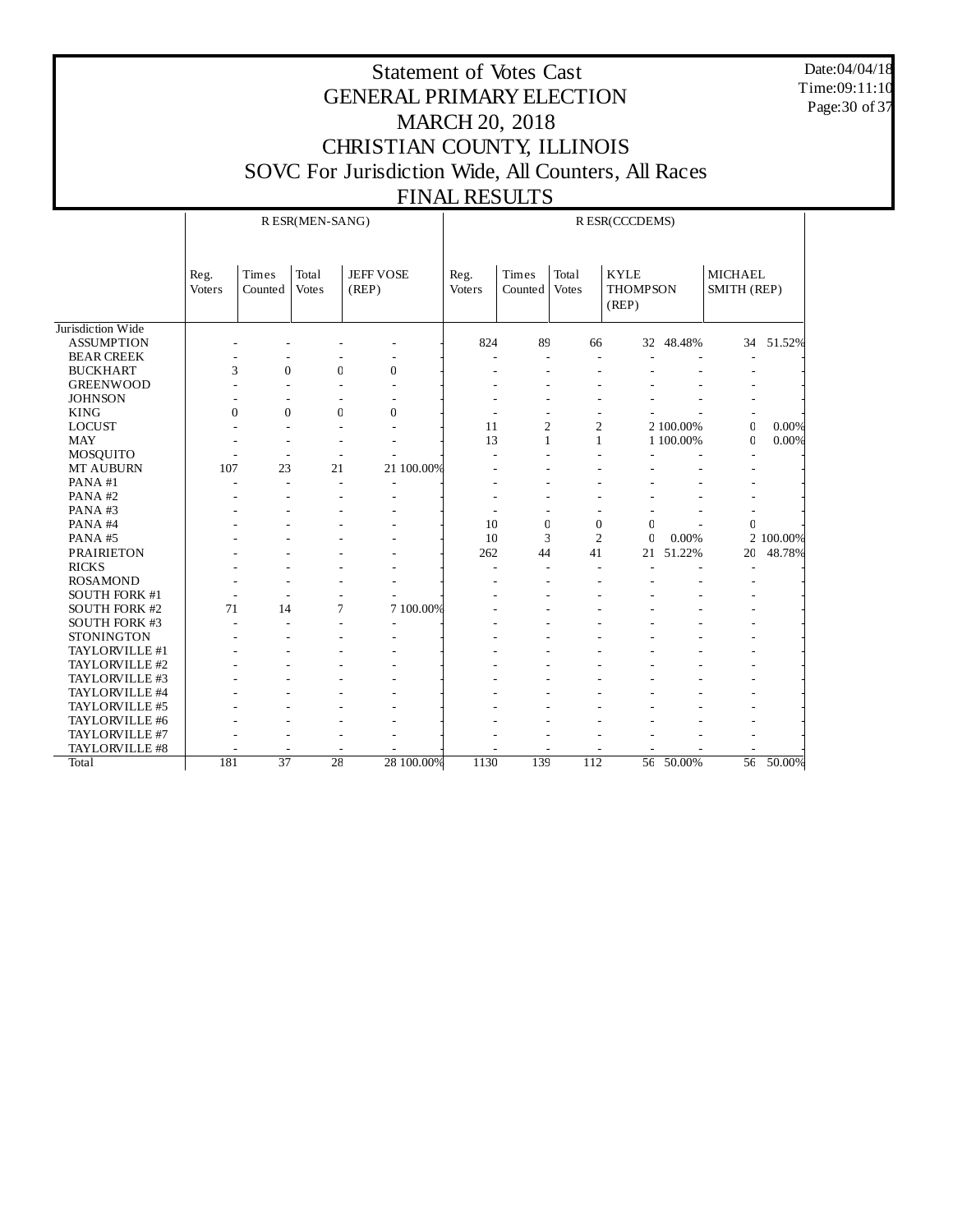Date:04/04/18 Time:09:11:10 Page:31 of 37

|                      |                       |                          |                       | R COUNTY BOARD DIST 1                          |            |                                            |        |                | R COUNTY BOARD DIST 2 |                       |                                          |             |
|----------------------|-----------------------|--------------------------|-----------------------|------------------------------------------------|------------|--------------------------------------------|--------|----------------|-----------------------|-----------------------|------------------------------------------|-------------|
|                      | Reg.<br><b>Voters</b> | Times<br>Counted         | Total<br><b>Votes</b> | <b>VENISE</b><br><b>DEVORE</b><br>McWARD (REP) |            | <b>GLEN</b><br><b>GOODRICH JR</b><br>(REP) |        | Reg.<br>Voters | Times<br>Counted      | Total<br><b>Votes</b> | <b>DONNA</b><br><b>HIBBETTS</b><br>(REP) |             |
| Jurisdiction Wide    |                       |                          |                       |                                                |            |                                            |        |                |                       |                       |                                          |             |
| <b>ASSUMPTION</b>    | 826                   | 89                       | 95                    |                                                | 48 50.53%  | 47                                         | 49.47% |                |                       |                       |                                          |             |
| <b>BEAR CREEK</b>    |                       | ÷                        | J.                    |                                                |            |                                            |        |                |                       |                       |                                          |             |
| <b>BUCKHART</b>      |                       |                          |                       |                                                |            |                                            |        | 1216           | 145                   | 121                   |                                          | 121 100.00% |
| <b>GREENWOOD</b>     |                       |                          |                       |                                                |            |                                            |        |                |                       |                       |                                          |             |
| <b>JOHNSON</b>       |                       |                          |                       |                                                |            |                                            |        |                |                       |                       |                                          |             |
| <b>KING</b>          |                       |                          |                       |                                                |            |                                            |        |                |                       |                       |                                          |             |
| <b>LOCUST</b>        |                       | ÷,                       |                       |                                                |            |                                            |        |                |                       |                       |                                          |             |
| <b>MAY</b>           | 1247                  | 156                      | 201                   | 115                                            | 57.21%     | 86                                         | 42.79% |                |                       |                       |                                          |             |
| MOSQUITO             | 261                   | 38                       | 60                    | 30                                             | 50.00%     | 30                                         | 50.00% |                |                       |                       |                                          |             |
| <b>MT AUBURN</b>     | 633                   | 88                       | 110                   | 46                                             | 41.82%     | 64                                         | 58.18% |                |                       |                       |                                          |             |
| PANA#1               |                       | $\sim$                   |                       |                                                |            |                                            |        |                |                       |                       |                                          |             |
| PANA#2               |                       |                          |                       |                                                |            |                                            |        |                |                       |                       |                                          |             |
| PANA#3               |                       | $\overline{\phantom{a}}$ |                       |                                                |            |                                            |        |                |                       |                       |                                          |             |
| PANA#4               | 616                   | 41                       | 58                    | 30                                             | 51.72%     | 28                                         | 48.28% |                |                       |                       |                                          |             |
| PANA#5               | 511                   | 44                       | 45                    | 20                                             | 44.44%     | 25                                         | 55.56% |                |                       |                       |                                          |             |
| <b>PRAIRIETON</b>    | 305                   | 47                       | 55                    | 23                                             | 41.82%     | 32                                         | 58.18% |                |                       |                       |                                          |             |
| <b>RICKS</b>         |                       | L,                       |                       |                                                |            |                                            |        |                |                       |                       |                                          |             |
| <b>ROSAMOND</b>      |                       |                          |                       |                                                |            |                                            |        |                |                       |                       |                                          |             |
| <b>SOUTH FORK #1</b> |                       |                          |                       |                                                |            |                                            |        | 815            | 57                    | 50                    |                                          | 50 100.00%  |
| <b>SOUTH FORK #2</b> |                       |                          |                       |                                                |            |                                            |        | 443            | 47                    | 35                    |                                          | 35 100.00%  |
| <b>SOUTH FORK #3</b> |                       |                          |                       |                                                |            |                                            |        | 436            | 39                    | 31                    |                                          | 31 100.00%  |
| <b>STONINGTON</b>    | 695                   | 82                       | 116                   | 69                                             | 59.48%     | 47                                         | 40.52% |                |                       |                       |                                          |             |
| TAYLORVILLE #1       |                       | ÷.                       |                       |                                                |            |                                            |        |                |                       |                       |                                          |             |
| TAYLORVILLE #2       |                       |                          |                       |                                                |            |                                            |        |                |                       |                       |                                          |             |
| TAYLORVILLE #3       |                       |                          |                       |                                                |            |                                            |        |                |                       |                       |                                          |             |
| TAYLORVILLE #4       |                       |                          |                       |                                                |            |                                            |        | 1317           | 107                   | 99                    |                                          | 99 100.00%  |
| TAYLORVILLE #5       |                       |                          |                       |                                                |            |                                            |        | 1276           | 125                   | 103                   |                                          | 103 100.00% |
| TAYLORVILLE #6       |                       |                          |                       |                                                |            |                                            |        |                |                       |                       |                                          |             |
| TAYLORVILLE #7       |                       |                          |                       |                                                |            |                                            |        |                |                       |                       |                                          |             |
| TAYLORVILLE #8       |                       |                          |                       |                                                |            |                                            |        |                |                       |                       |                                          |             |
| Total                | 5094                  | 585                      | 740                   |                                                | 381 51.49% | 359                                        | 48.51% | 5503           | 520                   | 439                   |                                          | 439 100.00% |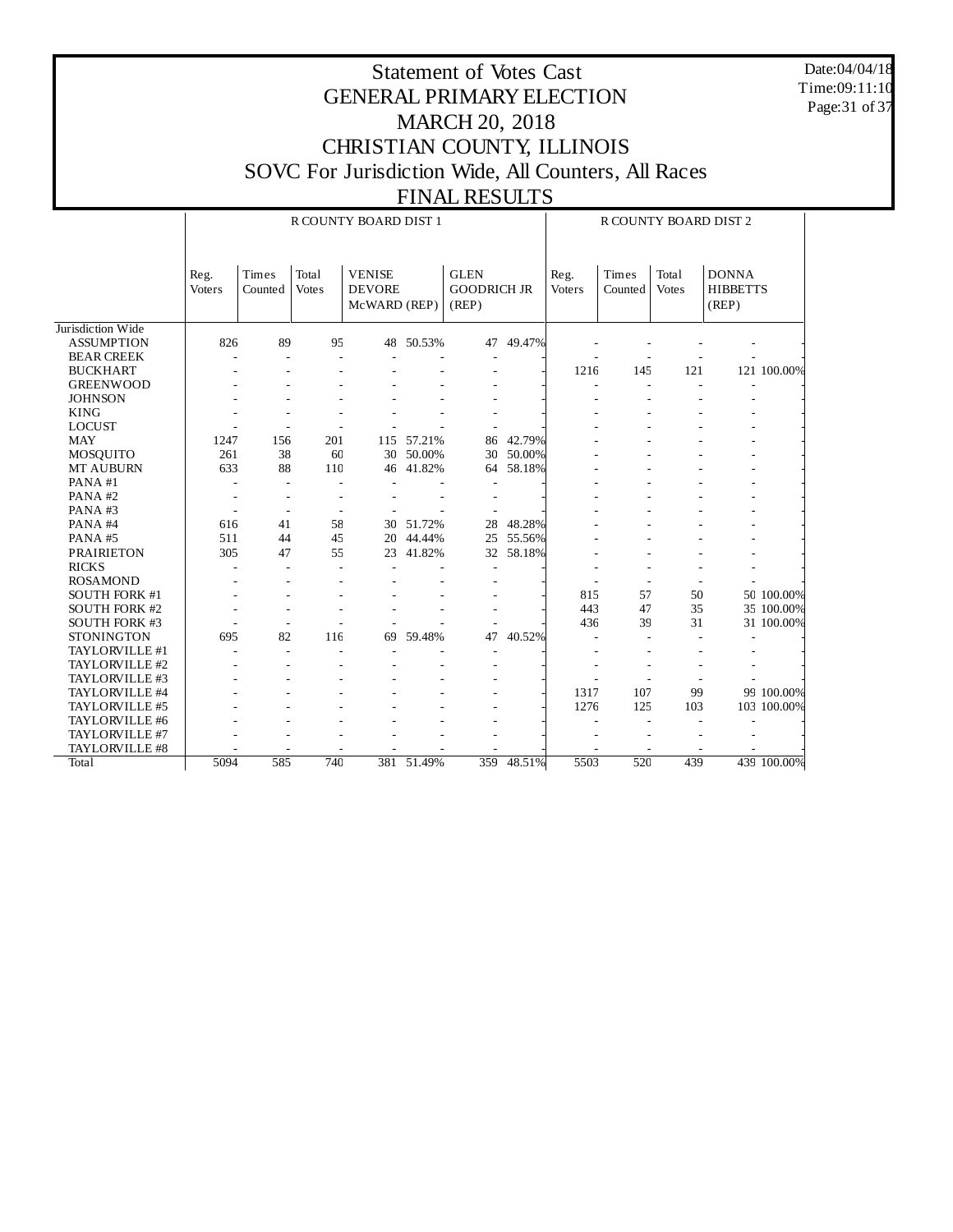Date:04/04/18 Time:09:11:10 Page:32 of 37

## Statement of Votes Cast GENERAL PRIMARY ELECTION MARCH 20, 2018 CHRISTIAN COUNTY, ILLINOIS SOVC For Jurisdiction Wide, All Counters, All Races FINAL RESULTS

# R COUNTY BOARD DIST 3

|                      | Reg.          | Times   | Total        | <b>RAYMOND</b> |        | <b>CLARK</b> |        |
|----------------------|---------------|---------|--------------|----------------|--------|--------------|--------|
|                      | <b>Voters</b> | Counted | <b>Votes</b> | KOONCE (REP)   |        | PEARCE (REP) |        |
|                      |               |         |              |                |        |              |        |
|                      |               |         |              |                |        |              |        |
| Jurisdiction Wide    |               |         |              |                |        |              |        |
| <b>ASSUMPTION</b>    |               |         |              |                |        |              |        |
| <b>BEAR CREEK</b>    |               |         |              |                |        |              |        |
| <b>BUCKHART</b>      |               |         |              |                |        |              |        |
| <b>GREENWOOD</b>     |               |         |              |                |        |              |        |
| <b>JOHNSON</b>       |               |         |              |                |        |              |        |
| <b>KING</b>          |               |         |              |                |        |              |        |
| <b>LOCUST</b>        |               |         |              |                |        |              |        |
| <b>MAY</b>           |               |         |              |                |        |              |        |
| <b>MOSQUITO</b>      |               |         |              |                |        |              |        |
| <b>MT AUBURN</b>     |               |         |              |                |        |              |        |
| PANA#1               |               |         |              |                |        |              |        |
| $PANA$ #2            |               |         |              |                |        |              |        |
| PANA#3               |               |         |              |                |        |              |        |
| PANA#4               |               |         |              |                |        |              |        |
| PANA#5               |               |         |              |                |        |              |        |
| <b>PRAIRIETON</b>    |               |         |              |                |        |              |        |
| <b>RICKS</b>         |               |         |              |                |        |              |        |
| <b>ROSAMOND</b>      |               |         |              |                |        |              |        |
| <b>SOUTH FORK #1</b> |               |         |              |                |        |              |        |
| <b>SOUTH FORK #2</b> |               |         |              |                |        |              |        |
| <b>SOUTH FORK #3</b> |               |         |              |                |        |              |        |
| <b>STONINGTON</b>    |               |         |              |                |        |              |        |
| TAYLORVILLE #1       | 854           | 90      | 129          | 65             | 50.39% | 64           | 49.61% |
| TAYLORVILLE #2       | 805           | 88      | 120          | 58             | 48.33% | 62           | 51.67% |
| TAYLORVILLE #3       | 828           | 81      | 103          | 44             | 42.72% | 59           | 57.28% |
| TAYLORVILLE #4       |               |         |              |                |        |              |        |
| TAYLORVILLE #5       |               |         |              |                |        |              |        |
| TAYLORVILLE #6       | 827           | 77      | 109          | 50             | 45.87% | 59           | 54.13% |
| TAYLORVILLE #7       | 807           | 70      | 74           | 30             | 40.54% | 44           | 59.46% |
| TAYLORVILLE #8       | 938           | 92      | 120          | 52             | 43.33% | 68           | 56.67% |
| Total                | 5059          | 498     | 655          | 299            | 45.65% | 356          | 54.35% |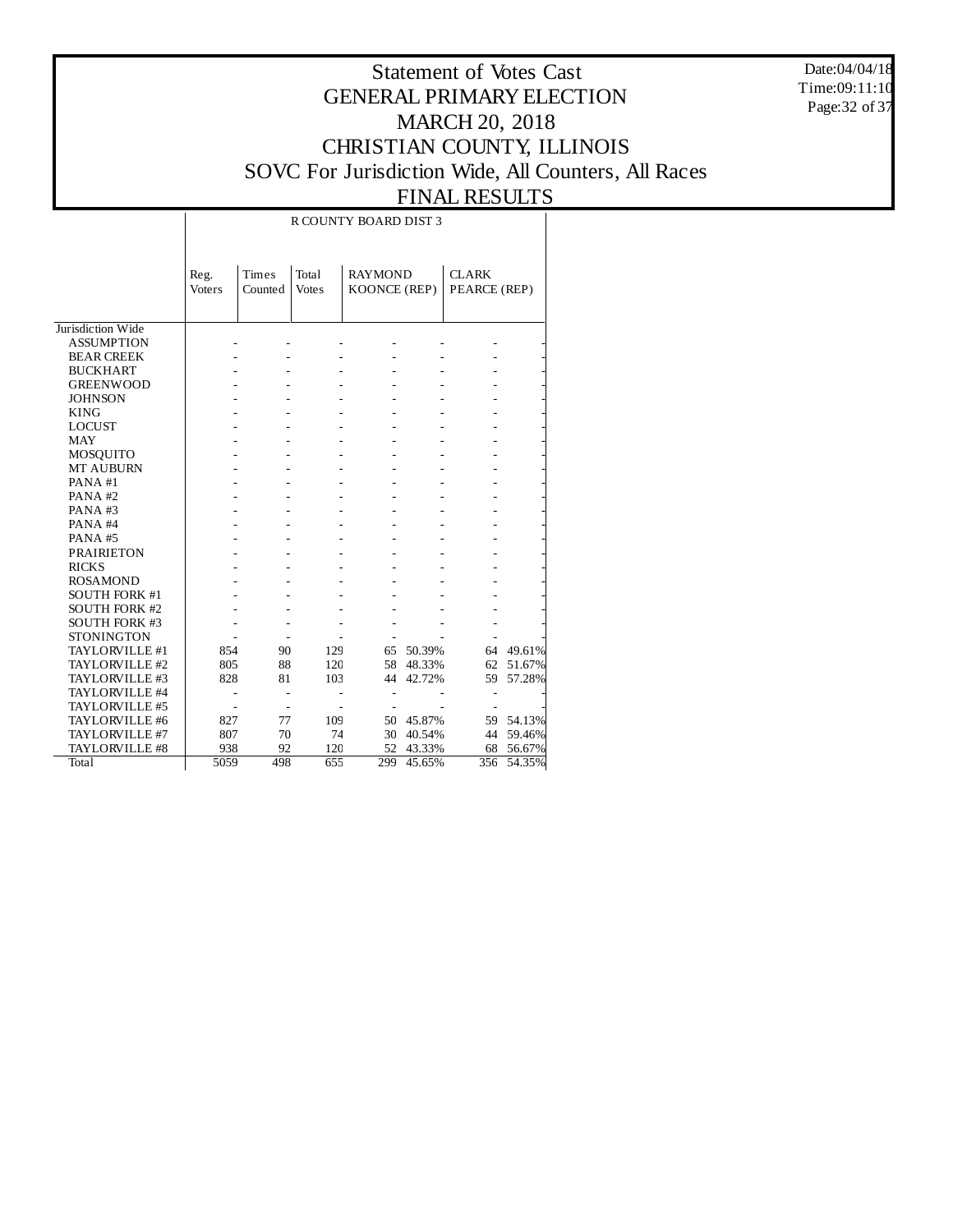Date:04/04/18 Time:09:11:10 Page:33 of 37

|                      |                |                          |                          | R COUNTY BOARD DIST 4         |           |                                           |        |                |                  |                       | R APPELLATE DIST 5 (GOLDENHERSH)           |
|----------------------|----------------|--------------------------|--------------------------|-------------------------------|-----------|-------------------------------------------|--------|----------------|------------------|-----------------------|--------------------------------------------|
|                      | Reg.<br>Voters | Times<br>Counted         | Total<br><b>Votes</b>    | <b>MATTHEW</b><br>WELLS (REP) |           | <b>DALE</b><br><b>LIVINGSTON</b><br>(REP) |        | Reg.<br>Voters | Times<br>Counted | Total<br><b>Votes</b> | <b>DAVID</b><br><b>OVERSTREET</b><br>(REP) |
| Jurisdiction Wide    |                |                          |                          |                               |           |                                           |        |                |                  |                       |                                            |
| <b>ASSUMPTION</b>    |                |                          |                          |                               |           |                                           |        | 826            | 89               | 66                    | 66 100.00%                                 |
| <b>BEAR CREEK</b>    | 339            | 49                       | 71                       |                               | 41 57.75% | 30                                        | 42.25% | 339            | 49               | 39                    | 39 100.00%                                 |
| <b>BUCKHART</b>      |                | $\sim$                   | $\sim$                   |                               |           |                                           |        | 1216           | 145              | 120                   | 120 100.00%                                |
| <b>GREENWOOD</b>     | 138            | 38                       | 48                       | 22                            | 45.83%    | 26                                        | 54.17% | 138            | 38               | 28                    | 28 100.00%                                 |
| <b>JOHNSON</b>       | 542            | 91                       | 123                      | 59                            | 47.97%    | 64                                        | 52.03% | 542            | 91               | 71                    | 71 100.00%                                 |
| <b>KING</b>          | 146            | 26                       | 36                       | 18                            | 50.00%    | 18                                        | 50.00% | 146            | 26               | 22                    | 22 100.00%                                 |
| <b>LOCUST</b>        | 440            | 55                       | 70                       | 35                            | 50.00%    | 35                                        | 50.00% | 440            | 55               | 44                    | 44 100.00%                                 |
| <b>MAY</b>           |                | $\overline{a}$           | $\overline{a}$           |                               |           |                                           |        | 1247           | 156              | 123                   | 123 100.00%                                |
| MOSQUITO             |                |                          |                          |                               |           |                                           |        | 261            | 38               | 36                    | 36 100.00%                                 |
| MT AUBURN            |                | $\overline{\phantom{a}}$ | $\overline{\phantom{a}}$ |                               |           |                                           |        | 633            | 88               | 76                    | 76 100.00%                                 |
| PANA#1               | 610            | 58                       | 89                       | 45                            | 50.56%    | 44                                        | 49.44% | 610            | 58               | 50                    | 50 100.00%                                 |
| PANA#2               | 1300           | 169                      | 243                      | 127                           | 52.26%    | 116                                       | 47.74% | 1300           | 169              | 143                   | 143 100.00%                                |
| PANA#3               | 720            | 55                       | 60                       | 31                            | 51.67%    | 29                                        | 48.33% | 720            | 55               | 40                    | 40 100.00%                                 |
| PANA#4               |                | ÷                        |                          |                               |           |                                           |        | 616            | 41               | 37                    | 37 100.00%                                 |
| PANA#5               |                | ÷,                       | $\overline{a}$           |                               |           |                                           |        | 511            | 44               | 35                    | 35 100.00%                                 |
| <b>PRAIRIETON</b>    |                |                          |                          |                               |           |                                           |        | 305            | 47               | 40                    | 40 100.00%                                 |
| <b>RICKS</b>         | 805            | 92                       | 130                      | 74                            | 56.92%    | 56                                        | 43.08% | 805            | 92               | 84                    | 84 100.00%                                 |
| <b>ROSAMOND</b>      | 229            | 42                       | 58                       | 26                            | 44.83%    | 32                                        | 55.17% | 229            | 42               | 35                    | 35 100.00%                                 |
| <b>SOUTH FORK #1</b> | $\overline{a}$ | $\overline{\phantom{a}}$ |                          |                               |           | ÷                                         |        | 815            | 57               | 50                    | 50 100.00%                                 |
| <b>SOUTH FORK #2</b> |                |                          |                          |                               |           |                                           |        | 443            | 47               | 31                    | 31 100.00%                                 |
| <b>SOUTH FORK #3</b> |                |                          |                          |                               |           |                                           |        | 436            | 39               | 28                    | 28 100.00%                                 |
| <b>STONINGTON</b>    |                |                          |                          |                               |           |                                           |        | 695            | 82               | 67                    | 67 100.00%                                 |
| TAYLORVILLE #1       |                |                          |                          |                               |           |                                           |        | 854            | 90               | 77                    | 77 100.00%                                 |
| TAYLORVILLE #2       |                |                          |                          |                               |           |                                           |        | 805            | 88               | 66                    | 66 100.00%                                 |
| TAYLORVILLE #3       |                |                          |                          |                               |           |                                           |        | 828            | 81               | 61                    | 61 100.00%                                 |
| TAYLORVILLE #4       |                |                          |                          |                               |           | ٠                                         |        | 1317           | 107              | 95                    | 95 100.00%                                 |
| TAYLORVILLE #5       |                |                          |                          |                               |           |                                           |        | 1276           | 125              | 100                   | 100 100.00%                                |
| TAYLORVILLE #6       |                |                          |                          |                               |           |                                           |        | 827            | 77               | 57                    | 57 100.00%                                 |
| TAYLORVILLE #7       |                |                          |                          |                               |           |                                           |        | 807            | 70               | 49                    | 49 100.00%                                 |
| TAYLORVILLE #8       |                |                          |                          |                               |           |                                           |        | 938            | 92               | 79                    | 79 100.00%                                 |
| Total                | 5269           | 675                      | 928                      | 478                           | 51.51%    | 450                                       | 48.49% | 20925          | 2278             | 1849                  | 1849 100.00%                               |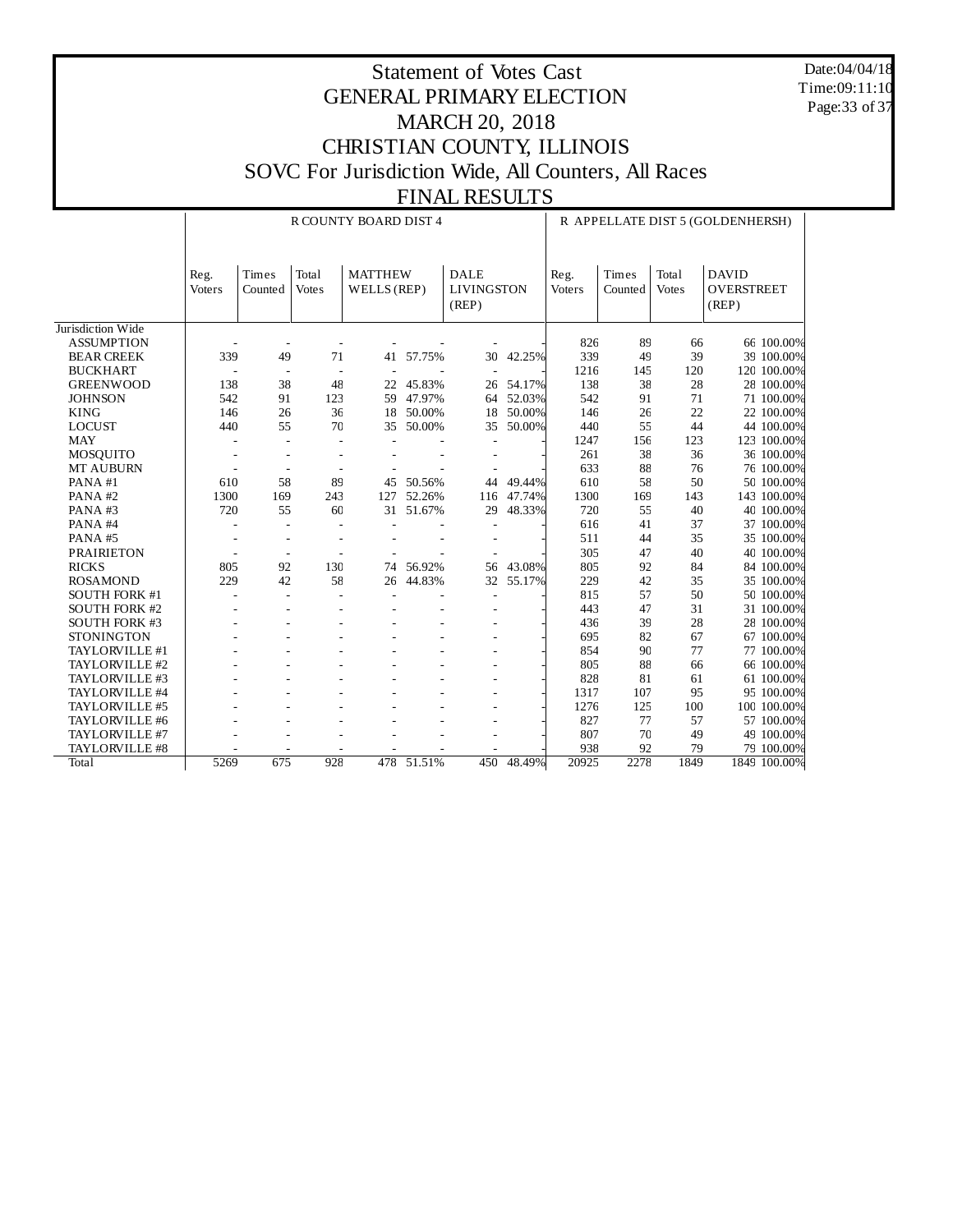Date:04/04/18 Time:09:11:11 Page:34 of 37

|                      |                       |                  |                              | R JOHNSON COMMITTEEMAN               | R LOCUST COMMITTEEMAN |                  |                          |                            |  |  |  |
|----------------------|-----------------------|------------------|------------------------------|--------------------------------------|-----------------------|------------------|--------------------------|----------------------------|--|--|--|
|                      | Reg.<br><b>Voters</b> | Times<br>Counted | <b>Total</b><br><b>Votes</b> | EUGENE A.<br><b>EDWARDS</b><br>(REP) | Reg.<br>Voters        | Times<br>Counted | Total<br><b>Votes</b>    | <b>BRIAN HILE</b><br>(REP) |  |  |  |
| Jurisdiction Wide    |                       |                  |                              |                                      |                       |                  |                          |                            |  |  |  |
| <b>ASSUMPTION</b>    |                       |                  |                              |                                      |                       |                  |                          |                            |  |  |  |
| <b>BEAR CREEK</b>    |                       |                  |                              |                                      |                       |                  |                          |                            |  |  |  |
| <b>BUCKHART</b>      |                       |                  |                              |                                      |                       |                  |                          |                            |  |  |  |
| <b>GREENWOOD</b>     | $\overline{a}$        | ÷,               | $\overline{\phantom{a}}$     |                                      |                       |                  |                          |                            |  |  |  |
| <b>JOHNSON</b>       | 542                   | 91               | 72                           | 72 100.00%                           |                       |                  |                          |                            |  |  |  |
| <b>KING</b>          | $\overline{a}$        | L.               | L.                           | $\overline{\phantom{a}}$             |                       |                  |                          |                            |  |  |  |
| <b>LOCUST</b>        |                       |                  |                              |                                      | 440                   | 55               | 48                       | 48 100.00%                 |  |  |  |
| <b>MAY</b>           |                       |                  |                              |                                      | $\overline{a}$        | $\overline{a}$   | $\overline{\phantom{a}}$ |                            |  |  |  |
| <b>MOSQUITO</b>      |                       |                  |                              |                                      |                       |                  |                          |                            |  |  |  |
| MT AUBURN            |                       |                  |                              |                                      |                       |                  |                          |                            |  |  |  |
| PANA#1               |                       |                  |                              |                                      |                       |                  |                          |                            |  |  |  |
| PANA#2               |                       |                  |                              |                                      |                       |                  |                          |                            |  |  |  |
| PANA#3               |                       |                  |                              |                                      |                       |                  |                          |                            |  |  |  |
| PANA#4               |                       |                  |                              |                                      |                       |                  |                          |                            |  |  |  |
| PANA#5               |                       |                  |                              |                                      |                       |                  |                          |                            |  |  |  |
| <b>PRAIRIETON</b>    |                       |                  |                              |                                      |                       |                  |                          |                            |  |  |  |
| <b>RICKS</b>         |                       |                  |                              |                                      |                       |                  |                          |                            |  |  |  |
| <b>ROSAMOND</b>      |                       |                  |                              |                                      |                       |                  |                          |                            |  |  |  |
| SOUTH FORK #1        |                       |                  |                              |                                      |                       |                  |                          |                            |  |  |  |
| <b>SOUTH FORK #2</b> |                       |                  |                              |                                      |                       |                  |                          |                            |  |  |  |
| <b>SOUTH FORK #3</b> |                       |                  |                              |                                      |                       |                  |                          |                            |  |  |  |
| <b>STONINGTON</b>    |                       |                  |                              |                                      |                       |                  |                          |                            |  |  |  |
| TAYLORVILLE #1       |                       |                  |                              |                                      |                       |                  |                          |                            |  |  |  |
| TAYLORVILLE #2       |                       |                  |                              |                                      |                       |                  |                          |                            |  |  |  |
| TAYLORVILLE #3       |                       |                  |                              |                                      |                       |                  |                          |                            |  |  |  |
| TAYLORVILLE #4       |                       |                  |                              |                                      |                       |                  |                          |                            |  |  |  |
| TAYLORVILLE #5       |                       |                  |                              |                                      |                       |                  |                          |                            |  |  |  |
| TAYLORVILLE #6       |                       |                  |                              |                                      |                       |                  |                          |                            |  |  |  |
| TAYLORVILLE #7       |                       |                  |                              | L,                                   |                       |                  |                          |                            |  |  |  |
| TAYLORVILLE #8       |                       |                  |                              |                                      |                       |                  |                          |                            |  |  |  |
| Total                | 542                   | 91               | $\overline{72}$              | 72 100.00%                           | 440                   | 55               | 48                       | 48 100.00%                 |  |  |  |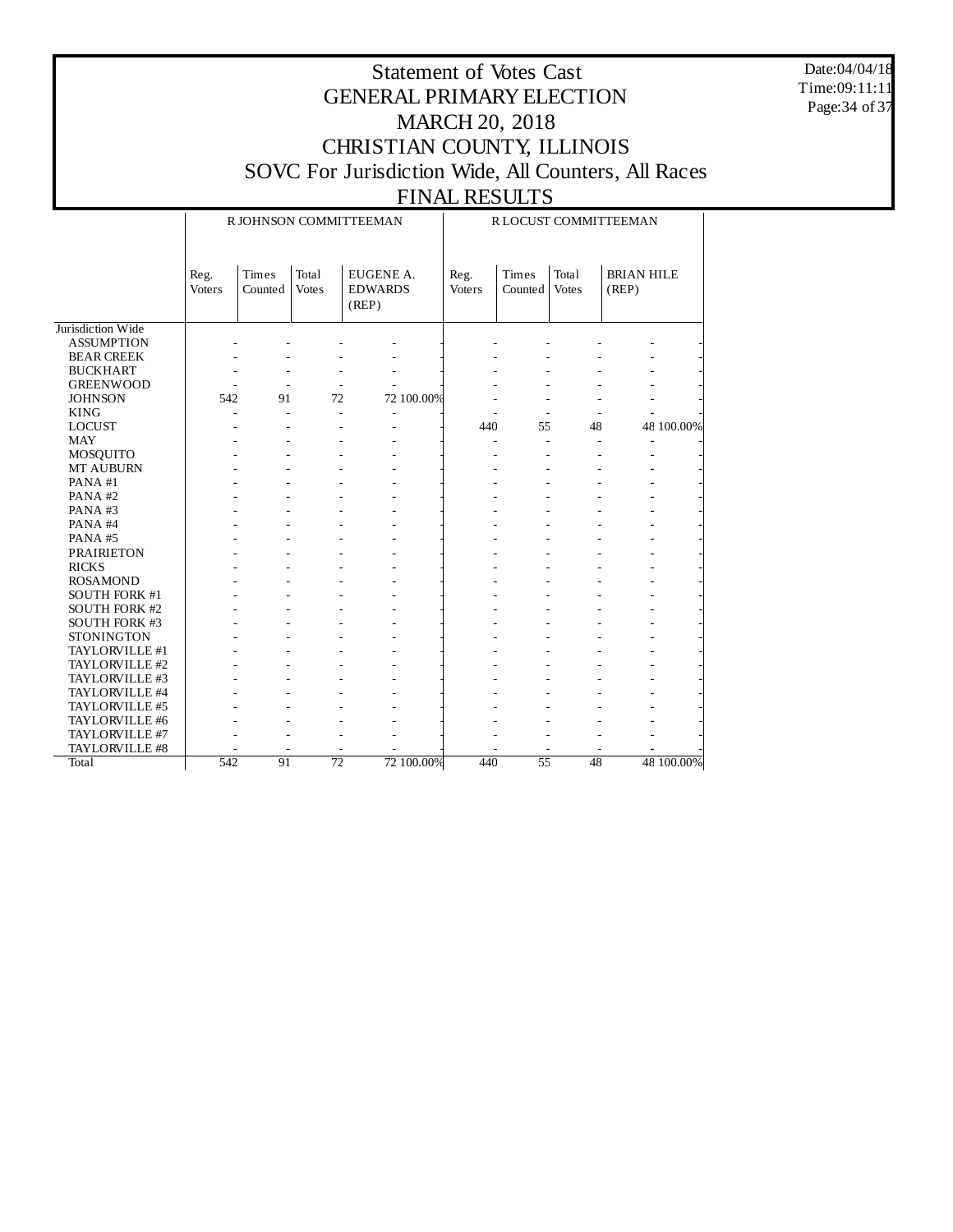Date:04/04/18 Time:09:11:12 Page:35 of 37

#### Statement of Votes Cast GENERAL PRIMARY ELECTION MARCH 20, 2018 CHRISTIAN COUNTY, ILLINOIS SOVC For Jurisdiction Wide, All Counters, All Races FINAL RESULTS

#### Jurisdiction Wide ASSUMPTION BEAR CREEK BUCKHART GREENWOOD **JOHNSON** KING LOCUST MAY MOSQUITO MT AUBURN PANA #1 PANA #2 PANA #3 PANA #4 PANA #5 PRAIRIETON RICKS ROSAMOND SOUTH FORK #1 SOUTH FORK #2 SOUTH FORK #3 STONINGTON TAYLORVILLE #1 TAYLORVILLE #2 TAYLORVILLE #3 TAYLORVILLE #4 TAYLORVILLE #5 TAYLORVILLE #6 TAYLORVILLE #7 TAYLORVILLE #8 **Total** Reg. Voters Times Counted Votes Total SETH M. McMILLAN (REP) R MAY COMMITTEEMAN Reg. Voters Times Counted Votes Total MARCIA A. ROSENTHAL (REP) R RICKS COMMITTEEMAN - - - - - - - - - - - - - - - - - - - - - - - - - - - - - - - - - - - - - - - - - - - - - - - - - - - - - - - - - - - - - - - - - - - - - - 1247 156 132 132 100.00% - - - - - - - - - - - - - - - - - - - - - - - - - - - - - - - - - - - - - - - - - - - - - - - - - - - - - - - - - - - - - - - - - - - - - - - - - - - - - - - - - - - - - - - - - - - - + 805 92 87 87 100.00% - - - - - - - - - - - - - - - - - - - - - - - - - - - - - - - - - - - - - - - - - - - - - - - - - - - - - - - - - - - - - - - - - - - - - - - - - - - - - - - - - - - - - - - - - - - - - - - - - - - - - - - - - - - - - - - - - - - - - - - - - - - - - - - - - - 1247 156 132 132 100.00% 805 92 87 87 100.00%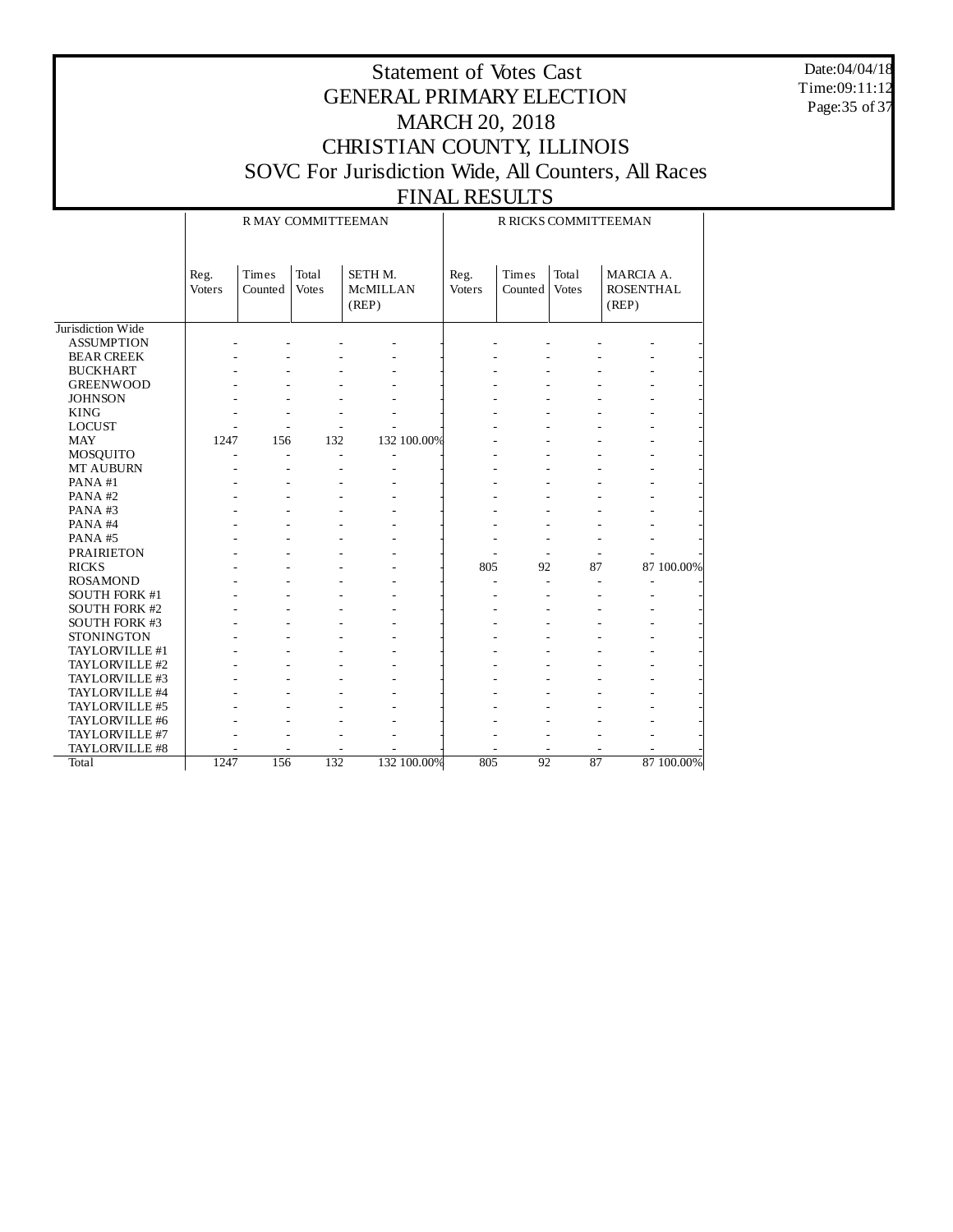Date:04/04/18 Time:09:11:12 Page:36 of 37

|                      |                |                  |                       | R TAYLORVILLE #2 COMMITTEEMAN | R TAYLORVILLE #5 COMMITTEEMAN |                  |                       |                     |             |  |  |
|----------------------|----------------|------------------|-----------------------|-------------------------------|-------------------------------|------------------|-----------------------|---------------------|-------------|--|--|
|                      | Reg.<br>Voters | Times<br>Counted | Total<br><b>Votes</b> | <b>MOLLY</b><br>ALARIA (REP)  | Reg.<br>Voters                | Times<br>Counted | Total<br><b>Votes</b> | TOM FERGIN<br>(REP) |             |  |  |
| Jurisdiction Wide    |                |                  |                       |                               |                               |                  |                       |                     |             |  |  |
| <b>ASSUMPTION</b>    |                |                  |                       |                               |                               |                  |                       |                     |             |  |  |
| <b>BEAR CREEK</b>    |                |                  |                       |                               |                               |                  |                       |                     |             |  |  |
| <b>BUCKHART</b>      |                |                  |                       |                               |                               |                  |                       |                     |             |  |  |
| <b>GREENWOOD</b>     |                |                  |                       |                               |                               |                  |                       |                     |             |  |  |
| <b>JOHNSON</b>       |                |                  |                       |                               |                               |                  |                       |                     |             |  |  |
| <b>KING</b>          |                |                  |                       |                               |                               |                  |                       |                     |             |  |  |
| <b>LOCUST</b>        |                |                  |                       |                               |                               |                  |                       |                     |             |  |  |
| <b>MAY</b>           |                |                  |                       |                               |                               |                  |                       |                     |             |  |  |
| MOSQUITO             |                |                  |                       |                               |                               |                  |                       |                     |             |  |  |
| MT AUBURN            |                |                  |                       |                               |                               |                  |                       |                     |             |  |  |
| PANA#1               |                |                  |                       |                               |                               |                  |                       |                     |             |  |  |
| PANA#2               |                |                  |                       |                               |                               |                  |                       |                     |             |  |  |
| PANA#3               |                |                  |                       |                               |                               |                  |                       |                     |             |  |  |
| PANA#4               |                |                  |                       |                               |                               |                  |                       |                     |             |  |  |
| PANA#5               |                |                  |                       |                               |                               |                  |                       |                     |             |  |  |
| <b>PRAIRIETON</b>    |                |                  |                       |                               |                               |                  |                       |                     |             |  |  |
| <b>RICKS</b>         |                |                  |                       |                               |                               |                  |                       |                     |             |  |  |
| <b>ROSAMOND</b>      |                |                  |                       |                               |                               |                  |                       |                     |             |  |  |
| SOUTH FORK #1        |                |                  |                       |                               |                               |                  |                       |                     |             |  |  |
| <b>SOUTH FORK #2</b> |                |                  |                       |                               |                               |                  |                       |                     |             |  |  |
| <b>SOUTH FORK #3</b> |                |                  |                       |                               |                               |                  |                       |                     |             |  |  |
| <b>STONINGTON</b>    |                |                  |                       |                               |                               |                  |                       |                     |             |  |  |
| TAYLORVILLE #1       |                |                  |                       |                               |                               |                  |                       |                     |             |  |  |
| TAYLORVILLE #2       | 805            | 88               | 75                    | 75 100.00%                    |                               |                  |                       |                     |             |  |  |
| TAYLORVILLE #3       |                |                  |                       |                               |                               |                  |                       |                     |             |  |  |
| TAYLORVILLE #4       |                |                  |                       |                               |                               |                  |                       |                     |             |  |  |
| TAYLORVILLE #5       |                |                  |                       |                               | 1276                          | 125              | 108                   |                     | 108 100.00% |  |  |
| TAYLORVILLE #6       |                |                  |                       |                               |                               |                  |                       |                     |             |  |  |
| TAYLORVILLE #7       |                |                  |                       |                               |                               |                  |                       |                     |             |  |  |
| TAYLORVILLE #8       |                |                  |                       |                               |                               |                  |                       |                     |             |  |  |
| Total                | 805            | 88               | $\overline{75}$       | 75 100.00%                    | 1276                          | 125              | 108                   |                     | 108 100.00% |  |  |